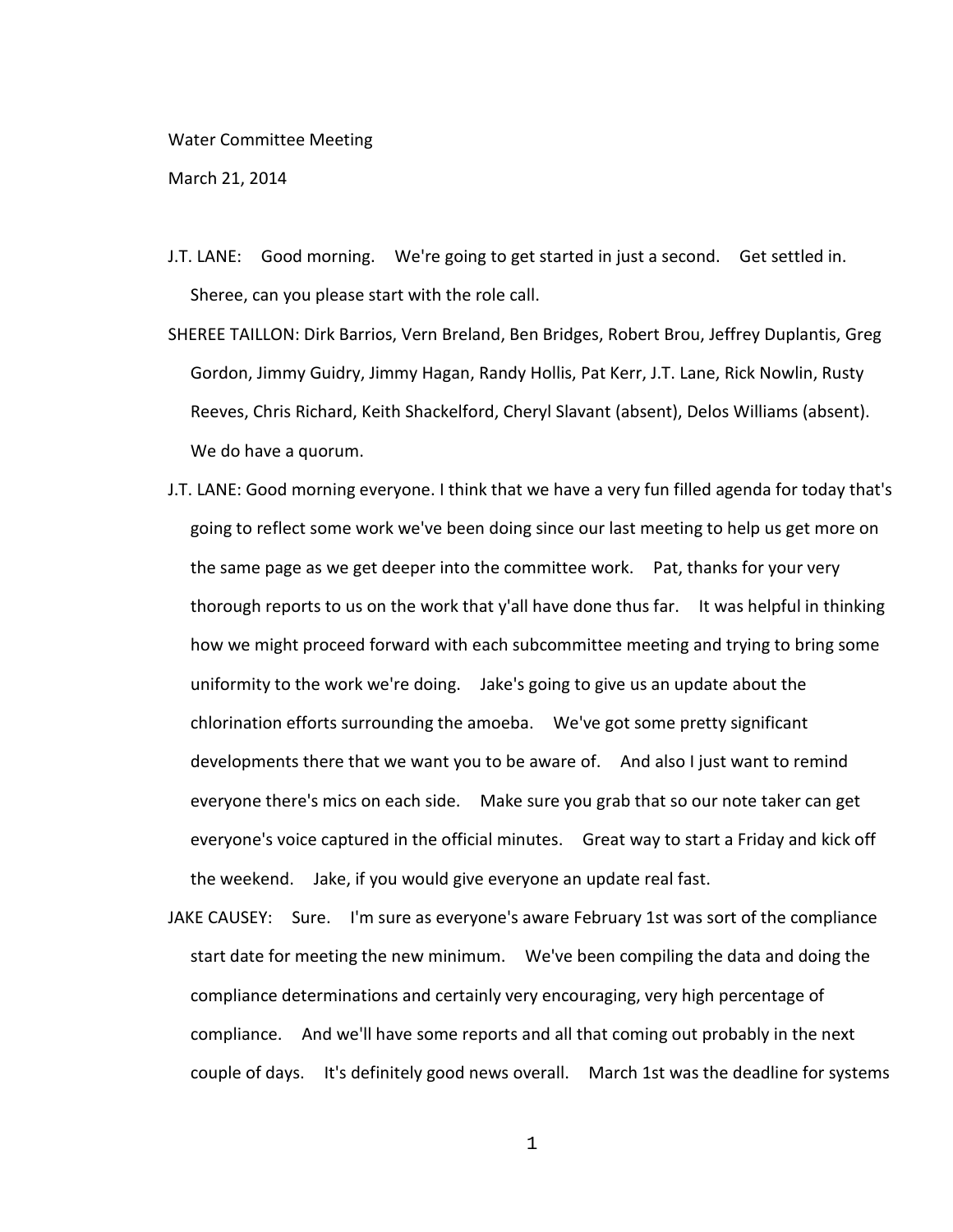to submit their nitrification control plans to us. We may be missing a couple, but we received pretty much all of them, believe it or not. Though we didn't require those plans to be approved by DHH, we have been reviewing those and sending comments back to utilities to try to help them make their plans the best they can be. A lot of systems have already made some revisions and sent those back to us. Certainly have spent an enormous amount of man hours and dollars this year between contracts, website development, chlorine monitoring, Desoto and St. Bernard for their chlorine burns, but we intend to, frankly, sort of make that same amount or larger investment next year. We are in the process of our lab is moving here to Baton Rouge so we're actually ordering equipment now to get set up and we're going to be posting a couple positions to start doing naegleria testing in our lab here. Definitely need to do some monitoring. We need to be able to validate that these residuals are affective so there's no testing support that we can really get. No lab certified for naegleria so we're working with contractors and CDC to develop a testing methodology that will get a third party certification so we can have confidence in our results. That's something that's fourth coming this summer. We're starting on it now working with contractors to develop a strategy. And certainly that's something that may lead into the following year as well. And also you know on the nitrification chloramine systems and plans we are planning maybe to do some specialized training sessions just on those to help systems understand, I guess, a lot of the differences. A lot of monitoring can incur strictly based on chlorine residuals. Seems like smaller systems were probably spending a lot more time and money monitoring other things that may not really be as necessary, can be just affective monitoring chlorine residuals. Trying to get a little more education on that. So that's where we are and I guess really they are sort of once we have a strategy for our assessment monitoring and planning session this summer. Certainly getting that information out. We think it will probably take us hopefully within two months we'll be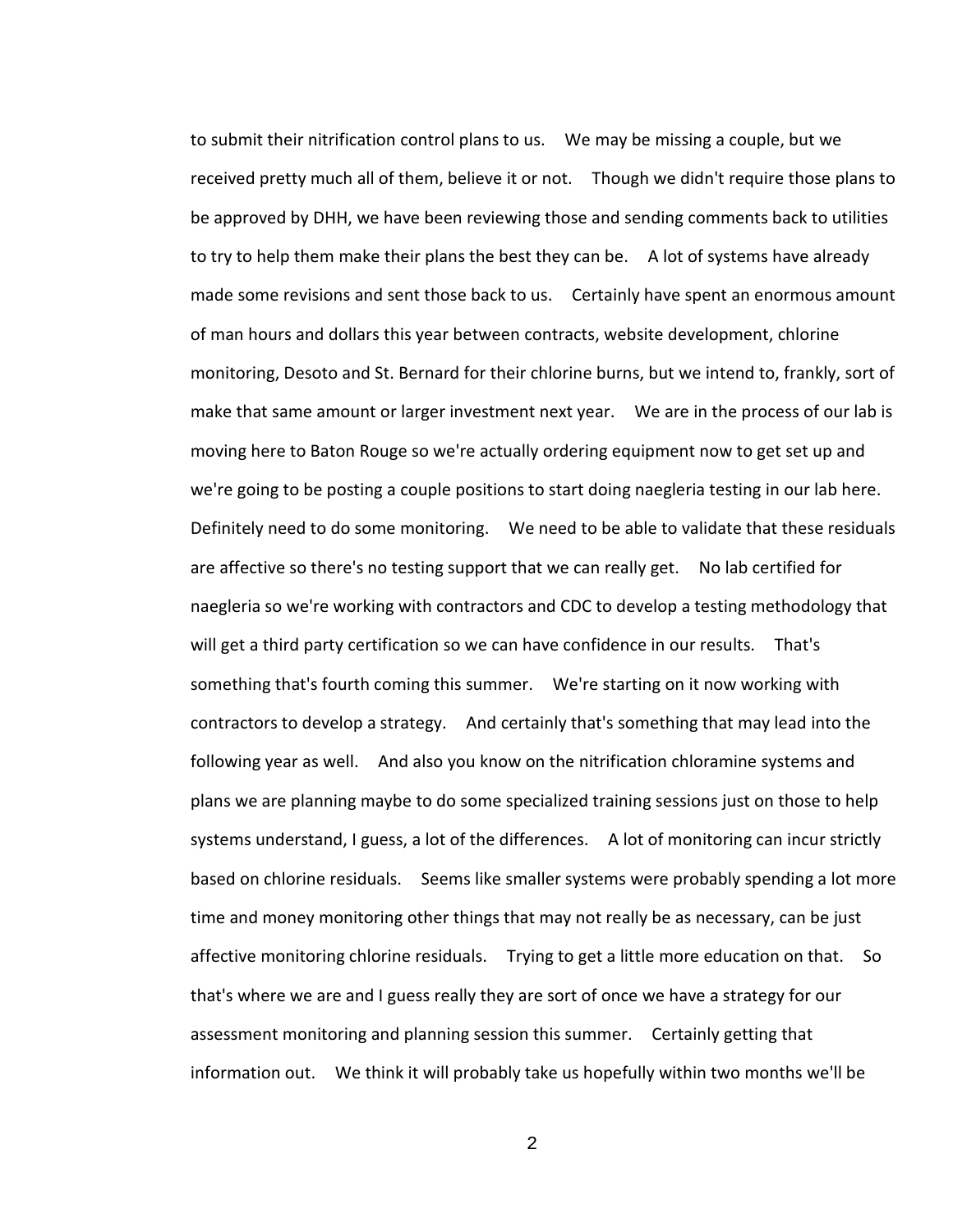able to start doing some testing. That's our goal right now. That's where we're at.

- J.T. LANE: Any questions? We'll move on to everyone's I think received a copy of the minutes of the email from the last meeting. So everyone's received a copy of the last minutes of the last meeting. Are there any questions about that or can I get a motion to approve them?
- ROBERT BROU: Can I ask that we actually get it in minutes. Transcript is great if you want to look at details. It's a lot of easier to read a synopsis of what went on.
- J.T. LANE: Okay. We will see if we can identify a resource to get that done as well. I'll look into that. But as a transcript, do we have a motion to approve that? Thank you. Second? Any objections? Thank you very much. So the next part which is going to really focus on I thought we could talk this morning about the work of all the subcommittees. I think that we've all learned a lot and the proceeding work of the committee on how to best get our work done and I think we all want the best possible product, obviously, when we're done with this. And so what we did was take a stab at some documents that I thought would be helpful for everyone to sort of keep us on track to know what's coming, keep us organized, and make sure that we're all working from the same playbook. The first document you received was our draft of the general outline of our procedures on how we're going as subcommittees to do our work. I thought that we could go through that this morning. We can talk about it, either interrupt me if you have questions. We'll get through the document, but really I wanted to outline a good process for all of us to follow from your very first meeting all the way to the reports to the committee and also the department's response and translation of the language and the various parts of 10 state standards which would ultimately become the standards for the state. Some of this is pretty straight forward. I had one comment from one of my staff that told me it was kind of confusing. I think that sometimes some of this nature of the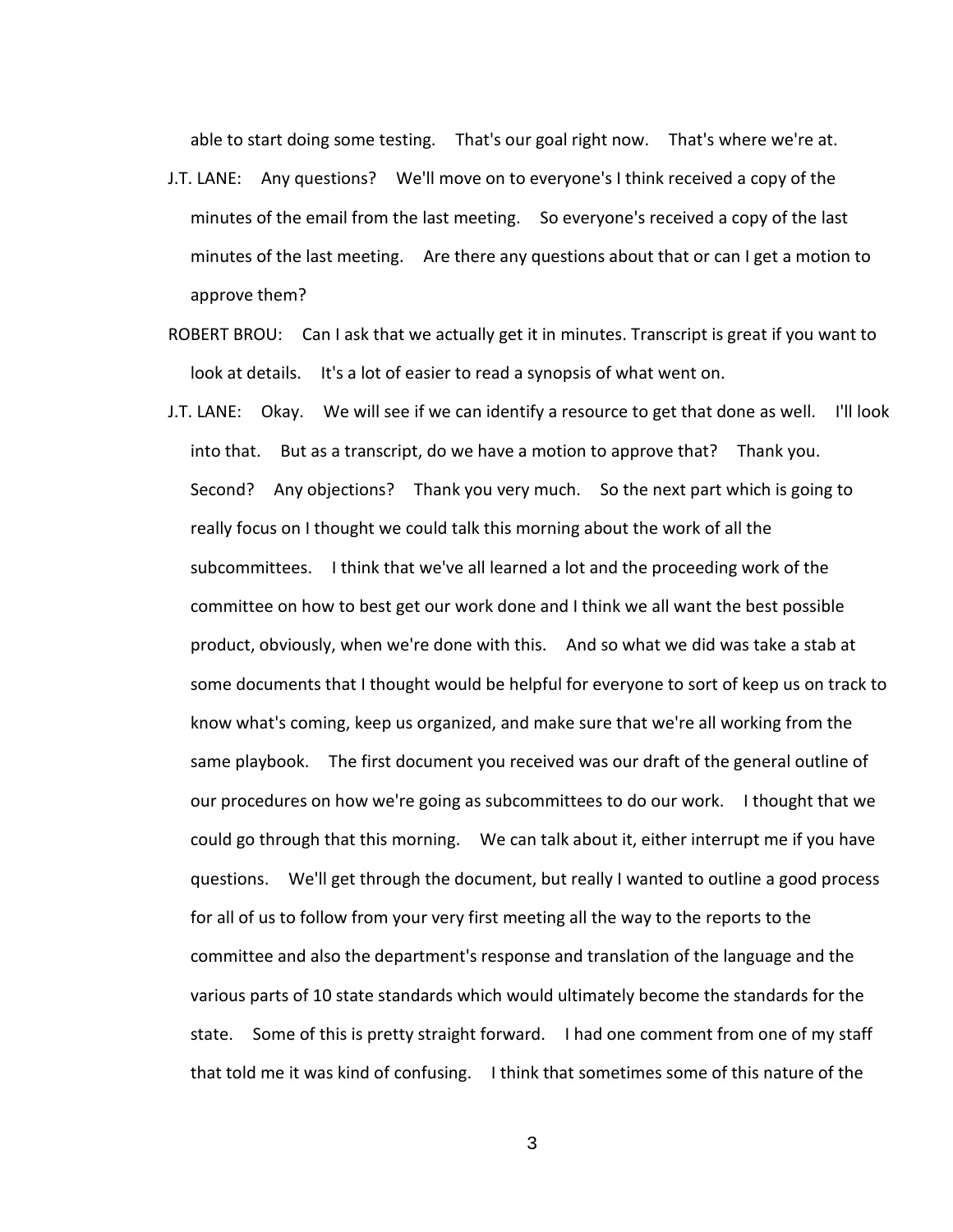work is very complex. Number one we all have assignments and we would encourage if the work cannot be done within one meeting that obviously the subcommittee chair and members to request time for others. We blocked out a lot of time in conference rooms to make that available to all of you. And so we would encourage if you can't get all your work done in one meeting, or two, or three if you do need more time we're happy to arrange for that. That would be the first step. The second step, that again the chair members develop a complete and final report to the full committee using a report template that we have provided a copy to y'all as well. And that would include both the recommended changes to the 10 state standards language we're working from plus the rational for it. And that could include either documented studies, literature, experience, your expertise, all of that stuff, that's the kind of information that we want to capture so that we fully understand when we're analyzing it where y'all are coming from as chairs and members of the subcommittee. And then once that's done we'll be ready to report to the full committee and then that committee report, that subcommittee report placed on the next full committee meeting agenda for discussion and presented by the subcommittee chair. The third step upon presentation of full committee, engage discussion during that meeting, maximize dialogue and for that TSS part which would then again go to form the final language. Then after that committee meeting, after the presentation, after the discussion and the full committee we'll then take those recommendations and discussion to craft the language for that particular part, subject of the subcommittee's work. Include the committee's discussion, recommendations, feedback from the public, best practices, and any documented literature that we had that felt like would also be best. And then following on step five the following full committee meeting then we present our recommended language based on the previous subcommittee's work and then the previous committee meeting's discussion. That would include those three, so that would include those three items from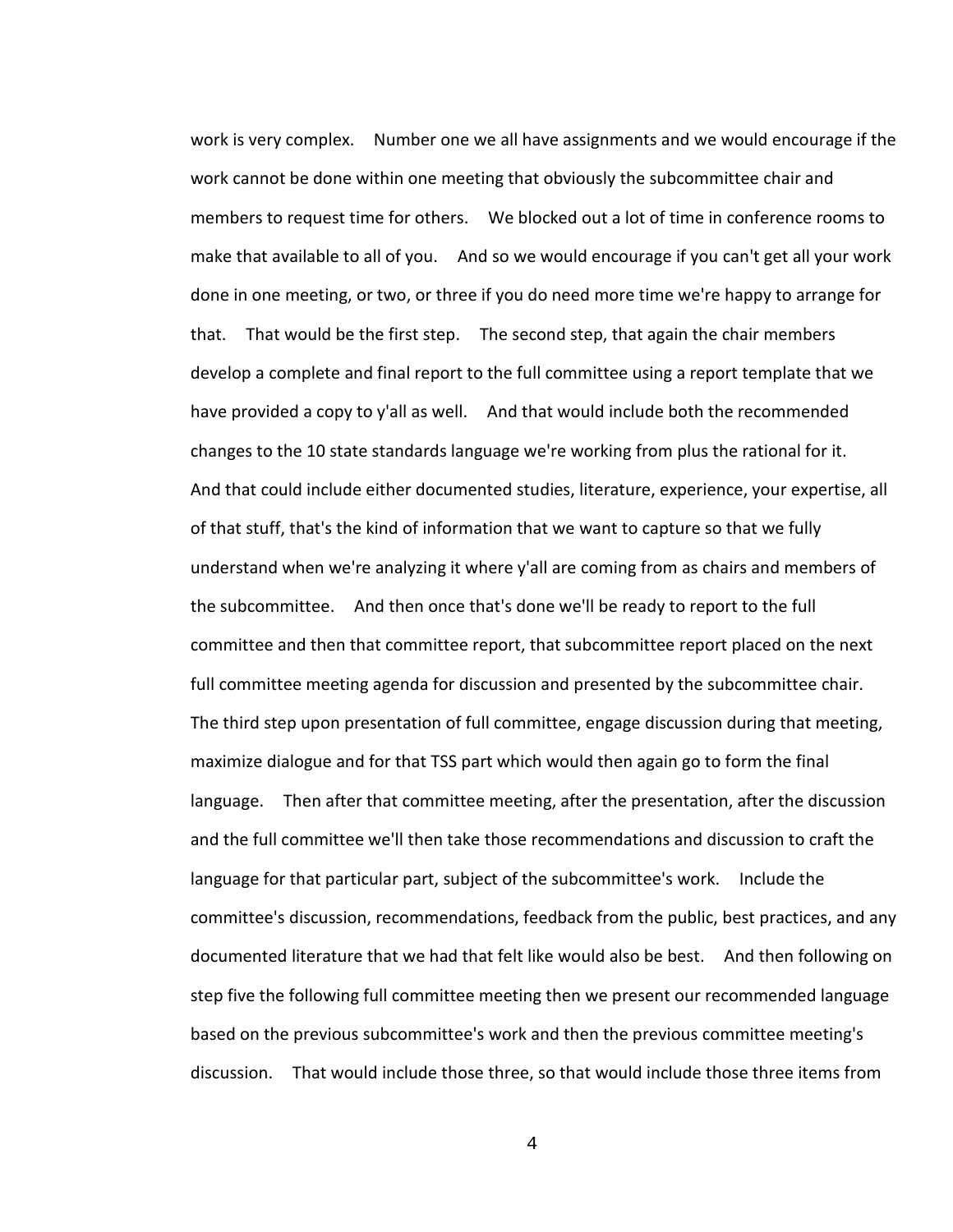the department. The full text of the original TSS which you should already have, a text of recommended standards based on recommendations and findings of the subcommittee. And then I think Rusty requested in the last meeting a side by side of what was all the recommendations of the subcommittee and committee in the prior meetings and then the actual changes the department included plus maybe any other changes that we might have included that we learned from our analysis and diving deep into everyone's recommendations. And then our commitment we provide those at least five working days in advance of the full committee's meeting in which that item would appear on the agenda. And then upon presentation of these documents the committee then choose to discuss the recommended changes. I think we should anticipate there will be a pretty robust discussion and just as we ask for rational for the subcommittee's changes, we will also do the same thing, provide rational for our changes as well whether we concur with the discussion, deliberations of the subcommittee or not we'll have the same expectation for the department. This discussion obviously could lead to further edits at that meeting then we could either choose to make a vote to accept the language or take a vote to request the department to go back and take a stab at other areas that we thought weren't really addressed based on that discussion. Finally, eight request to make further changes at the next full committee, include a presentation of revised language and at that point take a vote up or down, yes or no on that part. Now I realize that I try to allow, we know this is going to be a very tedious process as we have already all experienced, but we try to sort of lay out eight steps that define how the process would go. Now this was just, again, our recommendation so this is not the law of the land yet, but I would like to get everyone's feedback. Let's discuss if you think this process is good, or too many steps, is there something we missed? And with that I'm just going to open it up to the floor. PATRICK KERR: Okay J.T., I'm going to take the bait. Let me talk for just a minute. I think I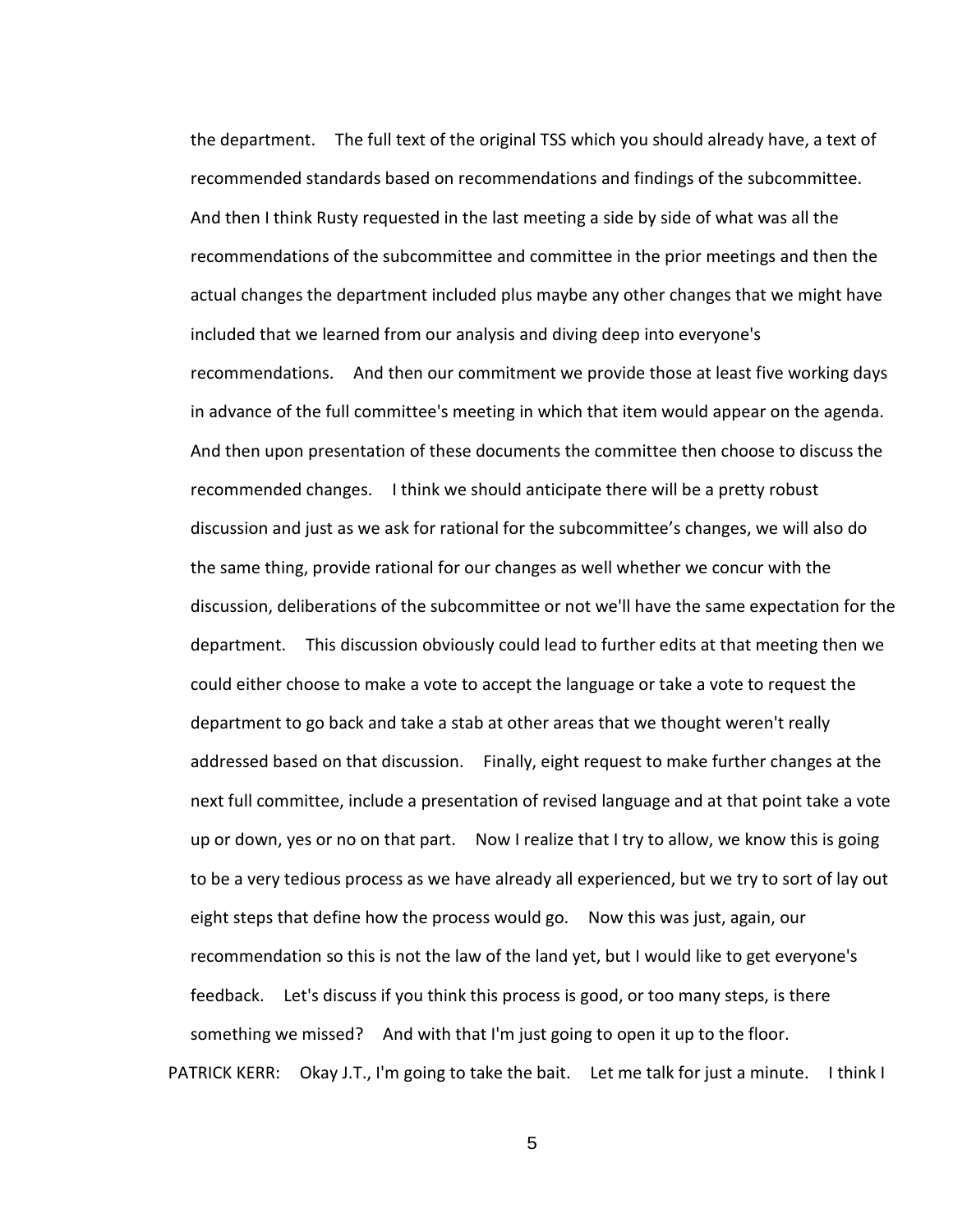want to tell a story. My daughter who is 20 now is 5 years old got stung by a yellow jacket, went outside with some bug spray, killed the nest, came back inside, she's leaning on the back of the couch crying and saying daddy you just don't understand, they are all God's creatures, we can't do this. And this process that we're going through right now, I'm sorry, but the department's playing daddy and thinks they know what is affecting all of us as water providers and as customers, but we still haven't got a meeting of the minds. This is not about the 10 state standards. 10 state standards ought to be a taboo term in this committee. This is about the regulation of water systems construction, operation, and maintenance. It's not about what the Great Lakes folks think about how we do business in Louisiana. We chose to use that as a template because it was the touch point when this all started with the legislature last year. But if we can't get to the regulations and we can't talk about the regulation and incorporate into it those parts of the 10 state standards that you would like to enforce, strike from it those parts which are not mandatory. We all said this should be a book of shalls. We're not going to make any progress. I can't speak for everyone in the room, but we're getting extremely frustrated and our only recourse is soon to become to write our own regulation and get them passed to the legislature and tie DHH's hands because we're not making any progress. This is supposed to be promulgated by the 1st of August which means it needs to be in the register by when, June? I don't know why we're still talking about the 10 state standards and the subcommittees when we talked about this last meeting. We're not to focus on the 10 state standards, but to focus on construction, operation, and maintenance. We chose to use the headers of the 10 state standards, but mine for example there is no section 10 of the 10 state standards for black flow prevention. The only mention is in part 8 and it's one paragraph. There is a mention in part 12 of the sanitary code and ties to 14 and that's where our committee is focused on figuring out how the language we want to present to DHH. But the other thing I think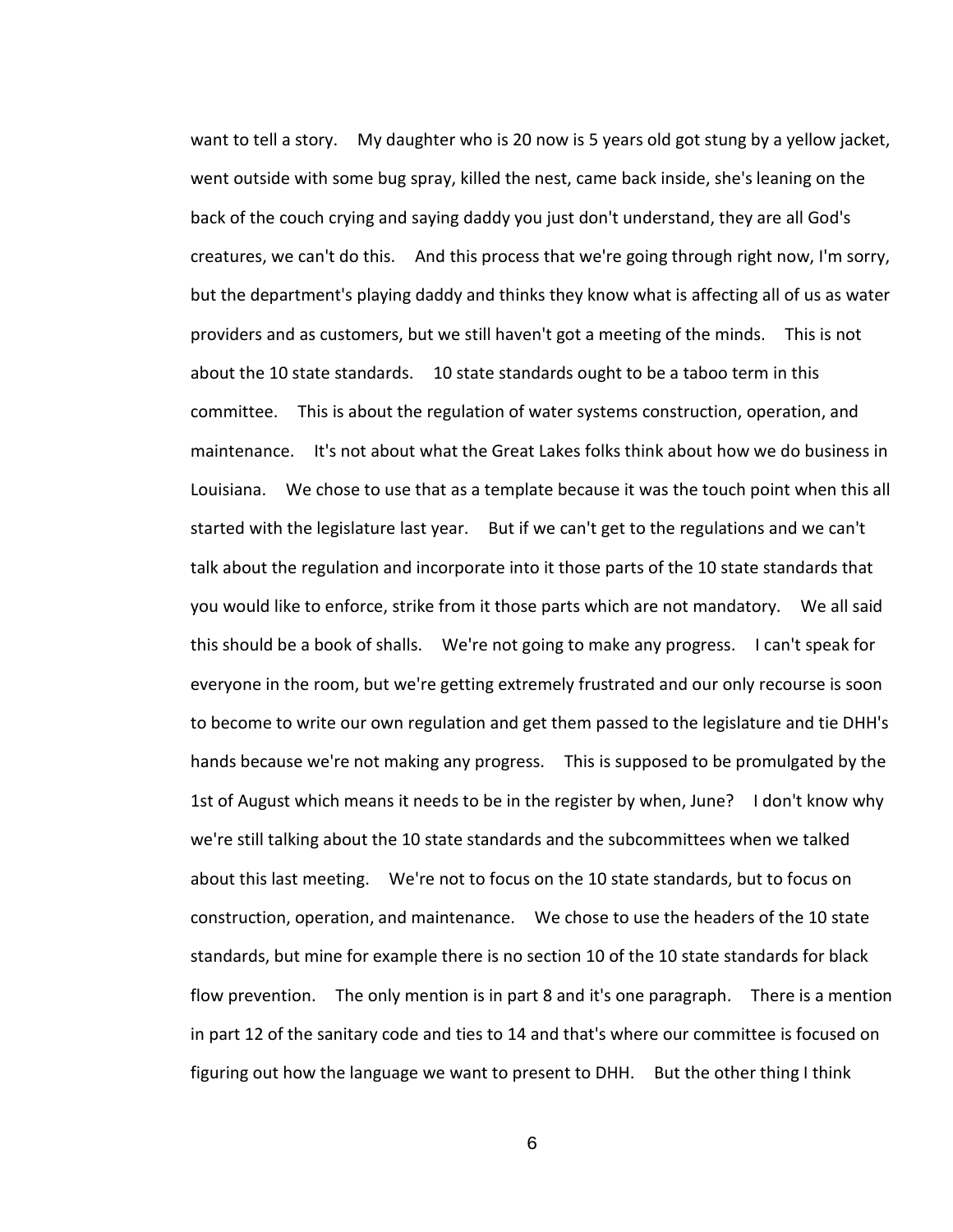we're trying to do J.T. you're trying to make the work of this committee become the end product. This committee is formed, my interpretation of the law, to come up with its recommendation. DHH is then to review those recommendations, come up with its own and then we're to work together because neither you nor we can pass this by ourselves. And I don't know what's going to happen come August 2nd if we haven't promulgated rules, other than there's going to be some pretty perturbed, some anxious operators because we don't know what is happening and some perturbed legislators because we got some marching orders that this very competent committee is wallowing in. A lot of work went into this and it's fantastic if the focus of these subcommittees was 10 state standards. I'd give you an A plus and a gold star. And may be I'm wrong. We've never taken a vote on what this committee's supposed to be doing, but I think it's time to start talking about the regulation. And comparison side by side with language that's great, and Rusty did ask for that and we should do that if there's something specific in the regulation that the 10 states that we want to pull out or put in it's a good way to do it, but I'm really afraid the clock's ticking and if we don't make some progress on this and start talking about the regulations we're going to fail to meet the requirement. The legislature won't be in session August 1st. I don't know what's going to happen, but we as operators and water system constructors and maintainers need to have a clear set of rules and that's what we really hope to come out of this is a clear set of rules. Let's lay out the rules, we'll figure it out, and we'll do what needs to be done. The emergency order everybody in the state seems to have figured it out. Something we're all working towards getting done. Didn't come through the committee, which still is not right in my mind, but it's done. We've been meeting since October and I don't think we've voted on anything yet and I don't know if it's timely for me to make a motion, but I would like to move that we refocus on the regulation. These subcommittees have a huge work to do in that they really need to get this done in the next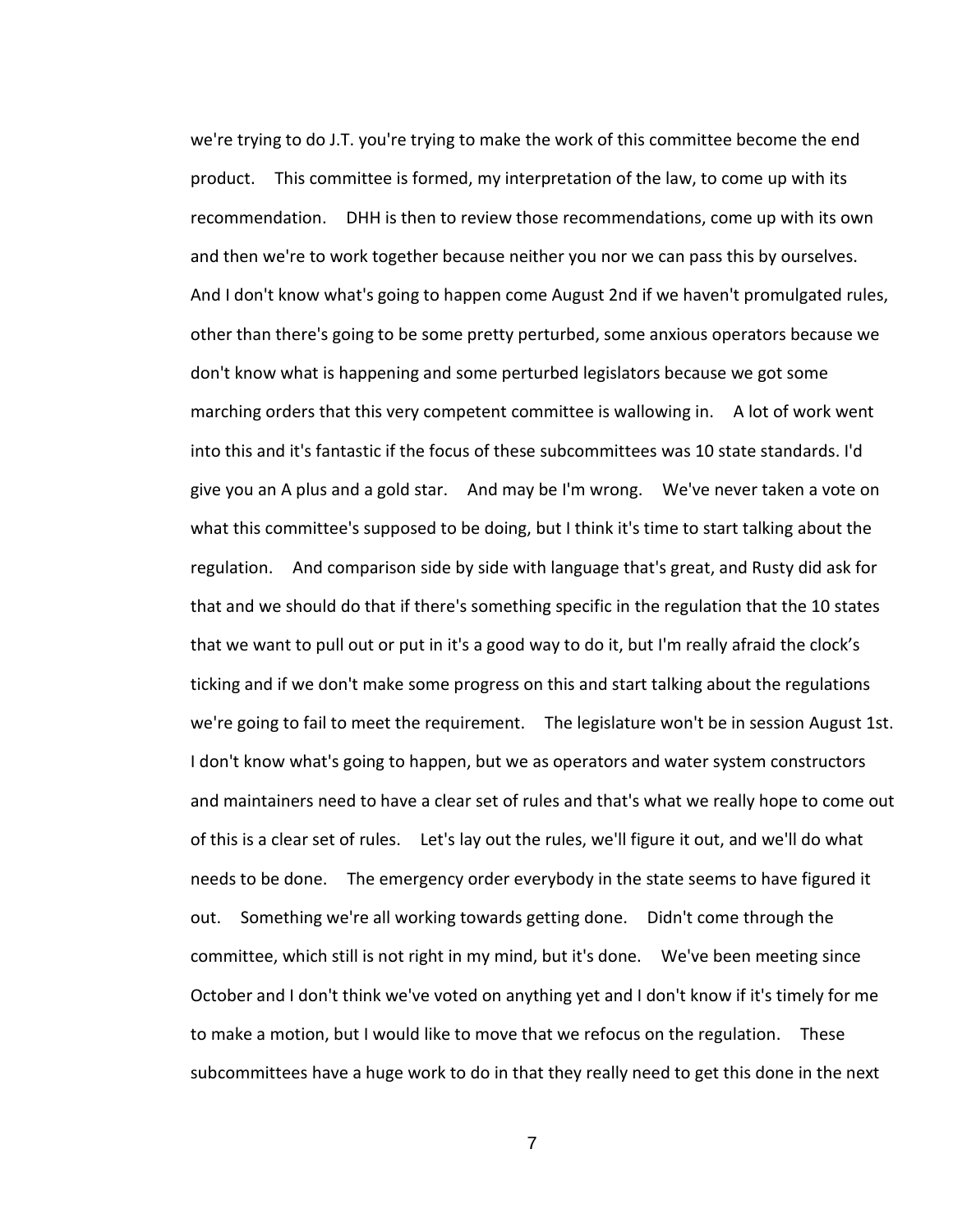month or so, so we can start talking about the issues and get our work done so neither the committee nor the department get egg on their face for failing the requirements the legislature set forth in 292. J.T., I haven't talked to you one on one and I keep thinking I need to, but then I think everything's great and I come into a meeting like this and we're rehashing the same stuff. Am I wrong? Is the 10 state standards our focus? If it is…

J.T. LANE: I want to reiterate it's a learning process for all of us. What we are attempting to do is provide some clarity. This committee voted in the second or third meeting to make the 10 state standards the basis of our work and I'm not sure what you mean by the difference of focusing on regulation as opposed to what we are currently doing. You can clarify that in a minute. We suggested this approach last fall. We wanted to go the webinar approach and we did that. Part of the criticism from you and many others is that we're not listening so I, Dr. Guidry, Jake, and our staff are in this position of trying to be as responsive as we can to everyone of you because that's what I want, okay. And so I was asked in the last meeting or the prior one to move to the subcommittee format again. I could share your concern that 292 there is another bill that has been filed, a place holder with the dates struck out. We've talked to Sidney. There's major revisions of other parts of the code that took five years to get done in the past. I certainly am not suggesting, using as an example. If someone is unhappy number one thank you for stating your thoughts on that and I want to hear from everyone, but I guess you are going to have to help me better understand, and Jake may be you understand better, but what is the line between regulation and what we are actually doing? We each selected a part to go through, we used 10 state standards because we knew for the sake of time as the basis. So to me, and several of you have commented, and I have heard 80 to 90 percent of what's in there applies and works. In the bill the directive for the committee was to come up with a set of standards for maintenance, operation, construction of water systems. That's what we're doing. If you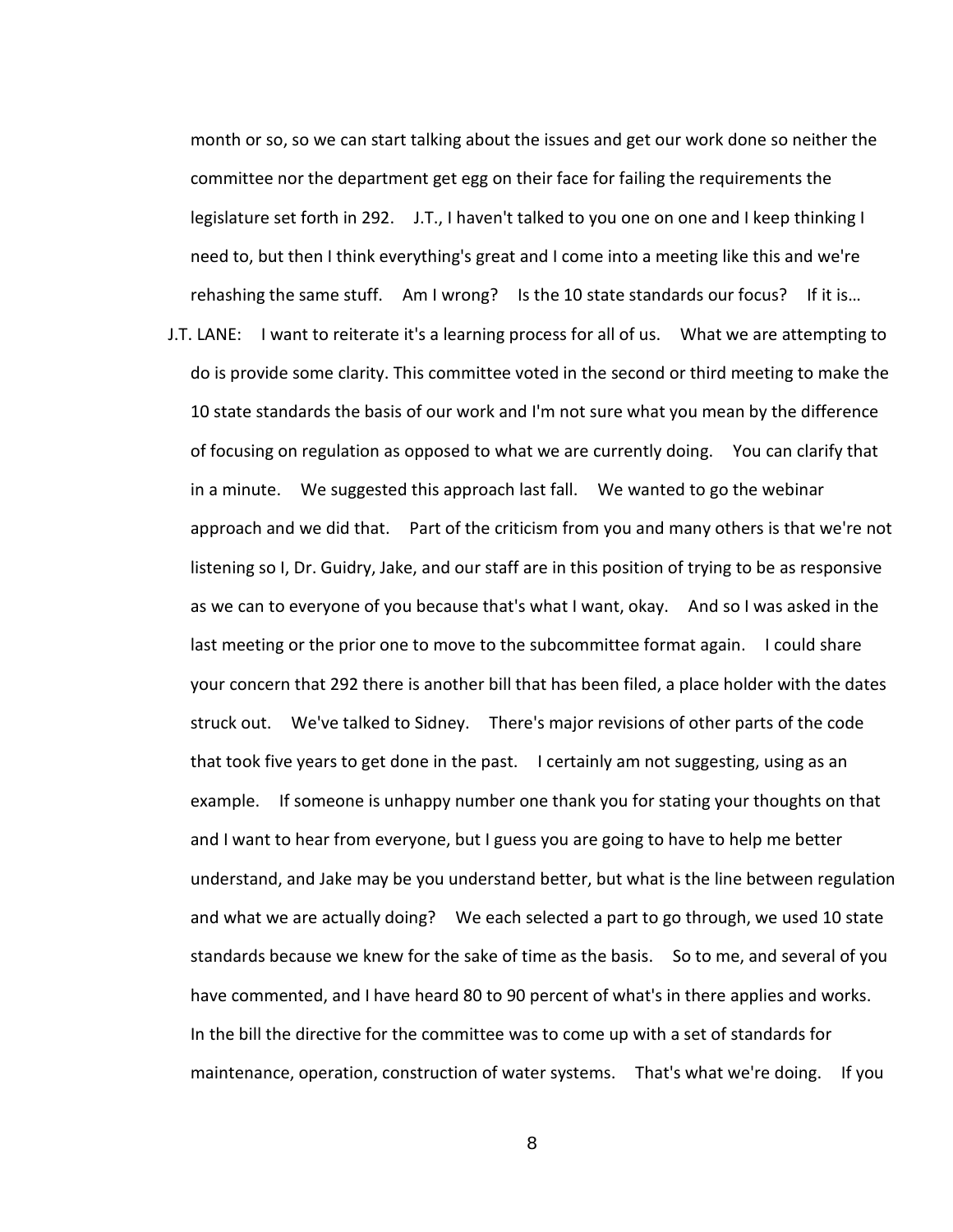feel like we're not doing that, or if you feel like there is something else when you say the word regulation that is not covered by those things that needs to be stated clearly. And so but I don't think this is a waste of time. We are moving forward in this direction. I wanted us all to be very clear about how we want to do that cause if we don't agree on how we're going to do that then we're going to end up in the same place in two months. If I'm missing something I'm extremely opened minded and I want to hear it. I want to know exactly what is missing from the subcommittee's work and there are regulations you do want in place that should be part of the work you're doing. It's not like you're just going in to edit the 10 state standards. We said 10 state standards are the basis. You can subtract things, you can add things to it. What precisely do you mean by regulation verses what that document is going to be in the future?

PATRICK KERR: How many people at the table believe that our charter is to rewrite the 10 state standards? How many people at the table believe that our charter is to rewrite the regulations for operation, construction, and maintenance which is everything that any water system does, nothing else we do by the 1st of August? We think we're here to rewrite the regulation. We're here to write part 12 and we've not focused on it at all. The 10 state standards were in fact a vehicle to start discussion and there is a section of 10 state standards that touches on every part of part 12 and I think the consensus was it's a good vehicle to use to make progress on writing the regulation. I'm saying it's time to move on. The subcommittees really need to focus on the finished product. And if all ten subcommittees do their work at the end of this process in six weeks or so I would hope we have what we can put together as the new part 12 to present to DHH for you to take a whack at it and then come together and settle our differences. I think if we do that we can meet the August 1st deadline. I don't know exactly how far in advance we need to publish that in the register, or even if it needs to be published. If we need to publish it when's it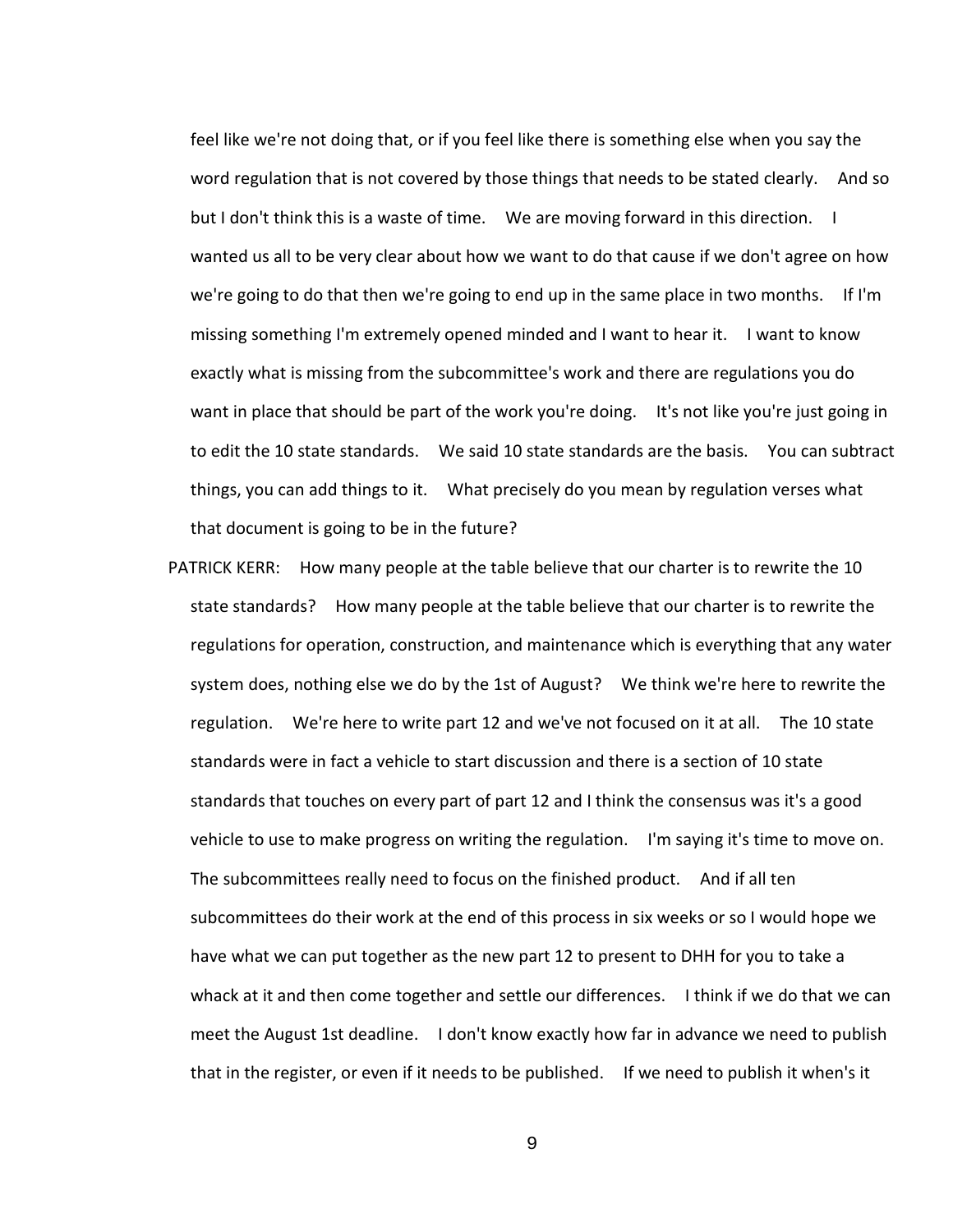got to go out, 45 days early?

SYDNEY BECNEL: Four months in advance.

PATRICK KERR: So we need to go tell the legislature right away cause we haven't done anything yet.

SYDNEY BECNEL: Unless you do an emergency rule, but it has to be an emergency.

J.T. LANE: That's still one other avenue. We can still do it to meet the deadline.

- PATRICK KERR: Not that we've been heading down the wrong path, it's that we're not doing enough work y'all. It's not DHH, we signed up for this too. We need to sit down and we need to get this going. And people that are having trouble getting committee members, I'm sorry we need to get it going. If we need to meet a couple times a week to get this done let's get it going. Let's get this to be the best dadgum regulation of any in the country. And there's going to be some stuff that DHH puts their foot down and I think this committee will agree with those kinds of things with you J.T.
- J.T. LANE: And David I may need your input here, the law doesn't state specifically part 12 in words. All I'm saying is we're trying to follow the bill as it is stated. We agreed that we would use 10 state standards as a basis.

PATRICK KERR: And the regulation.

- J.T. LANE: If there are gaps and regulations from the subcommittees we will entertain every single thing.
- PATRICK KERR: It is the clear intent of the legislature that we rewrite the regulation part 12. That was exactly what they were telling us. Construction, operation, and maintenance, not rewrite the 10 state standards, but rewrite the regulation. There is no doubt in my mind. If we want to sit down with the authors and talk to them about their intent I'm sure we can get a meeting together. And that's what I'm trying to communicate to you again J.T. I think we're seeing the same issue, but we're not communicating yet. We're supposed to be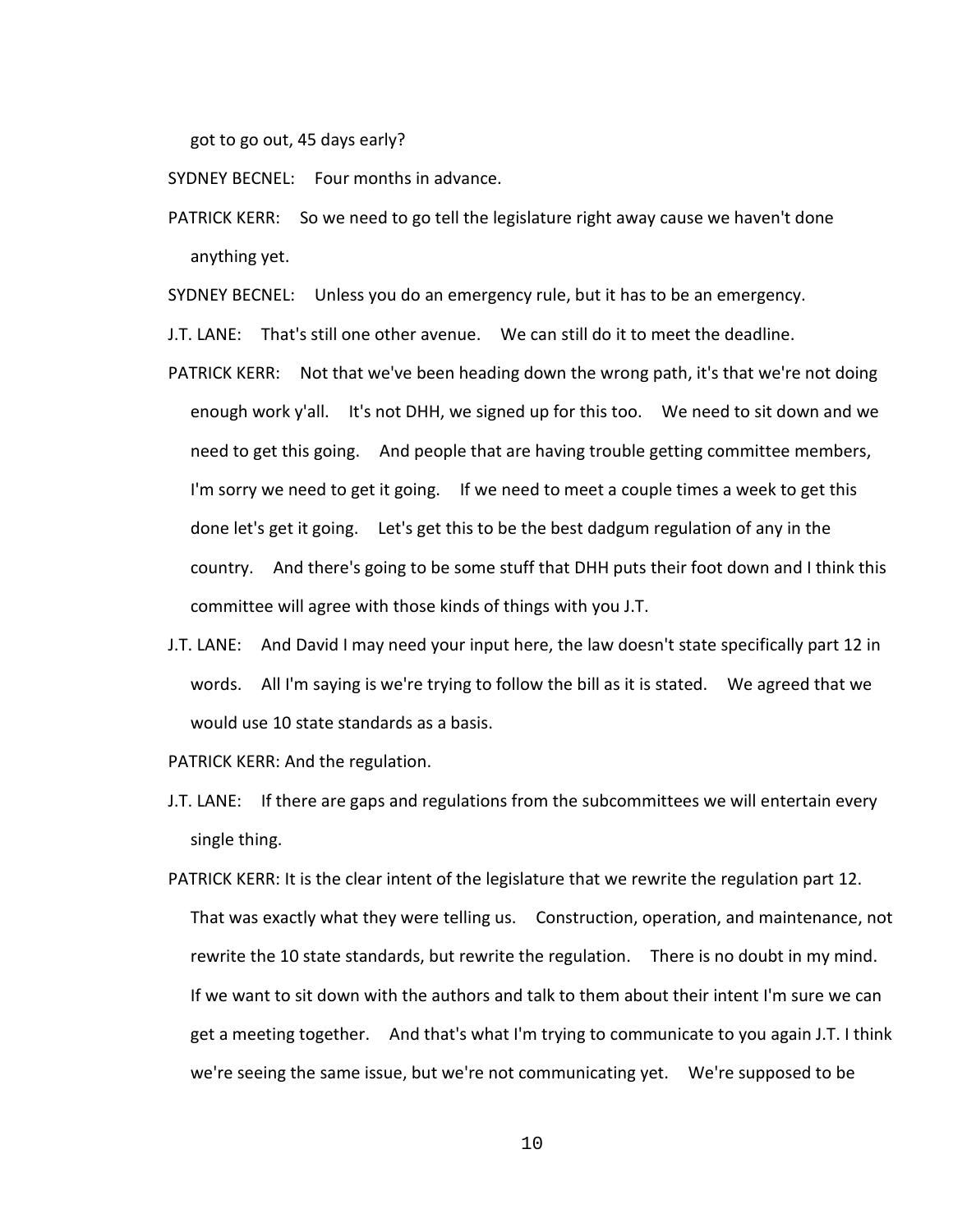writing the regulation. Basically construction, operation, and maintenance covers everything we operate to maintain drinking water standards. We maintain to maintain drinking water standards. We don't do anything else. And I don't know why they didn't put rewrite part 12 in there, but I think based on some conversations we had it's because there are other regulations that you are responsible for that aren't in part 12 and we didn't want to say part 12 and parts of part 14. The plumbers weren't happy with us. And so they just said this is for water systems, but we can keep heading down the path J.T. And again, I don't know what's going to happen. I know we're not going to meet our deadlines. I think we have the subcommittees in place that could knock this out and get it done.

- JEFFREY DUPLANTIS: My understanding, and I've probably been one of the most confused as well, but my understanding is part 12 references to 10 state standards. Didn't want that to happen anymore because 10 state standards don't apply. The thought process was let's go and rewrite and it's not going to be the 10 state standards it's going to be the Louisiana standards or whatever, and we're going to rewrite it and change it. Like I said, subtract, add, whatever so it applies to Louisiana and then in part 12 that reference to 10 state standards will go away and reference new whatever appendix or attachment. But then once you have that new Louisiana standard document written then you have to go in to the actual part 12 and change everything that's in there that's contradictory to this new standard we've done and that's where you get into the new regulations or to get it fixed. That still has to happen too. We're making this one little change as the first step to making this major regulations change, and I agree with Pat, we're a long way from getting that done in a timely manner before August.
- ROBERT BROU: Part of the reason for the confusion, because I am one of the ones who asked to focus on 10 state standards. My thought process behind that was that was the part of the law that really brought us to this table because it was being enforced as a regulation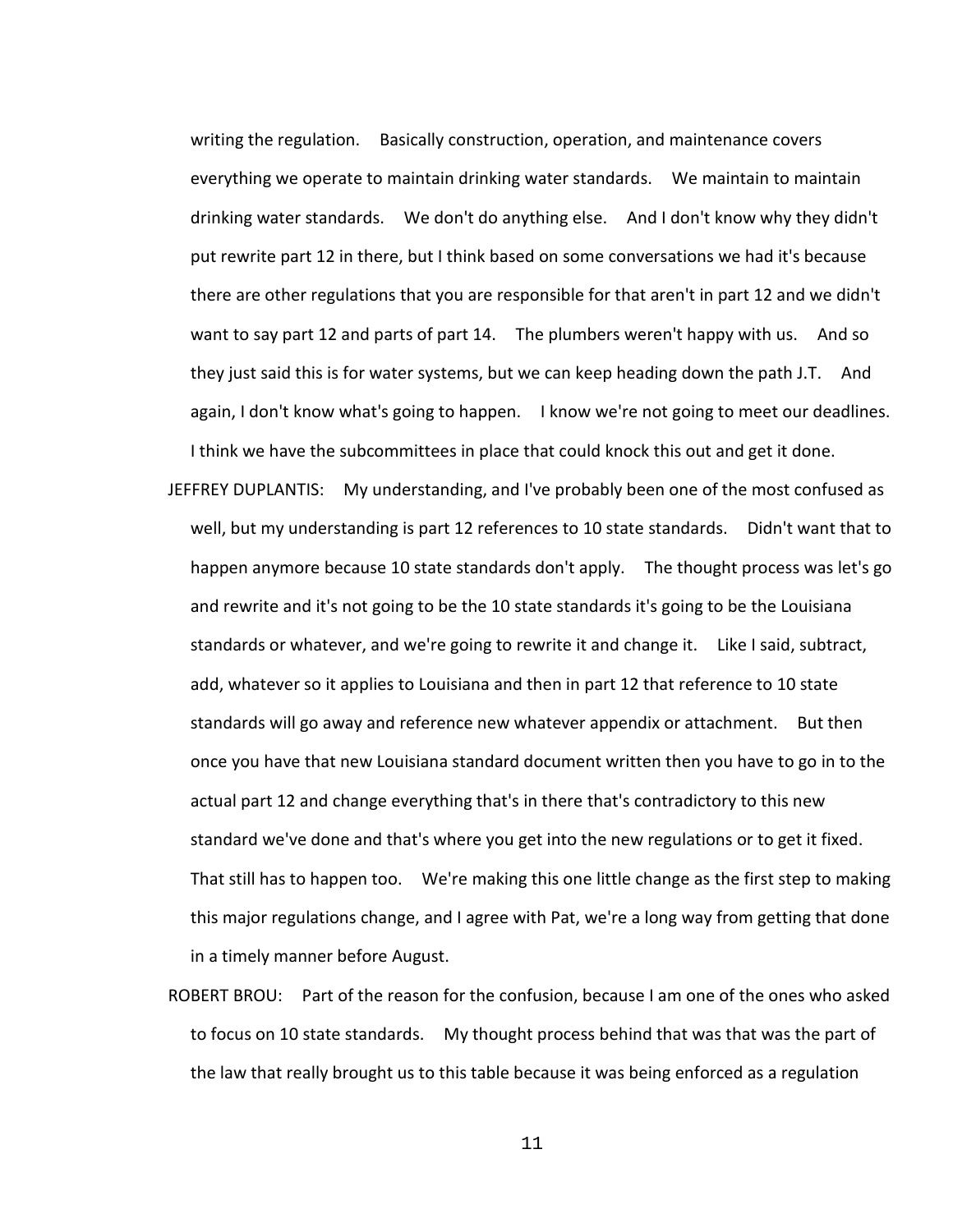when it was written as a recommendation. It was never my intent to rewrite a recommendation, to rewrite 10 state standards and still have it as a recommendation for operation, maintenance, and construction. My focus was to take out the parts that DHH and us as operators felt were critical to be regulated and there are a lot of things in there, but I definitely disagree with 90 percent of it should be a regulation. A lot of it's good recommendations. A lot of good recommendations. I think it was Randy who said the 90 percent. It is good recommendations. 10 state standards will still exist after we do our work here. We need to decide what for Louisiana should be regulated. That is where I think we need to focus.

J.T. LANE: I agree with that fully. I think we're on the same page. I think that, again, part 12 was not specifically mentioned in this, the bill. We tried to craft a document that captured the work of the subcommittee. I think we're all opened minded enough to use our time to make other suggestive changes and use this as an opportunity to not just necessarily focus on the 10 state standards again as a basis because to me, and I agree with Jeff's point about having to change the references. That's anticipated, we're going to do that. If there is anything else though this committee wants to discuss, even beyond the scope of the legislation explicitly I don't see why the legislature would frown upon that if there are recommendations. I think we're here, we're spending our time together, if there's other things we need to address let's do it. But I also want to, again, get the work done that they did ask us to do. And I have absolutely no problem sitting down with the authors of the bill and say we need more time. This was larger, much larger in scope, even if we had started since day one agreed and not changed the way we're going to get our work done we'd still need more than a year. I think we can all sit down and commit to that but, I think we're all going down the same path. As far as the report, the language part of what's been, and I have agreed, part of what's been, probably I think from y'alls point of view has been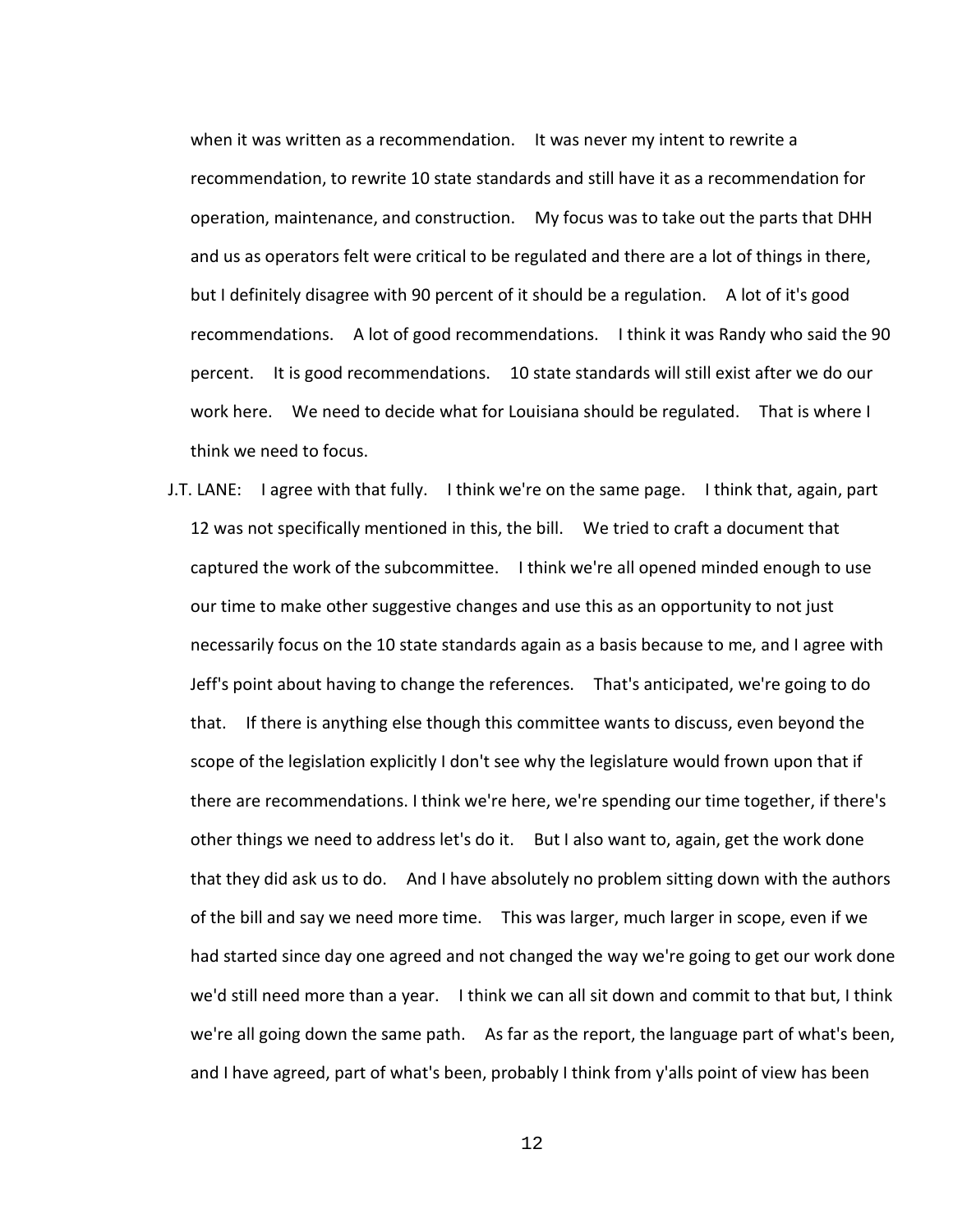difficult you have a set of recommendations that are referenced instead of something solid in the code. That is our intent is to take the language and adopt it into the code entirely. Again, whatever that language we decide it's going to be. There is a superficial focus on 10 state standards because it's there. By name it's not a dirty word. We are trying to start there to make it the Louisiana standards, whatever the percent may have. And I'm sure anytime someone says a percentage it's their best professional guess, not based on any sound science or analysis of that entire large document. Again, I hear all this. I don't see a problem with anything that's been said.

- JEFFREY DUPLANTIS: What is the end product going to be? Have we even defined a part 12 or revised part 12 with an appendix or a reference?
- PATRICK KERR: All this is going in part 12, the stuff that's necessary. We're going to have one document that we all agree to and what I would suggest is that the subcommittees take part 12, write into part 12 those things that you think are important from the 10 state standards, none of us is going to get it right. We're just going to pile paper on David and he's going to have to do the regulatory language, communicate your intent for how part 12 should read as a subcommittee and do that in--

JEFFREY DUPLANTIS: Make any reference to a Louisiana standard.

PATRICK KERR: There will be no Louisiana standard. If it's Louisiana required it's going to be in part 12. So part 12's going to grow, but take part 12 and look through it and find those places that comport to your section of the 10 state standards and then rewrite and add to and delete, but rewrite your sections of part 12. And this is going to be like baking a cake y'all. It doesn't have to be perfect. You need to have the reasons you want to make the changes so the committee and DHH can look at it if you're going out and finding experts, references so they can talk to them. All the stuff that J.T.'s got in here basically you want to communicate your references if you're relying on EPA documents put a dadgum website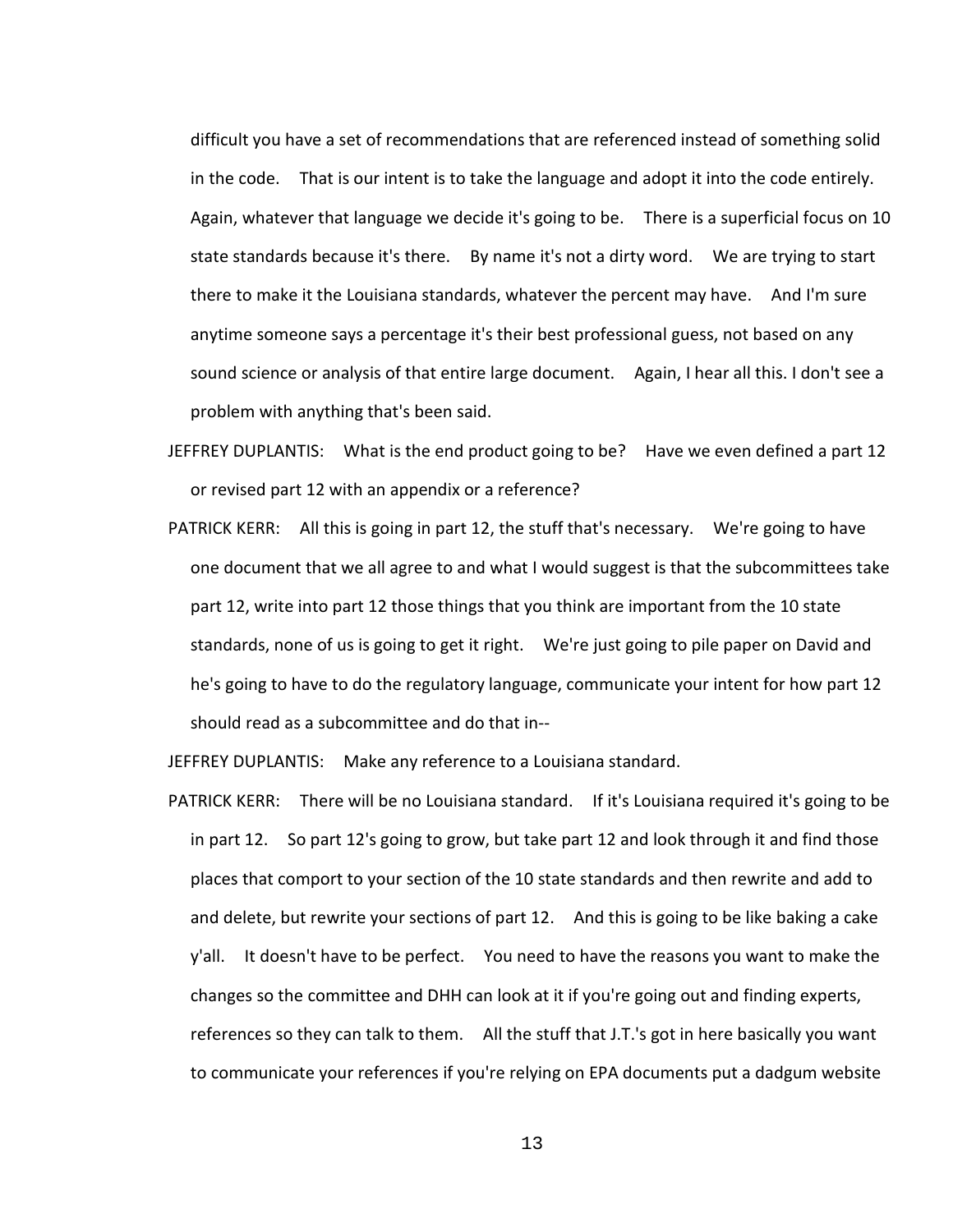note in there. Don't make them re-create it. So the subcommittee comes back with your language of chapter 12 and their reasons.

JEFFREY DUPLANTIS: Then this subcommittee procedure needs to be changed where we're talking about part 12 and not--

PATRICK KERR: That's my point.

J.T. LANE: I'm looking at the bill. It says the rules and regulations for Louisiana standards. It clearly states that that's what we're coming up with.

PATRICK KERR: For construction, operation, and maintenance. If we can't get that right--

J.T. LANE: It was your bill.

PATRICK KERR: I know it was that's why I think I know what it says.

SPEAKER: Would you rather have a stand-alone document that is just referencing 12?

- PATRICK KERR: This is supposed to be part 12. That's exactly what the legislature taxed us to rewrite, the regulations. You can call them standards, call it anything you want, but for construction, operation, and maintenance there's nothing else out there. That's exactly what this legislator wanted and that's why I said we can sit down with them and talk. You are involved in a lot of this conversation. If we can't agree on this…
- JIMMY GUIDRY: If I can try to shed a little light on the confusion. Part 12 is the part of the sanitary code that tells us what our authorities are, what things we look at, what things we do to make sure our water is safe to drink. It does not go into all the detail we're talking about. So when you go look at all the citations and I've looked at them because of all this to see what we do when we cite someone most of the references or other things. Most of the references are not part 12. Most of the references are 10 state standards, whatever we're looking at in engineering. This is what we cite. What we have agreed to is to try to put it all together so that there's one place to look at and it's clear. It's not going to be that clear. It's very complex. I've been trying to say this, we try to capture everything we look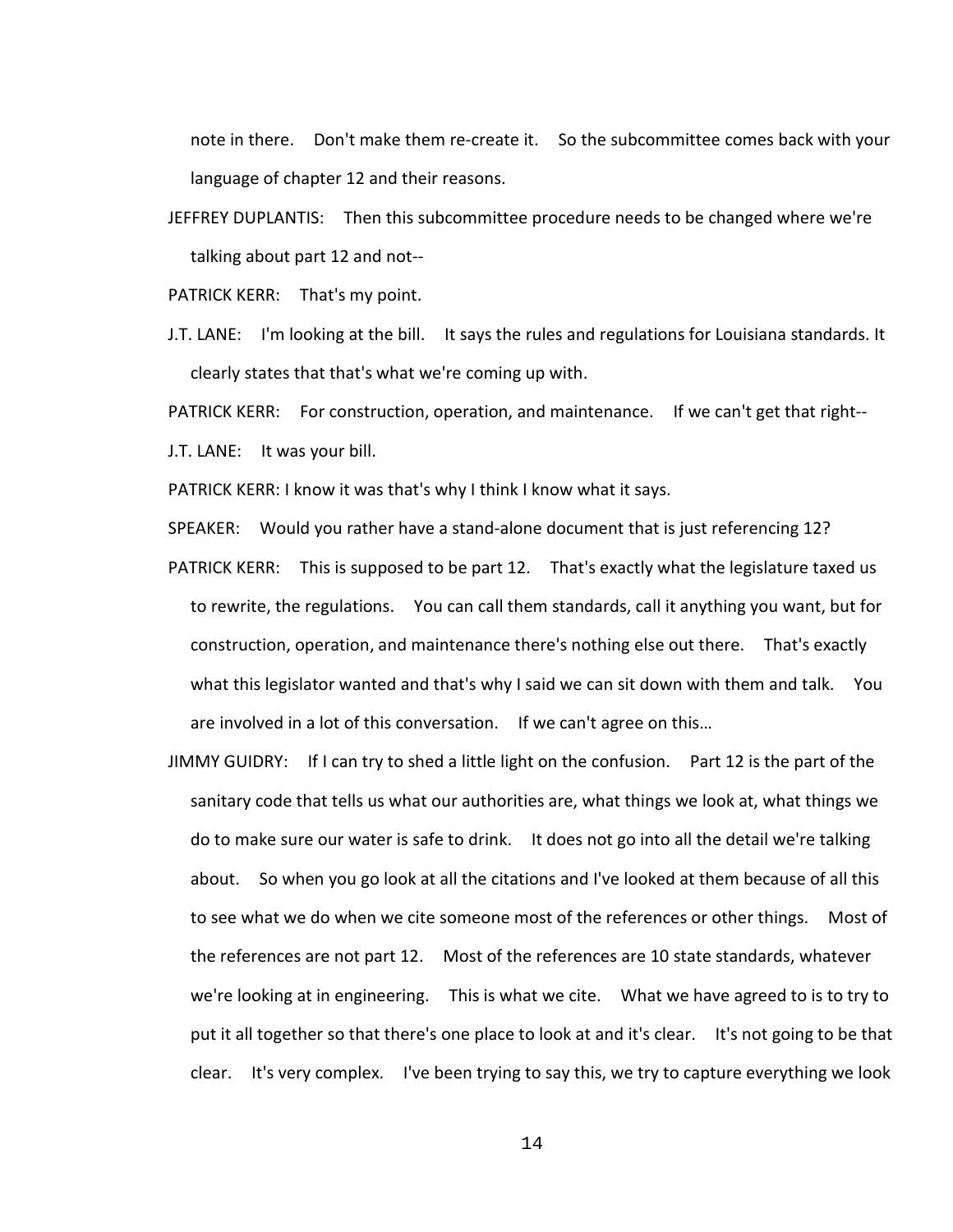at when we're trying to protect the public there are EPA requirements, there are things we've come up through the years, there's 10 state standards. There's multiple places that you have to bring together. What I don't feel comfortable with is we've agreed that we have separated into doable pieces. We agreed what the title should be. I don't care if we call it the 10 state standards. It's really the titles of the things we need to address. It's a guideline which is what 10 state standards is supposed to be, a guideline, not the law. So each chair has an unbelievable amount of work to do which is capture that title, capture what should be in the code with the experts, not just the ones around this table, the experts that know this stuff. If your committee doesn't have enough people that know this stuff we're going to miss a lot of stuff. It's quite the task. Some of you are very good at some of these, but some of these chapters, I can tell you the chapter on grandfathering that is a monumental monster because we're going to have to decide what gets grandfathered and what doesn't, what dates, what water systems, that's a huge task. I do think there's a lot of work that we could have done from the very beginning had we all agreed on how we'd go about doing it. Now the work starts. I don't think it's going to get done by August, I've said that from the very beginning. I have never seen a code be rewritten in any state in a year because it's so many things and so much thought has to go into it. It may not look like we've done a lot, but we've talked a lot and we've looked at a lot of information. And I'm getting closer to understanding what your aggravations are. As much as I hate the process cause it takes such so much time I'm starting to understand your frustration, how we fix that, and what it boils down to is now let the work get done, get serious about it, have multiple meetings, and have more experts at the table. It doesn't have to be just from this table. It has to be from the community, engineers. That's not an easy thing to do because getting people to come to a meeting is hard to do when they have other jobs, but if it affects them and it goes into the code shame on them if they don't get involved. Shame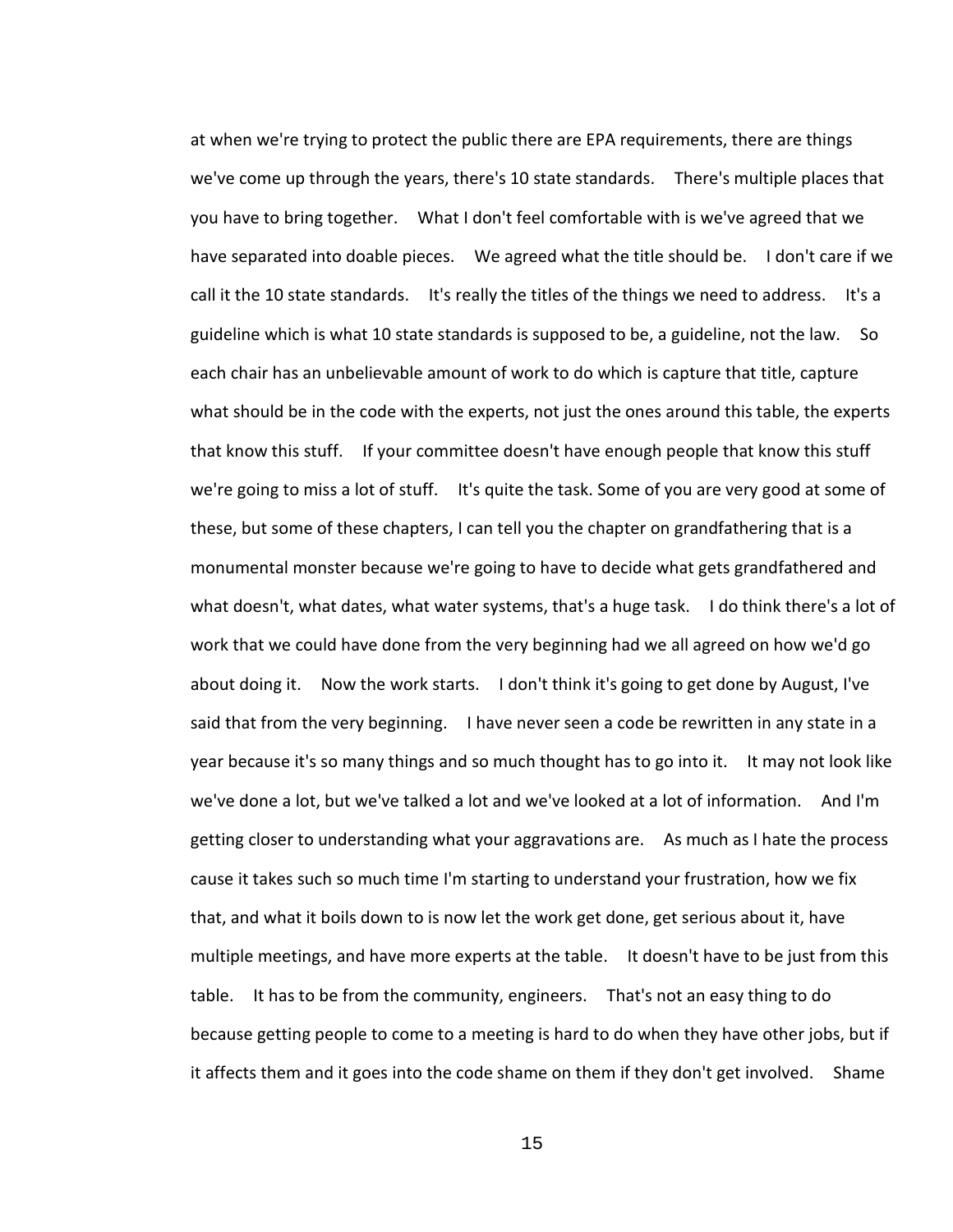on them if they don't have input and come after the fact. But we've put so much work into it. I know it's a lot of work, we've gotten a lot of input from out in the field. I know there's a lot of work to be done. I think we have to be reasonable that we're not going to do, just to meet a deadline, we're not going to do a bum job. We ought to give ourselves the time it takes to do it right, but at the same time we ought to have some work to show real soon because if we don't it looks like we've been talking and talking and no work to show. Time to show the work. The process we proposed to help the subcommittee figure out how to come back and make your argument and side by side and all that, but really if we got down to the few things that are aggravating I don't think the list is 10 state standards. I think the list is much smaller. And I really think once you sit down with the group and start working it you're going to find out what are those things that need addressing. I don't think the list is that long. But I do think when you look at the whole amount of language in there if we have to go back and rewrite I don't think that's even doable. I think we really have come and say this is what belongs in the code, this doesn't belong in the code. That's really what we should be doing. I don't think we're far apart, but I do think it's not as simple as people thought that you can rewrite any chapter and it's going to address our concern because chapters are about legal authority on how you address things. And they don't get that specific. There's a reason they don't get that specific. Once it's written in there that's it, you've got to live by it. It also leaves discretion to other people that you may not want to have discretion. That's where we bump heads, discretion. I'm going to say let's move on with our work, let's get a lot of work done because what I'd like to tell the legislature is that we are working as hard as we can, the subcommittees are meeting, we're getting closer. That's what I would like to tell them. Right now I can't say that because there's still a lot of work. I do know some of y'all are meeting and some are struggling to have your subcommittees come together to figure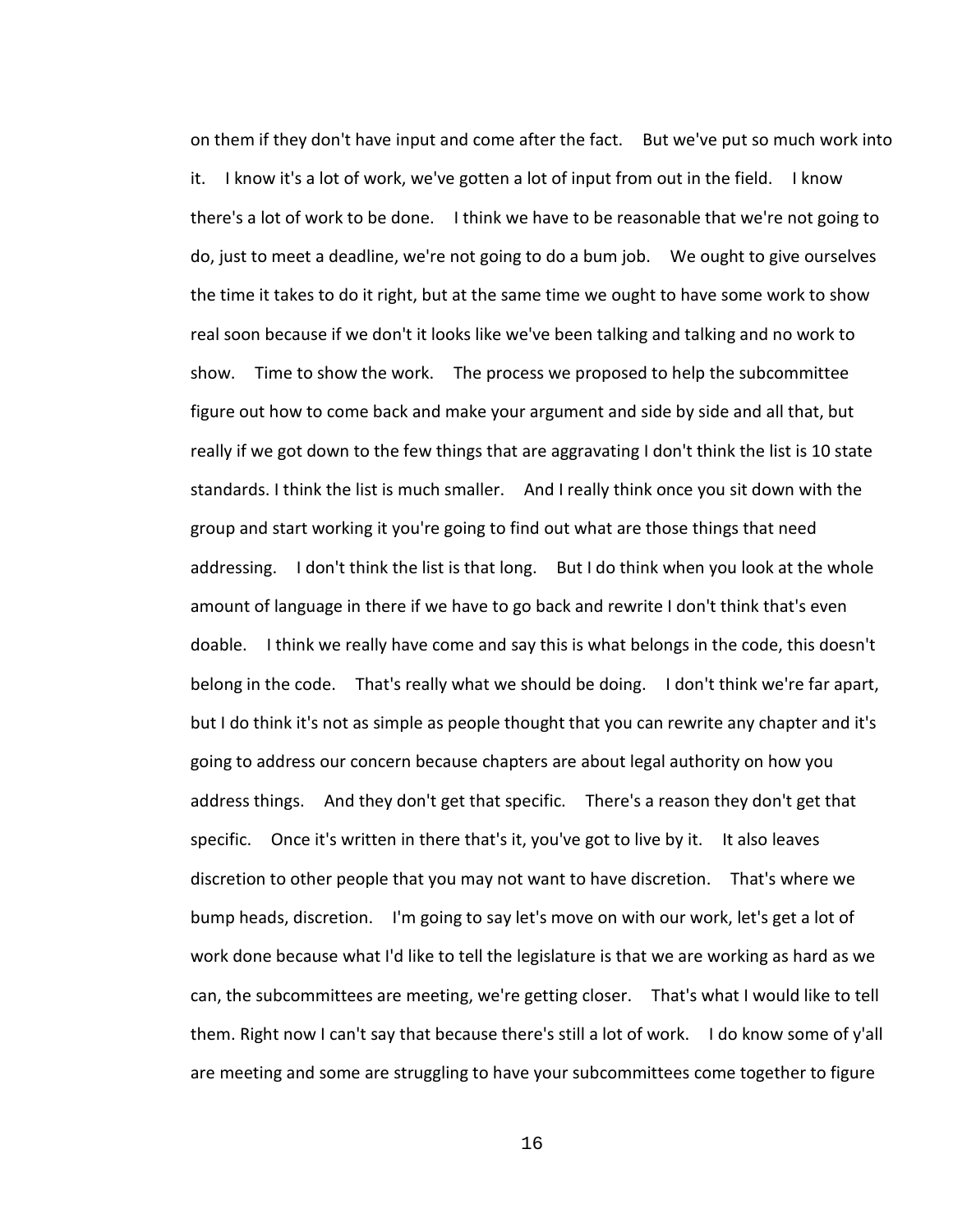out who sits on it and how do you get enough people to the table. That's really how the process normally works when we write code is we look at everything and you get input from experts and you come up with what makes sense and that takes a lot of work, a lot of work. I share your frustration. I'm as frustrated as you are. We're not the first state to rewrite their sanitary code for drinking water. So whoever's doing their subcommittee work please look at what other states have done when you are rewriting the code. Don't just use the Louisiana experience, use what other states have done. Right now if you go into code and look at this there's not a whole lot of data there. There's not a whole lot of information. Allows us to do our job is what it does. If we're going to change and get more specific about each and every part you're talking about we got some work to do, a lot of work to do. I'm trying to help with the confusion. I want to share with you that it's time to get to work. Time to roll up our sleeves, have the meetings and get the work done. And I really want accurate data what's being done in other states, what the operators, what the folks in the state are upset about and how can we fix it. But again, I can't let them totally regulate themselves. Most of them want to be grandfathered and we couldn't tell them anything. We have to be fair. This process even though, and you can change this we can take 10 state standards out, you can say use 10 state standards as a guide only, however it makes you feel better, really about getting the subcommittees roll, let's roll.

PATRICK KERR: Can I make a suggestion? I would imagine that based on what you just said Dr. Guidry if we could spend the time to write an acceptable grandfather clause which states that the 10 state standards will be used going forward as an enforcement, basically as a design tool and once it's built that way, maintained that way so it can be enforced in the future. I think we can get through this with keeping 10 state standards as they are. Again, just me talking. 10 state standards as they are, tweak it with some things that Jake was very willing to do last year in the regulation that he rewrote that took out some parts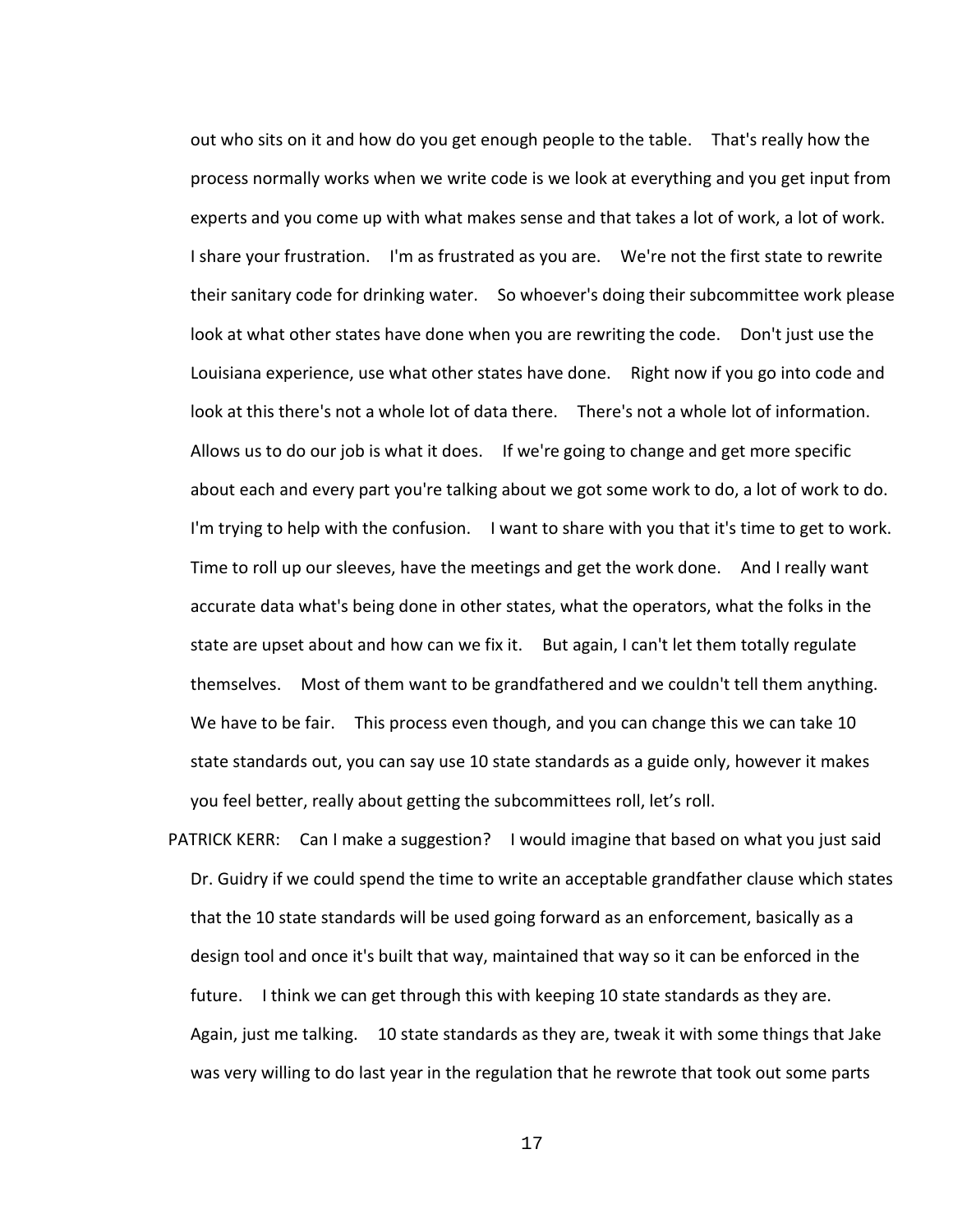that weren't applicable to Louisiana. We changed that a little bit. But then if we could get that grandfather clause right I think all but one or two of us at this table would walk away pleased, the public health would be served well. If there were excursions to drinking water limits, primary drinking water limits that were a concern for public health we'll figure out a way that those could be fixed on existing systems. But I really think that is all the legislature wants us to do is come to a meeting of the minds about how things are going to be enforced and what is going to be retroactively enforced. That's what brought us to the table. I hate to say it chlorine rooms was the driver of this and then people started looking at all the other instances of violations they were cited for under 10 state standards were not part of the code. That's what got our frustrations up. And then going forward we just have this wonderful open dialogue about regulations that are necessary and the committee continues to meet and we talk about code. There's a bill in the house right now, in the senate 421 by Cortez talks about enforcement of secondary drinking water standards for iron and manganese. If we enforce that bill as written there's not a system in this state, I don't believe, that will not be significantly financially impacted for a non-health unregulated contaminant. Big bucks, most systems that have iron and manganese above the secondary standard sequester for it. You can test sequestered water all day. You're going to find iron and manganese (inaudible), no health affect. I believe you've been approached by Cortez and helped with the language in that bill, DHH is on board with it. It was never even brought to the committee to talk about it. My point is we're not being treated as equals in this. Am I surprising y'all?

J.T. LANE: Not on the bill, I don't know that DHH is on the board.

PATRICK KERR: I don't know that DHH is, but he got information from your staff.

J.T. LANE: Let me be clear that iron and manganese--

PATRICK KERR: Okay. Your staff supported Senator Cortez in the writing of a bill that would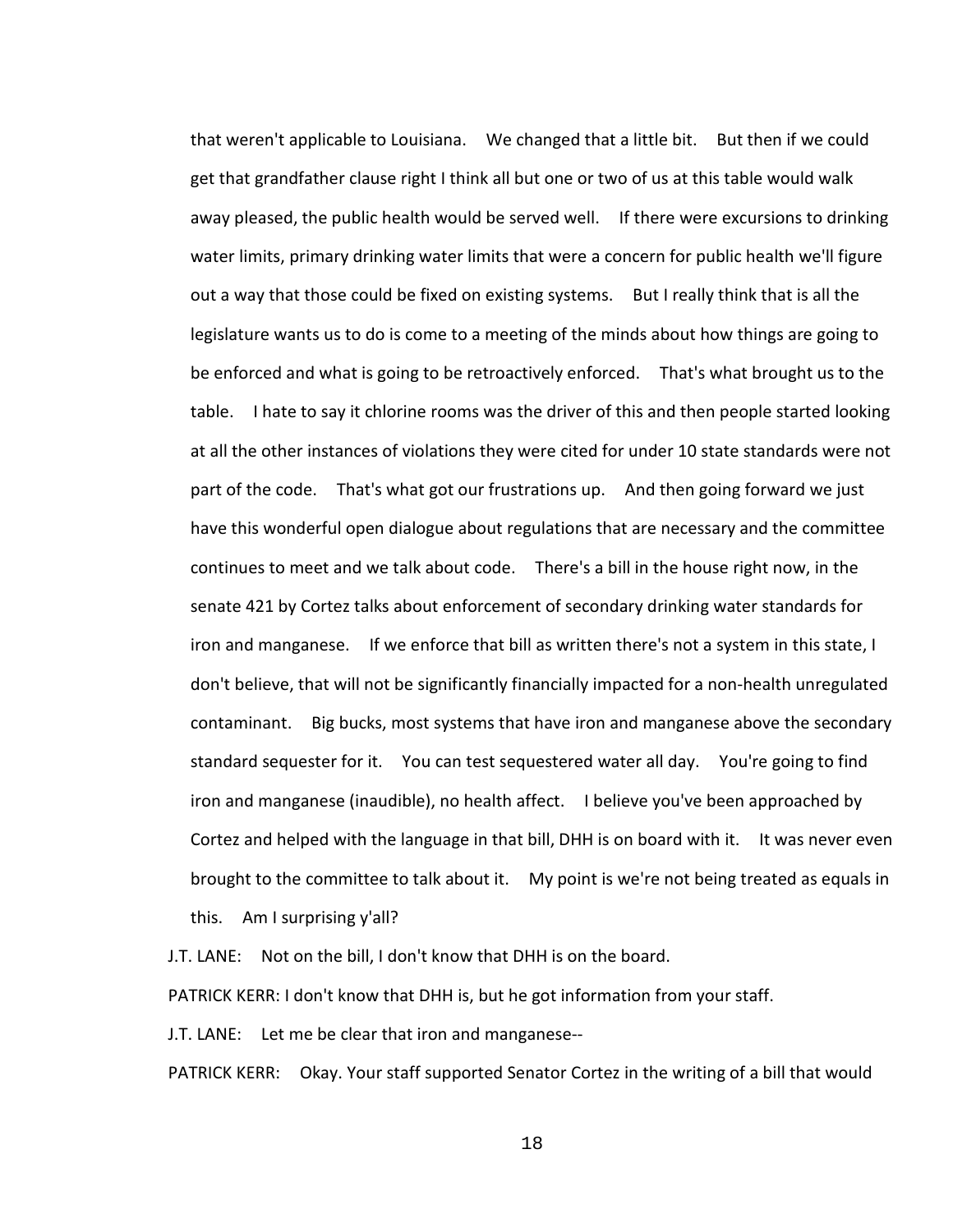cost this state--

- J.T. LANE: That's not accurate at all.
- PATRICK KERR: Okay. He said he got information from y'all.
- JAKE CAUSEY: Information and support are two different things.
- PATRICK KERR: That's great.
- JIMMY GUIDRY: The information he asked for and that we gave to him is what some other states have done to address that. We just gave them what other states have done to address that.
- PATRICK KERR: Great cause now I can talk to him and say this is not what DHH wants either, maybe. I don't know what y'all want. My point is those are the kind of things this committee ought to be involved in. If that's something that DHH wants to regulate we have carte blanche rewriting this to incorporate that.
- J.T. LANE: We in no way, when the bill was filed that's when we learned about it.
- PATRICK KERR: Are you serious?
- J.T. LANE: We learned about them when they are filed.
- PATRICK KERR: He says it's by request.
- J.T. LANE: This is a constituent issue. I get more letters about iron manganese from constituents.
- PATRICK KERR: My point is simply this committee could write good code and if we can get to a good grandfather clause we can pick up the 10 state standards, all the design engineers in the room are saying they are going to continue to use the 10 state standards regardless of what we do. So let's grab the things that are necessary that y'all want to enforce, put them in the code, build a grandfather clause, and tell the legislator we're done. And yeah oh, we misunderstood. We thought you wanted our final product by August 1st we're going to put in the register August 1st. We'll go tell the authors that hey we're going to use the August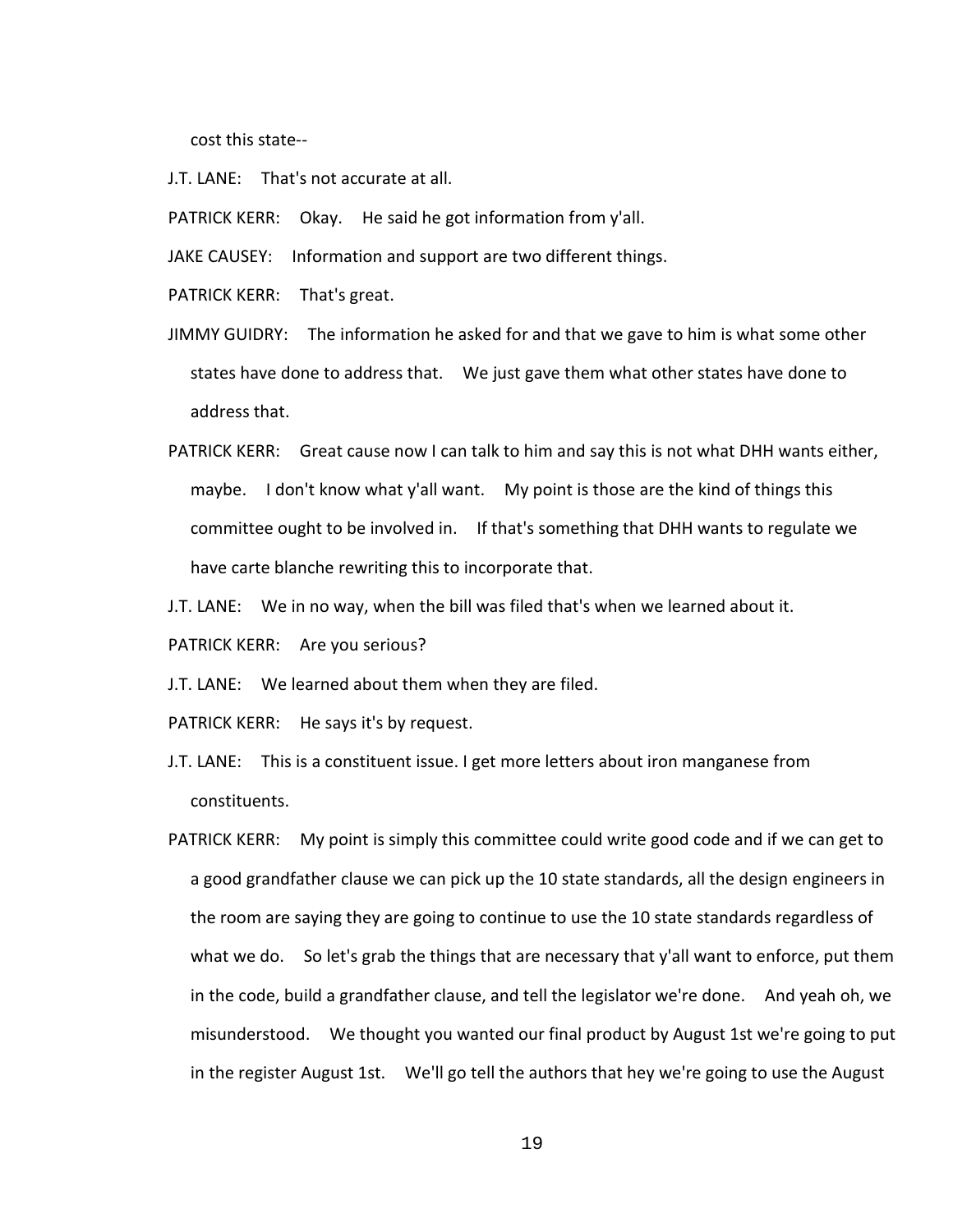1st deadline as our deadline to publish, is that okay and I would imagine they'll say yes, that's okay because they don't meet again till next March. Can we get the grandfather stuff going? The subcommittees still need to look at what's necessary for 10 state standards that needs to go into the code and what's in the code that is not what's in the 10 state standards look at and see what's necessary and I think we can be done. And I'm done talking. I promise.

- JIMMY GUIDRY: I would suggest that we have a discussion about that and you make the motion to do that and then we vote on it.
- RICK NOWLIN: J.T. first let me apologize for missing the last couple of meetings. With all the weather issues it seems like the weather and the holidays we've had the last few months every time we have a meeting we have a special council meeting in Natchitoches Parish and it's hard for me to make the three hour trip each way and I do apologize to all of you. And I'm probably the least qualified of everybody in this room, but somehow the Police Jury Association decided to put me in this group. I think you all made excellent points. Things are a lot clearer for me today than they were when I walked in the room. I do think the focus should be on regulations and not trying to fix the 10 state standards to make it the standard and I've been concerned from the onset that if we would take this design guide and try to force it into a regulation sort of a one size fits all with a check list either you pass or you fail sort of thing. One of the things the engineers in my firm have enjoyed over the years is the ability to sit down with district engineers and say this is what the 10 state standards say, this is what we understand from the Louisiana code, this is how we want to do this, and sometimes they would say yes and sometimes they would say no. At least there was some common, come to some agreement on what was standard. If you couldn't agree you either submit to get approved or get rejected. I think that's a very valuable part of what we do. I think you are right in saying we should focus on the subject. Whether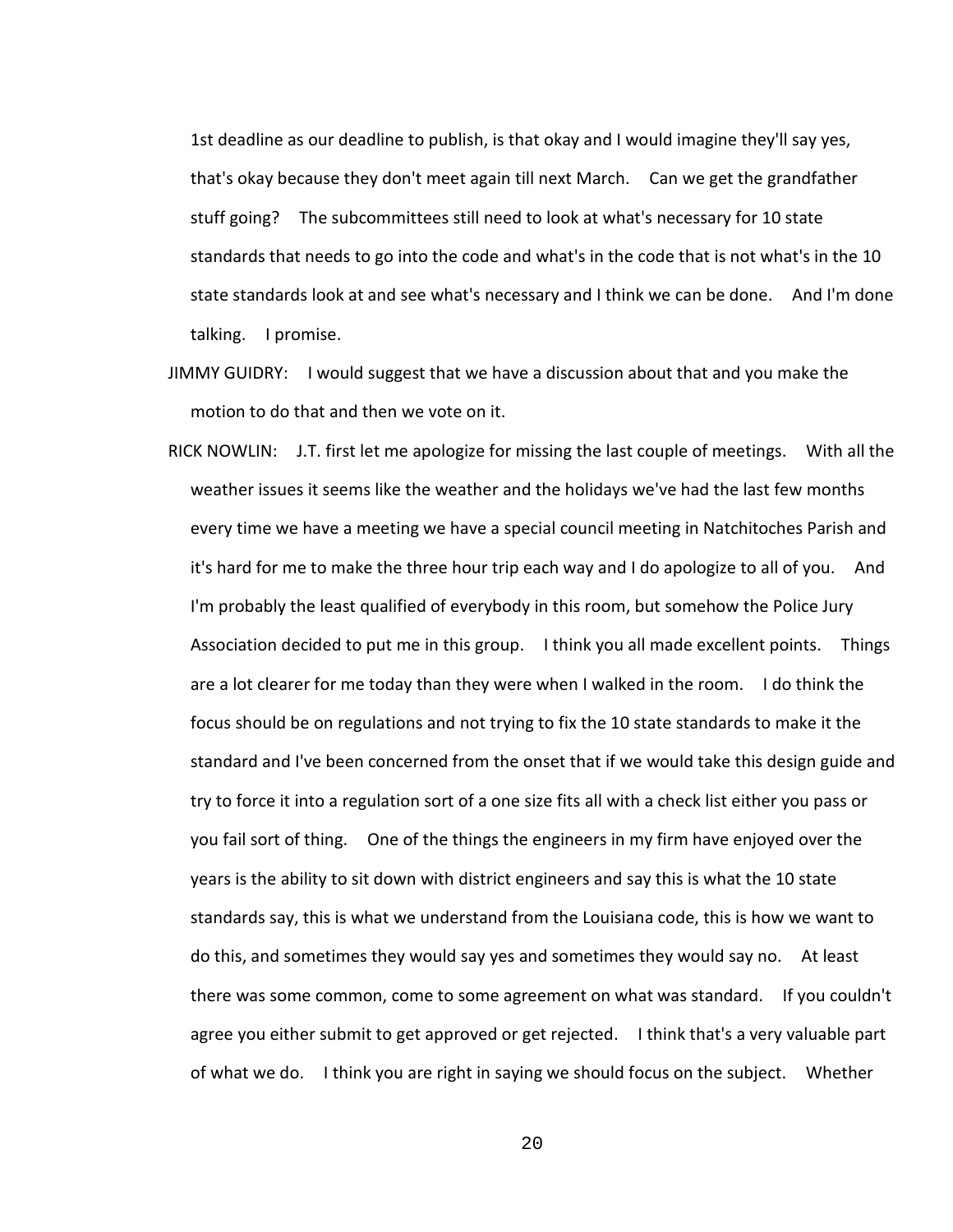you call it the 10 state standards, or whatever, it really should be the code. Focus on these subjects for inclusion in the code and keep the 10 state standards as a design guide it was created to be. Thank you very much.

- ROBERT BROU: I want to echo what Pat was saying. I think that moves us forward tremendously. Early on I had asked about focusing on what were the citations, what was important to DHH, and in particular the unresolved citations, the ones that were going to be somewhat contentious. If we focus on those with a grandfathering clause in mind I think we can get this behind us and then write into chapter 12 the things that are very critical for DHH to maintain water quality. And I think we're done, done in a short period of time.
- RICK NOWLIN: One final comment. I don't think there's anybody in this room that wants a grandfather clause that would allow an old system to continue to operate as is if it's not meeting all the water quality standards that it's supposed to be. That's got to be the bottom line. You have to meet water quality standards.
- CHRIS RICHARD: I think the issue that I had mentioned this before that an approach can be you have design standards and that's different from grandfathering. You have design standards from this point forward and you have regulations that say this is what every system has to do to meet water quality and it kind of clears up the grandfathering a lot because you can't say this only applies to this system and not this system. It gets complicated, but you have a list of things that everybody has to do regardless of when your plant was built to provide clean good safe drinking water. And from this point forward these are the designs you must comply with and then design and operate and maintain that. JIMMY GUIDRY: Any other discussion?
- RANDY HOLLIS: We still haven't solved or no one's really even suggested a solution yet of how are we going to take part 12 and how we're going to divide it up. We've already got the subcommittees formed. Do we take part 12 and someone go through it and decide that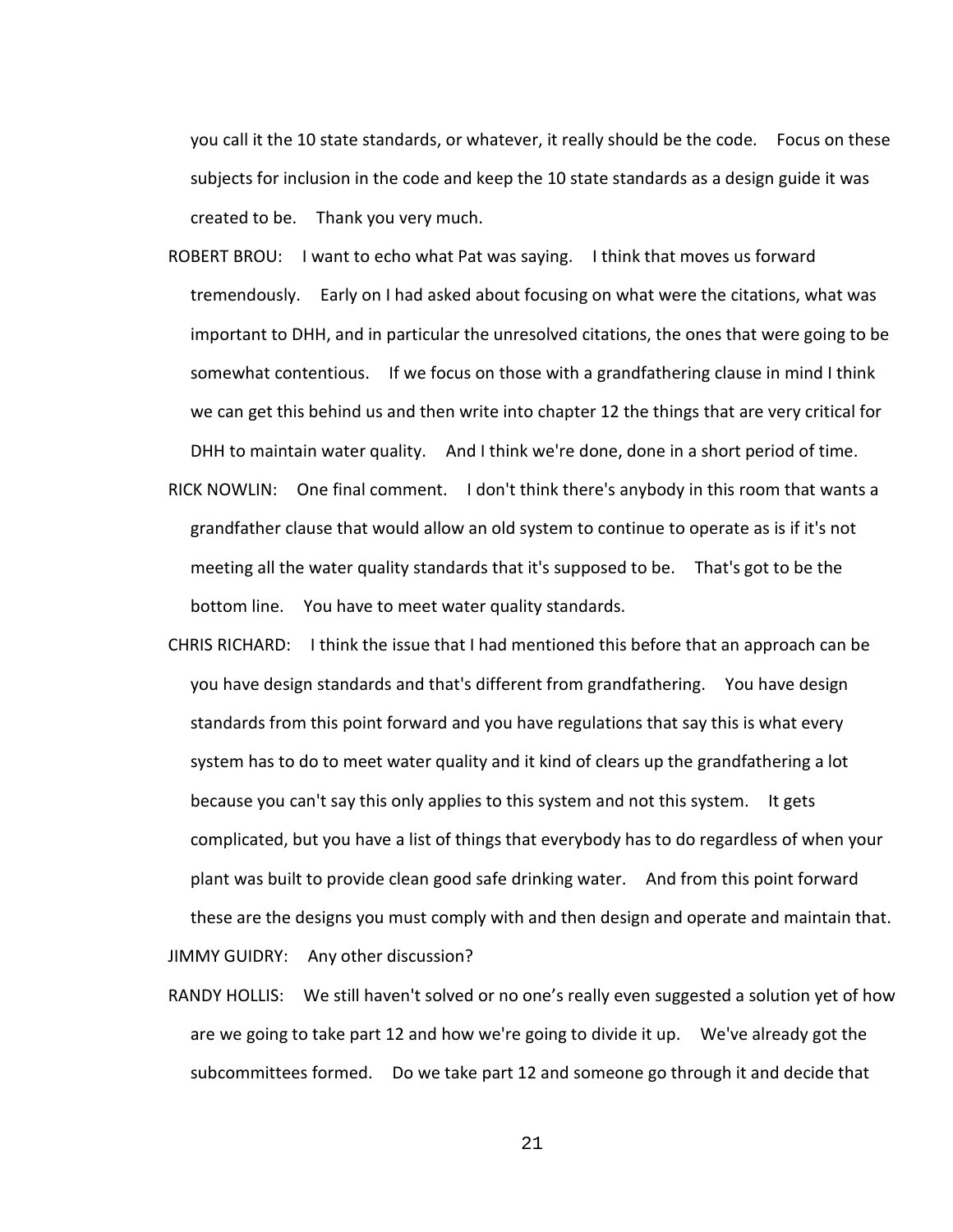each part of it applies to this subcommittee so each subcommittee has part of part 12 to go through. And that's the way we divvy up part 12 to look at it and go through it. Does that marry the two together?

- JIMMY GUIDRY: Part 12 it's not written that way right now. You don't have mention of all these parts so we're trying to rewrite it.
- PATRICK KERR: Randy, I don't think we need to and the reason I say that is because of all the consternation that I'm aware of is caused by enforcement of 10 state standards, citations based on 10 state standards. There are some arguments about part 12, but if your subcommittee has a part of the 10 state standards go look through part 12 and find instances where there's a match and work on that at the same time. And there are people arguing that certain parts of part 12 shouldn't apply to them and that's going to continue, but I don't think we rewrite part 12. Nobody's talked about total coliform rule which is part of part 12 and I don't think we need to go there. Let's focus our subcommittees on how part 12 and the 10 state standards that you care about, that matter, work together. And then we probably ought to have one more subcommittee which is a grandfathering subcommittee. We all laughed and stuck Vern with that last meeting cause he's doing part one, but may be there ought to be a grandfather, and I say grandfather Chris, I guess I don't really mean grandfather. What I mean is what's going to be the break point between retroactive enforcement 10 state standards. What's going to be the trigger for ordered changes whether that triggers water quality or that trigger is a potential for contamination. Those kinds of things. May be that goes in chapter one of part 12 kind of the preamble just like grandfather does in chapter one of part 12. May be we have another subcommittee that talks about grandfathering and we would love to have the decision maker of DHH participate in that Dr. Guidry. And then we get our work done, the committee continues to meet, and we continue to work with you to refine the rules. This is a permanent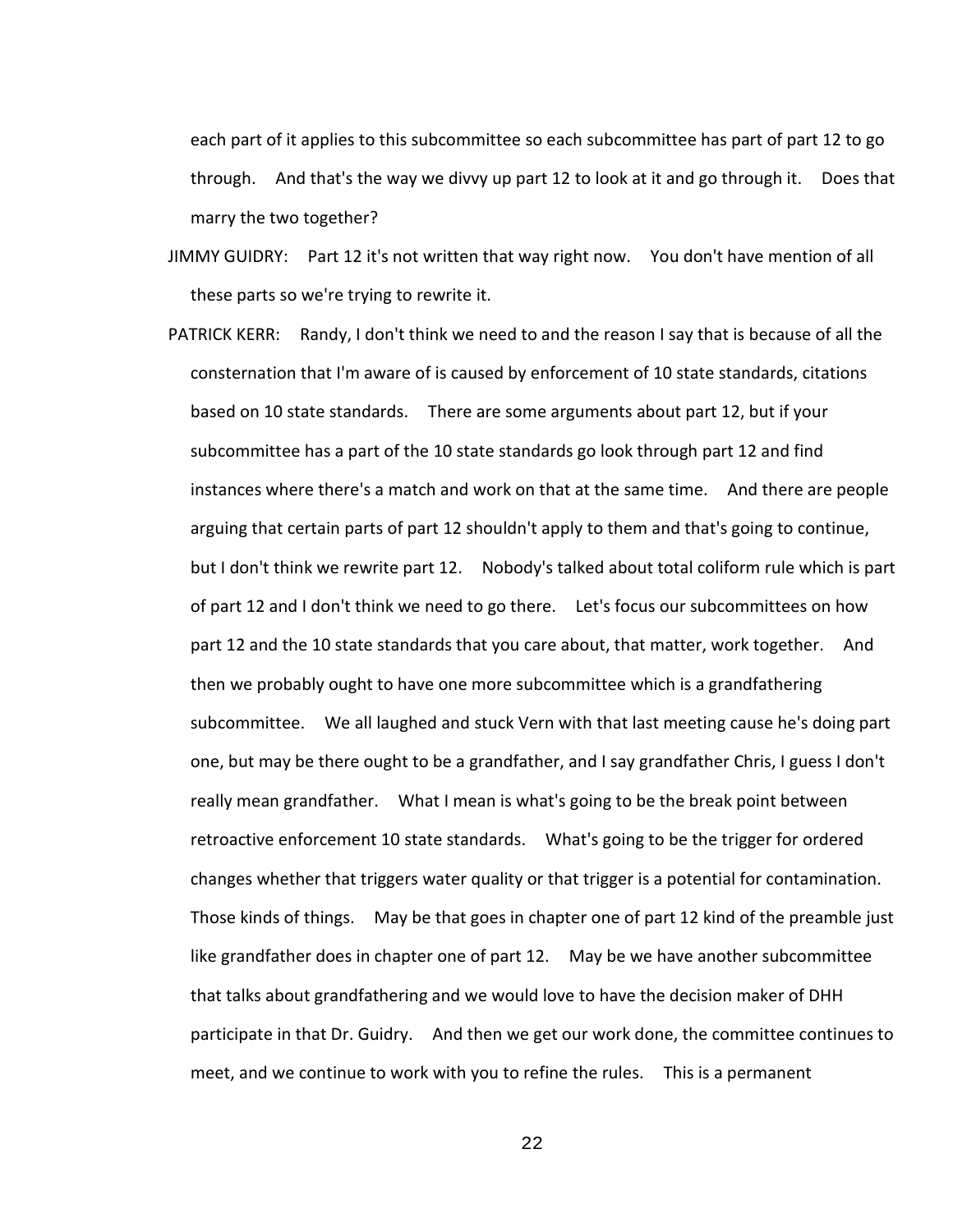committee. We meet at least quarterly forever.

- JEFFREY DUPLANTIS: What I think is really easy, one of the things in 10 state standards talks about treatment line that the inside slope is a 3 to 1 slope. So if I go and I'm designing a treatment line at 2 1/2 to 1 slope the first thing my DHH reviewer is going to say no 10 state standards says it has to be 3 to 1. Okay, so if we're getting rid of 10 state standards and we're not referencing that anymore do I now need to go into and in part 12 find somewhere in there that 3 to 1 requirement needs to be added. Because right now if I go to part 12 there's not going to be any reference to that it has nothing to do with it, but if we're going to make that a new regulatory item we have to go now and find some place in part 12 when we're talking about treatment plants that you have a 3 to 1 side slop and that's a mandated thing now where it's not a standard that's been regulated by DHH, correct?
- PATRICK KERR: If the 10 state standards for future design, if you as a design engineer submit plans and say I'm going to build it 3 to 1 and five years from now and your as built should certify you built it 3 to 1 and a sanitarian goes out there in five years and finds it to be 2 1/2 to 1 you could be cited for that because you didn't build it the way you said you were going to, the plans you submitted and they reviewed. So the 10 state standards are still a review document. The shalls still apply, the shoulds you talk about with the engineer and you get something directly from DHH that says why the shoulds are not required, but we use it prospectively. And may be I'm wrong, but is there somebody in the room that thinks they are not good standards for plan design and review?
- CHRIS RICHARD: I think they are tools, but it's not the end all. Just because it says should then who decides what the should is. That's where we run into problems with using 10 states. And my understanding is that's what we're supposed to be doing here. In other words, 10 states can be used by the engineer at his discretion as a tool, but the water standards that this committee comes up with will have the rules which will be used to review. It won't say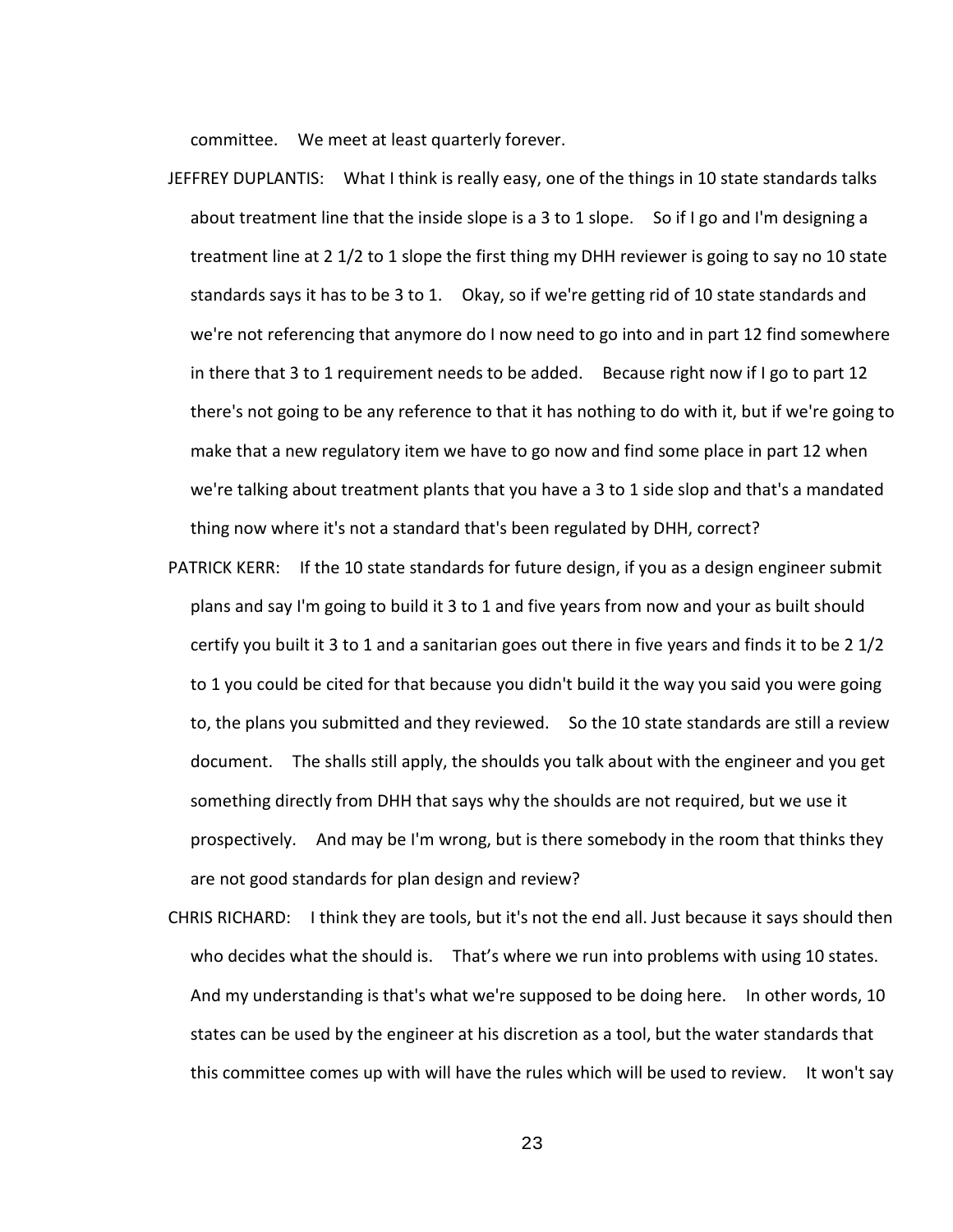sanitary code 10 state standards anymore.

PATRICK KERR: But we have discussed the fact that DHH enforces shalls and so plan review shouldn't call you on the shoulds. May bring it to your attention and say to consider this. JEFFREY DUPLANTIS: After this DHH, my understanding, after this DHH will not be enforcing

10 state standards anymore.

- PATRICK KERR: They will be enforcing the permit which you said you would build in accordance with 10 state standards.
- JEFFREY DUPLANTIS: I'm not going to build it to 10 state standards because we're rewriting 10 state standards to make a Louisiana standard.

PATRICK KERR: We're not?

J.T. LANE: So one of the ongoing continuous well documented complaints that led to this whole process starting in the fall of 2012 was that 10 state standards were being used at all in anyway whatsoever from a variety of parties and so we're trying to follow what the law states and what you all want. Every meeting has been focused on that. If there is any point anyone feels like that we're not being responsive it is strictly due to a communication issue between people, it's not because we don't want to do it or any other reason. We have not one of us has a stake in dragging this out any longer than we need to. We're trying to figure out though, I'm hearing multiple things even come up to the committee today while also have to follow what the legislators requested. And I don't know if all of you were even consulted about the legislation to begin with. I see regulation and I know part 12, we hear 10 state standards. One of the chief complaints of use is that y'all are using some standards that were made up in the northern part of the country that have nothing to do with geology, geography, and the land and make up of our state. We're trying in many ways to address a very complex set of problems. Code is not easy for anyone, except for maybe Sydney because he's done it for a long time. I hear all this. We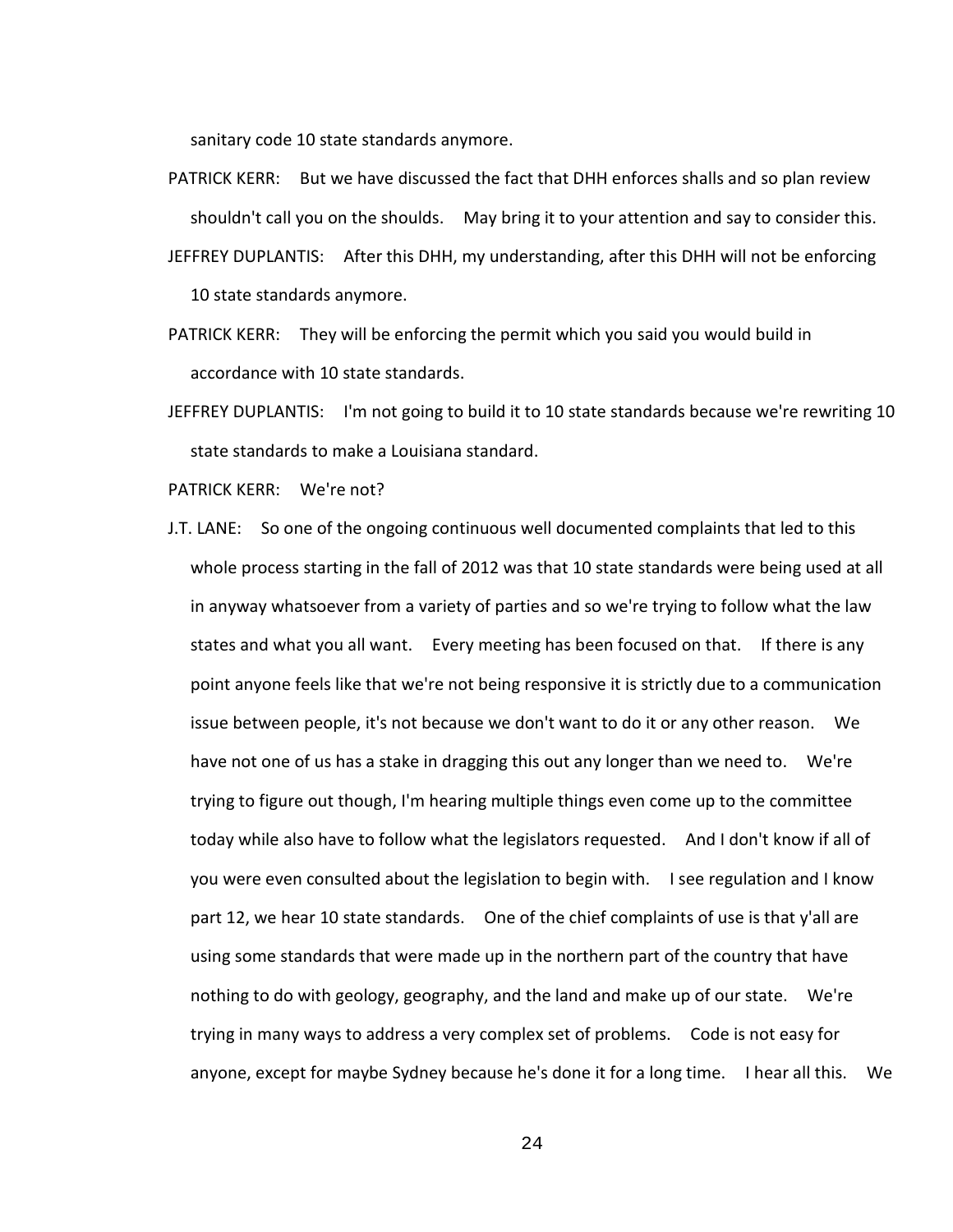want to address each of these, but I also want to be able to clearly articulate if we do go to legislature and say we need more time exactly what we're doing and exactly why. If there needs to be either an affective integration, number one if everyone still wants to take on, last week we divvied up 10 state standards and no one had any reservations about that.

- PATRICK KERR: I did mention it's not the focus. I said the subcommittee chairs should, when we brought up talking about subcommittee chairs, are responsible to make sure that they are working not just the 10 state standards, but the code and incorporating.
- J.T. LANE: So this document is what you are reacting to? Is there something that needs to be in it that--

PATRICK KERR: Let me make a motion.

- RANDY HOLLIS: Can I make a comment while you are working on that? I agree wholeheartedly grandfathering is probably one of the main key issues that brought all of us here. I think grandfathering, if we can get that out of the way, it will resolve a lot of the issues. What I brought up earlier about the committees and part 12 is if each committee goes to part 12 and picks out just parts they think are applicable we're going to miss a lot of part 12, which means this committee will not have reviewed the majority of part 12. That's my concern. I was trying to figure out a way how can we divvy up part 12 so this committee has looked at all of it.
- PATRICK KERR: I was thinking of taking it by exception since we're not rumbling a lot on part 12. We don't have time to fix it all. It ain't broke.
- ROBERT BROU: The majority of 12 is EPA regulations, etc. I don't see a lot of contention in any of that. I'm not saying there couldn't be some conflict. There are going to be some conflicts between what we are looking at with 10 state standards and 12 and some of those comments came out during our webinars, but it's very little that needs to be fixed. Focus on the chapters the way we developed it with 10 state standards it's still a good approach.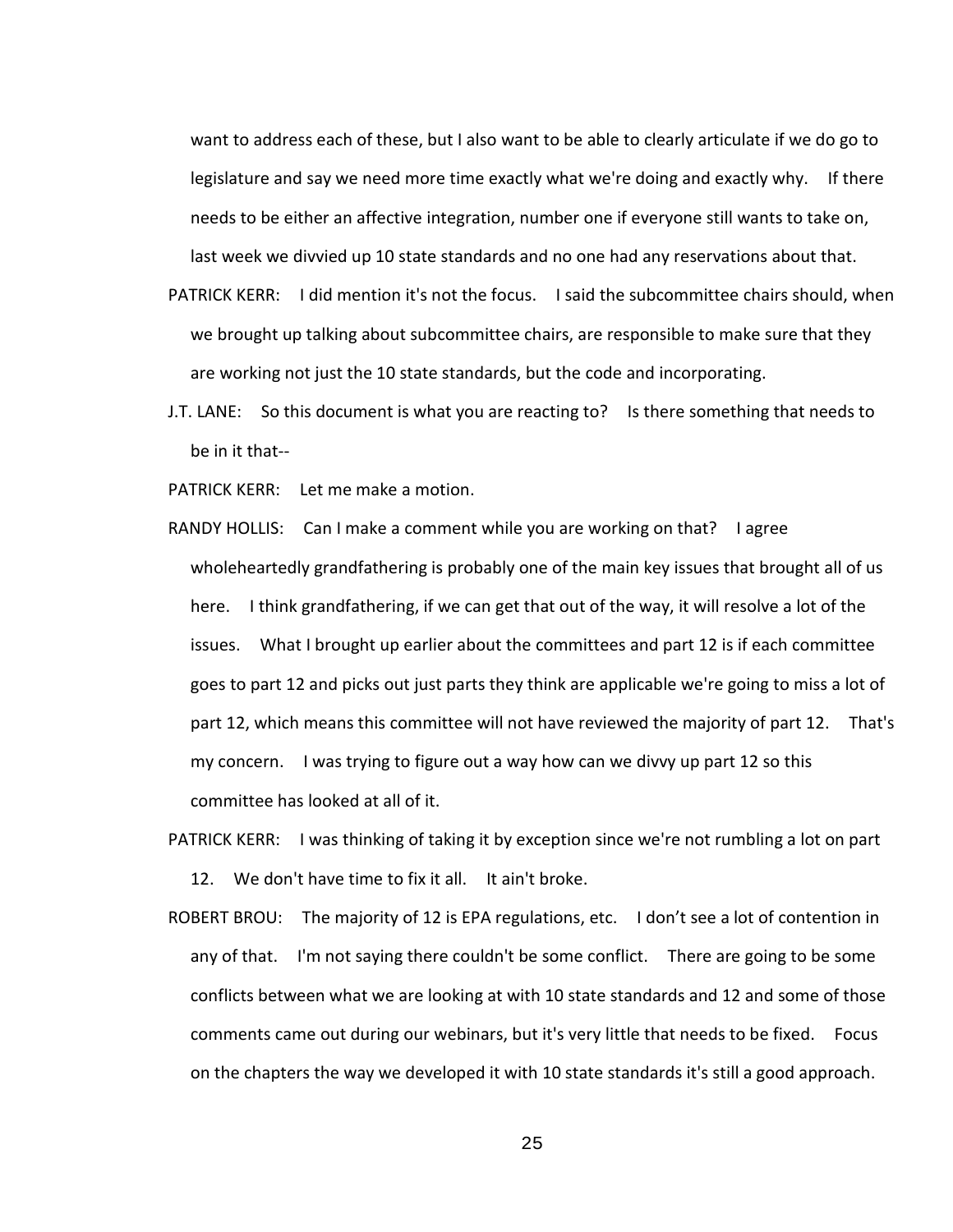What Pat had said earlier, if I understood him, was if we fix the grandfathering we can, and I would absolutely support, that we leave 10 state standards reference in chapter 12. Let it be used what it was designed to be used for recommendation for design, construction, and maintenance. It is a good strong document. It is going to continue to be as it gets updated be that much stronger.

JEFFREY DUPLANTIS: Not using it as a recommendation.

ROBERT BROU: And that's what we're trying to fix. We're saying pick out the sections in there that we and DHH agree need to be regulated, not just taking some of those key shalls because it's not the 10 thousand or whatever number of shalls that are in that document. There are some things that are critical to protect the quality of the water and the health and safety of our citizens. Those are the things we need to focus on.

J.T. LANE: Jake, can you please comment.

- JAKE CAUSEY: I was going to mention in part 12 there's maybe three pages of regulations on wells and tanks. Things that might be covered in 10 state standards. I wouldn't be terribly concerned about, I think if each committee looks at that and pumps, tanks, and wells you're going to cover everything that exist in part 12 currently other than our state and/or federal regulations for all the primary, whatever standards and rules, etc.
- RANDY HOLLIS: Just to make sure that we don't miss something in part 12 we make that application to the committee that's part 1 of the committee. So somebody has read it from beginning to end so we don't miss something.
- PATRICK KERR: Why don't we just agree that we'll do our work at subcommittee? If anyone in the room has a problem with any part of part 12 they can bring it to the full committee and maybe we can assign it so that way you're obliged as a member of committee to be familiar with the code you are supposed to be rewriting and if you have problems you bring them to the whole committee.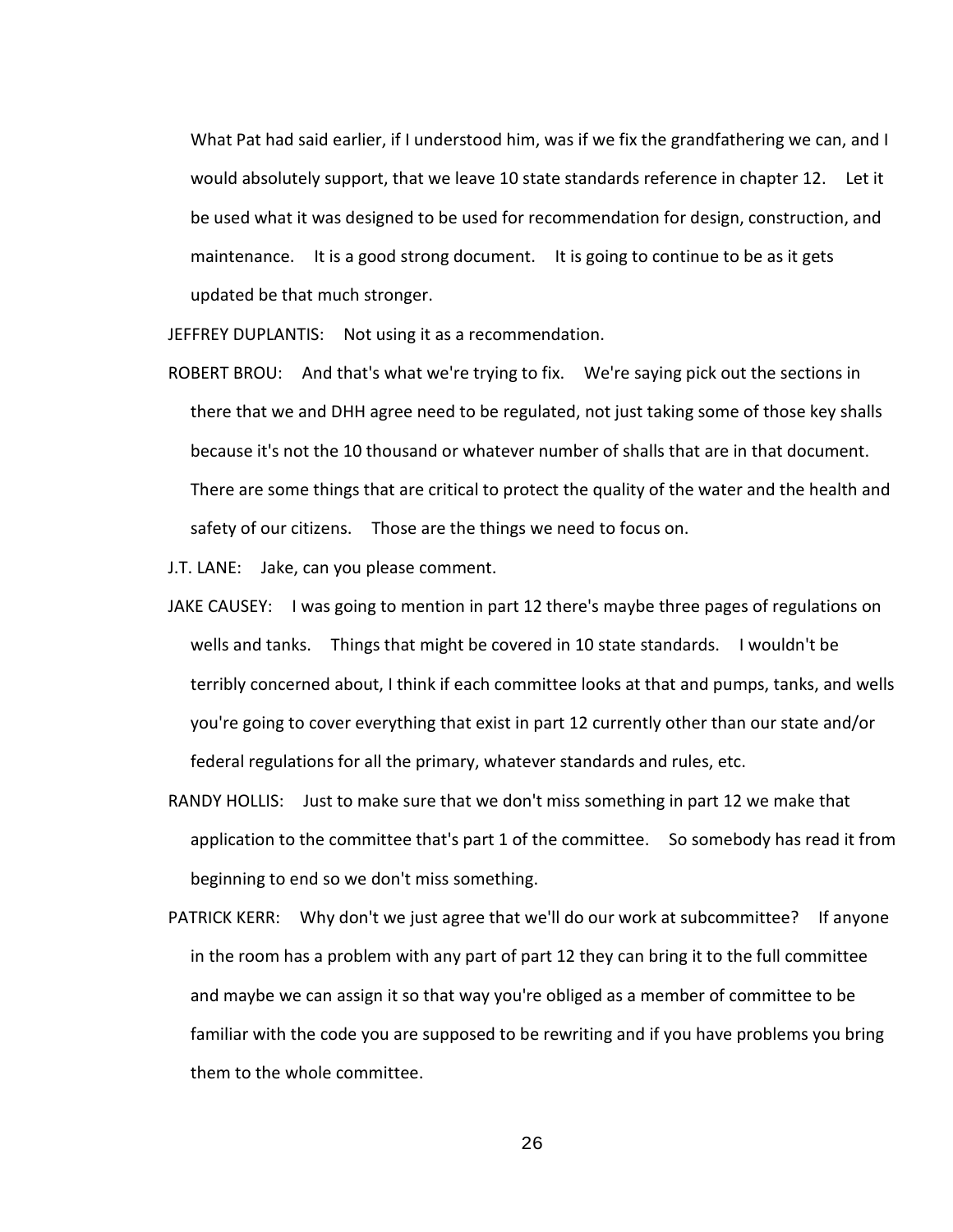- J.T. LANE: And I would recommend that your chair of subcommittee representing your association, especially for those of you here for an association maybe it's that you poll some of your members or all of them for specific issues within that part that you think your subcommittee can address that way it expedites, it could help expedite identifying those issues while you are doing your subcommittee work. Again, that way help you develop survey tool, but really just one simple question is there anything in part 12, and tell them to be specific, that has historically been an issue, whatever and then that way you can discuss your subcommittee meetings and then take that to the full committee and we can even add a standing on the agenda. We can either integrate part 12 discussions into your subcommittee reports, or we can have a separate agenda item and focus on that. I want to be clear about something, I've heard that 10 state standards now is fine, we like it. We need to be clear about how the department though enforces it. This is a question I've asked a lot of. Do we need to rewrite that or as a department we need to be more clear about how we do our job in that we do not need to be doing citations for shoulds, we need to be doing them for shalls and that sort of thing.
- PATRICK KERR: We should not be citing existing systems for shalls in the recommended standards for design. We should be citing systems for shalls in the code. We should be citing systems, and the code requires compliance with the primary drinking water standard. It requires compliance with the code, but when we start going out and this is what's causing all the heartache and enforcing the design document as an operational document on existing systems that were already in operation. A lot of them couldn't comply. The constituents say, and Dr. Guidry I'm going to bring up a question I know you do not enjoy, and may be it was Jake who got the question, "how much better than zero are we going to get" question. I have an awful hard time going to the commission and saying this is not going to protect public health. I need to spend all this money because the 10 state standards now say when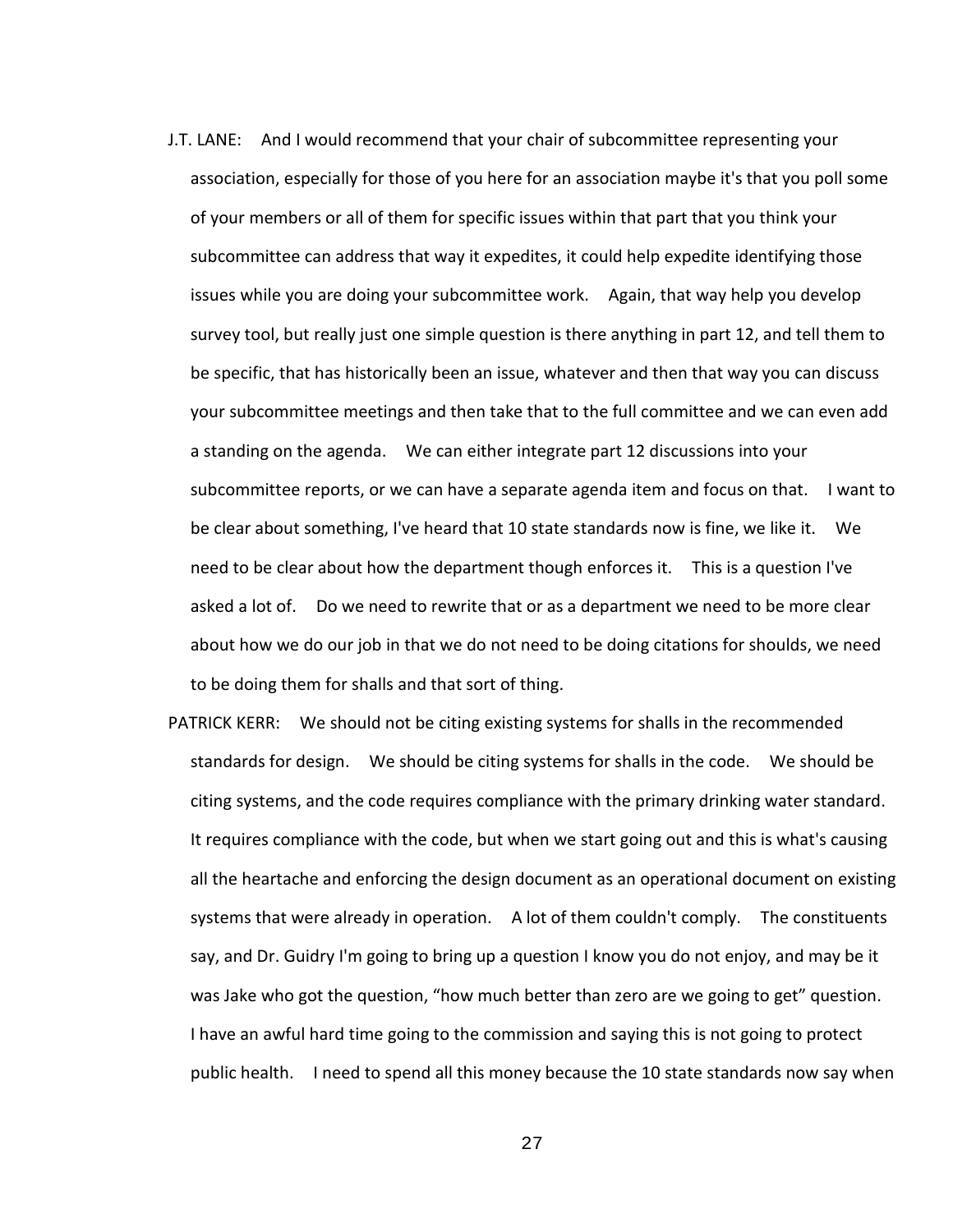I build a new facility it has to be this way. I have to put chlorine rooms in, I have to put day tanks in and the commission says we're not going to make your customers pay for that, or a police jury says I can't make my customers pay for iron manganese removal. I don't have a problem. That's what caused the 10 state standards, your enforcement of it retroactively was the problem. Because it wasn't that you cited a system. You know when you get stopped for drunk driving they always stop you for something else, running a stop sign, making illegal turn and then they catch you for drunk driving too. You guys came in and did these surveys and caught us without the stop sign. You didn't say you exceeded the MCL for trihalomethanes and therefore you need to make these changes to the process and hey, the 10 state standards are a great way to do it. You're saying you violated this part of 10 state standards and it really stirred up the hornet's nest. If we could adopt the 10 state standards as a planning document we could use it exactly the way it says it in part 12. It will be used for plan review before the language change. Then the design engineers continue to design by it, and you know what, I think the design engineers have an obligation to design by it because it's the industry practice and if they want to violate industry practice they're taking a chance with their license. So I think there's some serious implications for engineers who fail to do what's required of 10 state standards without really good reasons. And he can document them and get them passed by the district engineer, however you want to enforce that. Even some of the shalls, you know, if it's well documented, it's included in the permit going forward just never did it in the past. And we got to this argument well produce your permit. Examples where the district engineer said that's a great idea, go ahead and do it. So we can't prove that he said it. If we can do the grandfather thing well to protect the public health and focus on the stuff the department wants to fix retroactively, leave the 10 state standards as they are, incorporate the important parts of 10 state standards into the code, and then we talk after about the shoulds and shalls. What am I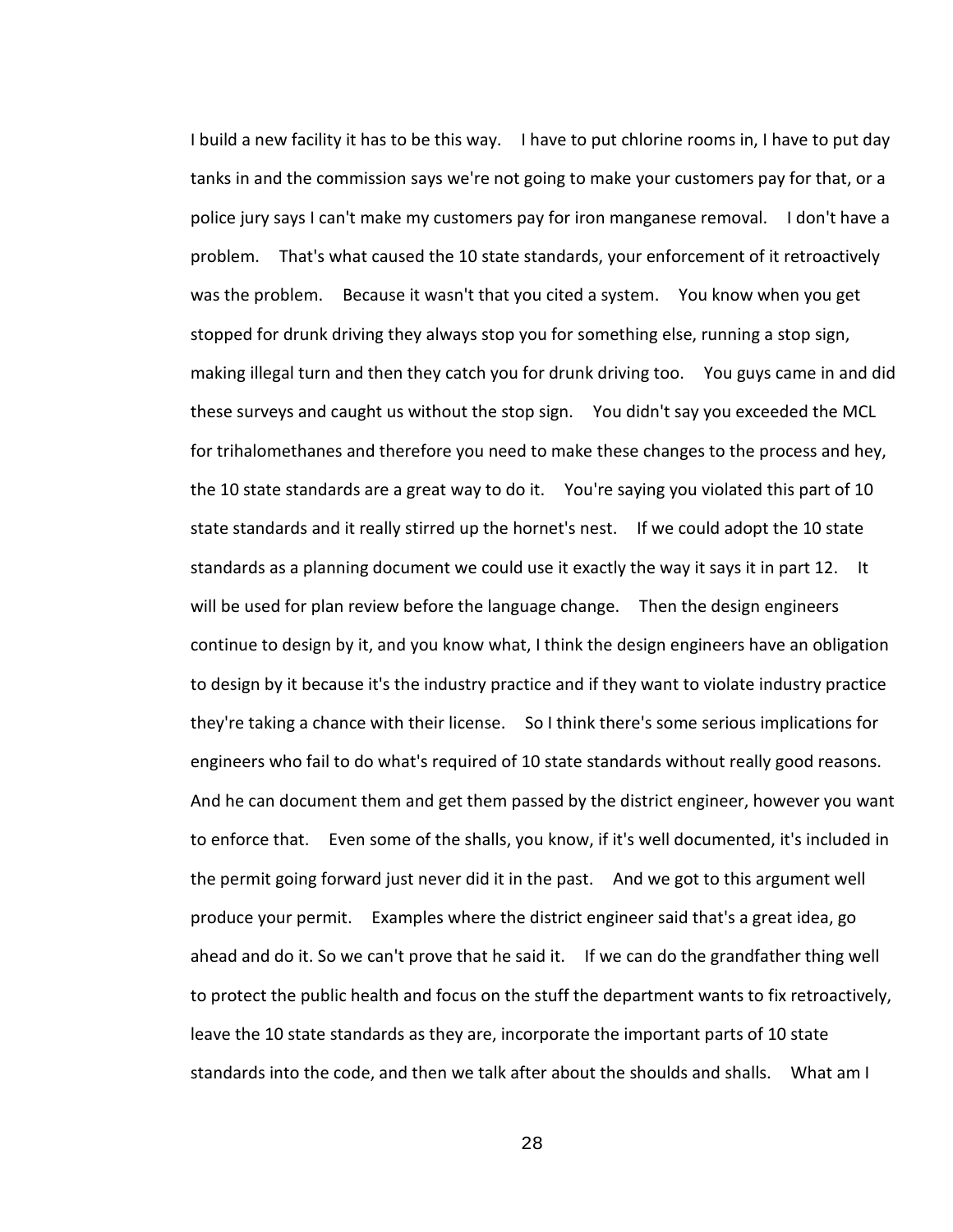saying wrong?

- CHRIS RICHARD: There are still parts of 10 state standards that aren't applicable to design or systems today so you can't carte blanche say it's a review tool. As an engineer I'm going to put my stamp that I have a chlorine scrubber. So there still has to be some modifications. The other thing is this committee we're the construction, operation, and maintenance committee. How does DHH regulate the construction? I think it was probably, should have said design. Construction is design. That's why I read this committee is involved in the development of Louisiana standards and involved in design. You can't build it until it's designed so you have to design it according to what this committee comes up with. It's not strictly operational and we can't take 10 states the way it's written completely. We can use it like the subcommittees were going to come up with what fit us and what needs to be done. You're right, I put my stamp on it, but I don't like having to put my stamp on it when I have someone else telling me how to do my job and I know what's best for the people I'm working for. I know their capabilities, their financial ability. I can still get the end result a different way based on my experience.
- PATRICK KERR: So does the subcommittee focus on the 10 state shalls and the acceptance to the shalls which is what DHH agreed to do 18 months ago, 2 years ago, and did in fact in a lot of cases, sight glasses on a hydropneumatic tank where you have other ways to measure levels. They were very willing to do that. So the subcommittees come back with the objectionable shalls and focus on those and we get that fixed and all he has to do is add the list of stuff in existing part 12 that's not applicable to Louisiana reference 10 state standards. We fix that, but we don't rewrite the 10 state standards although I was one of the guys, and I'm sorry our focus was not as clear as it is today.

J.T. LANE: What you just articulated is exactly what I thought we were doing. PATRICK KERR: I'm saying it a different way. We have been focused on the 10 state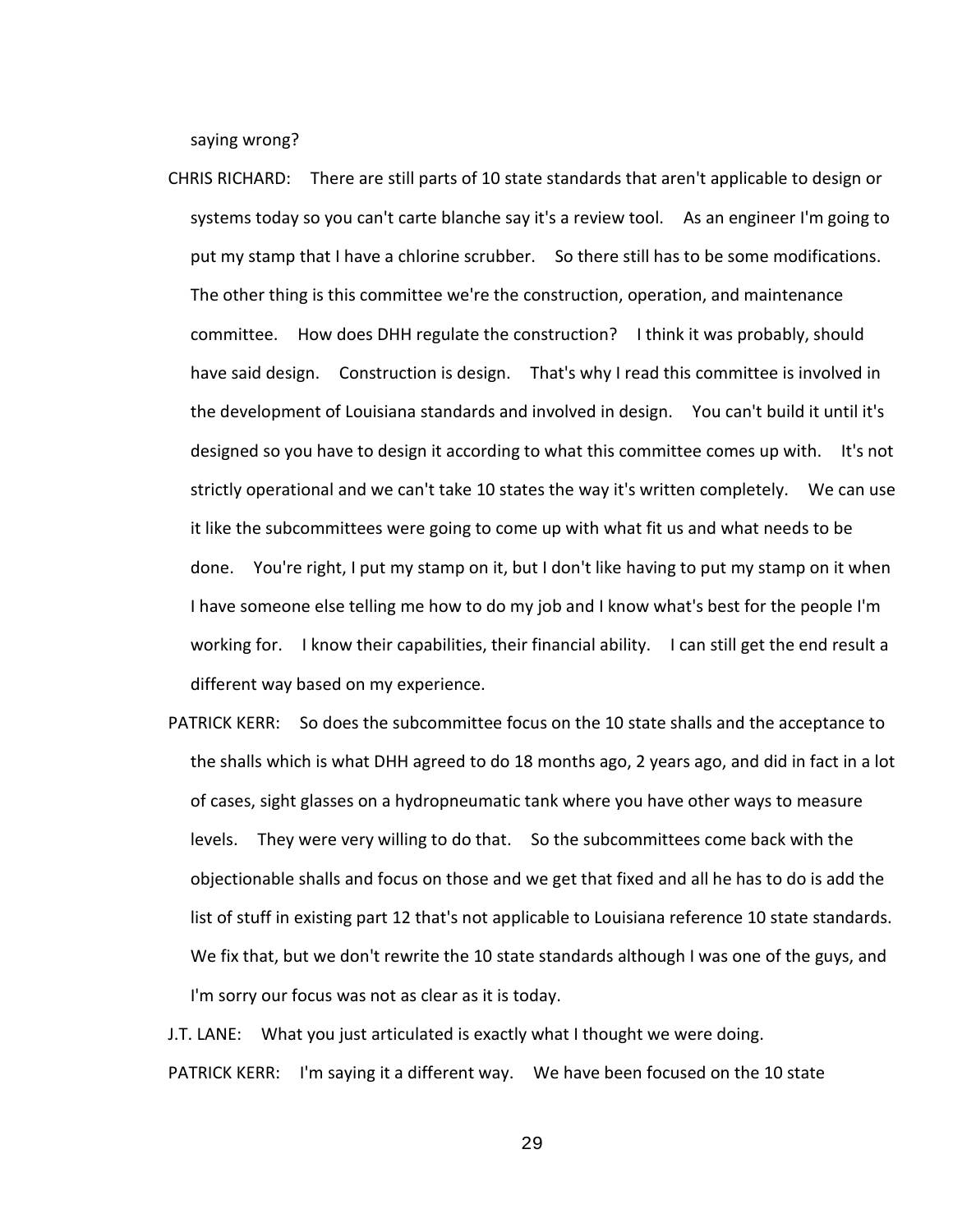standards and trying to rewrite 10 state standards. What we really need to fix is the grandfather clause, the objectionable parts of 10 state standards, not compulsory to Louisiana and when we're done with that start talking about other parts of part 12. Not just to save money, but to improve public health. I think the amoeba rule is headed in the right direction. It's fantastic. I would like to tweak it a little bit. We're heading in the right direction. I'm sorry, systems that have not been monitoring the chlorine residuals in the distribution system as part 12 already says they should be, that's enforcement problem too. We're getting that fixed and it's not fun, but we're getting it fixed. The subcommittee's focus on the shalls in the 10 state standards they want out. They focus on part 12 and make sure--

- J.T. LANE: I think that we still need for deliverable for the legislature and what I think a lot of them are interested in is not just the shalls that should come out, it's also what if there is a shall you think that should go in based on what you think in Louisiana so it's both.
- PATRICK KERR: Absolutely. And we get this grandfather clause right so it doesn't affect systems that were, I don't know and we've kicked around have already been inspected by you, in service for some period of time. And I know you have different levels of inspections from the old days where somebody pulled up and said what's for lurch, how are you doing, great here's your, oh, I got to find a couple things wrong. OSHA does that all the time.
- SPEAKER: Oh, no they don't, I'm sorry.
- PATRICK KERR: They always have to find one or two things wrong to make it worth the trip. And that's not what I want to do with it either. We want to be open with y'all and figure out how to best serve our customers. You asked me earlier to put it in the form of a motion and I would move--
- J.T. LANE: Wait, before we do that because I'd like to do one motion and make sure we all agree. We are still going to go into our previously assigned subcommittees to find the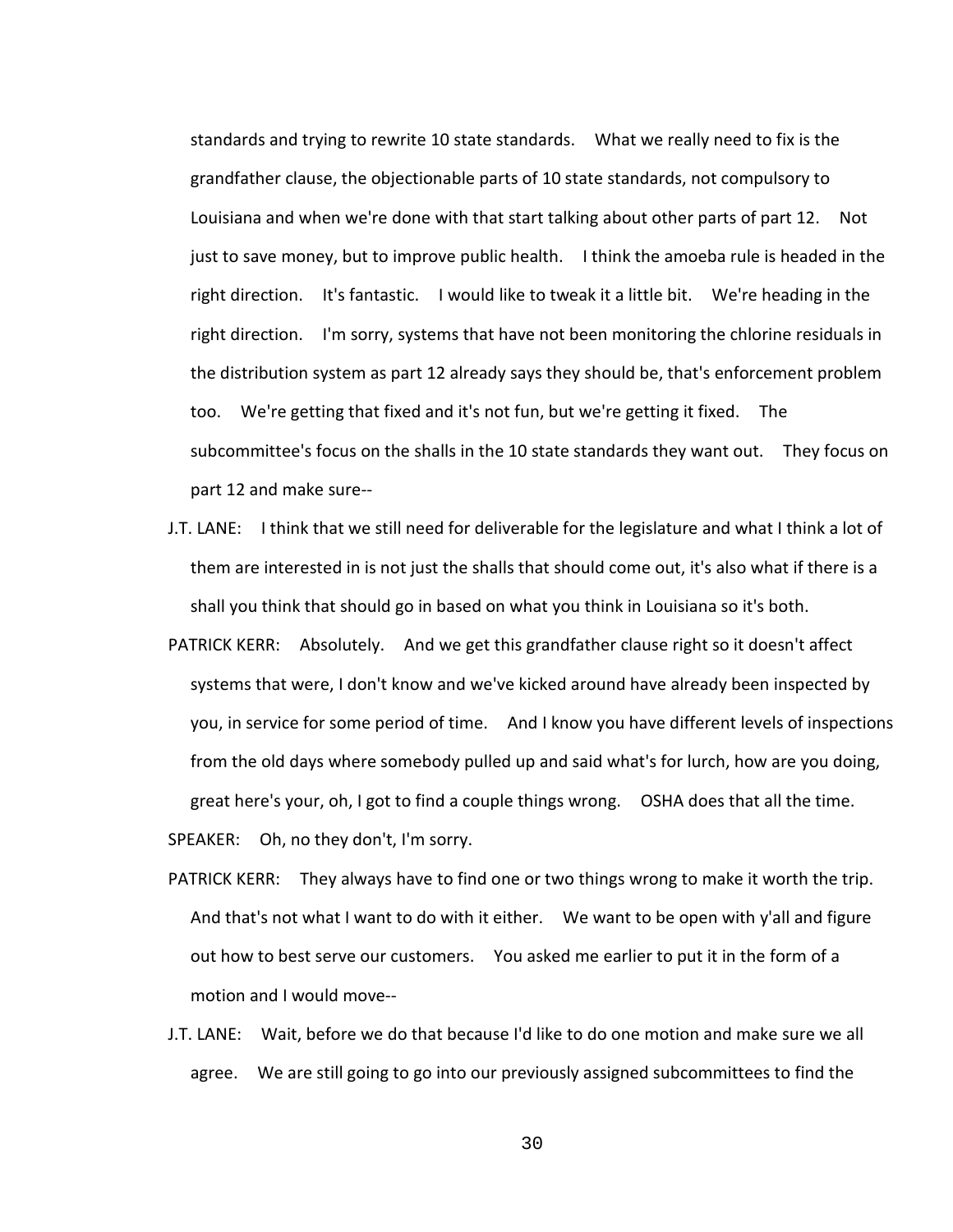shalls from TSS that will be included in chapter 12 plus any additional ones we may want to add based on what we know as Louisiana based professionals. We're going to have a committee on the grandfathering clause and what else?

GREG GORDON: The shalls we don't want in there.

- PATRICK KERR: I would say we leave it up to the discretion of the subcommittee chair to decide exactly, they understand, well you need to give guidance because some of them are not here unfortunately.
- J.T. LANE: We'll follow up with everyone how we decide to move. What else am I missing from that list?

PATRICK KERR: I really think that's it.

RANDY HOLLIS: The other thing we mentioned was the subcommittee look at part 12.

PATRICK KERR: We need to incorporate 12 in 10 state standards.

- ROBERT BROU: Can I make one more comment in reference to Chris' comments about 10 state standards? I think, and may be this is a simplistic approach, but I think part of the problem is we're still trying to read a recommended standard for water systems as a regulation. The shalls should not be here if we put in language about the 10 state standards that says it is a recommendation for design and only focus on the shalls that are critical for enforcement. Incorporate those into chapter 12 then you don't have to touch anything else in the 10 state standards other than a reference that you design by that's using it as a recommendation. And the shalls should not give you heartache at that point. It's not a regulation.
- PATRICK KERR: I think we're going to do exactly that in that the shalls are going to get put into chapter 12, part 12 are the shalls that will apply retroactively. The 10 state standards part 12 will say that systems will be constructed, operated, and maintained in accordance with the permit issued by DHH and as built. And so grandfathering can take existing systems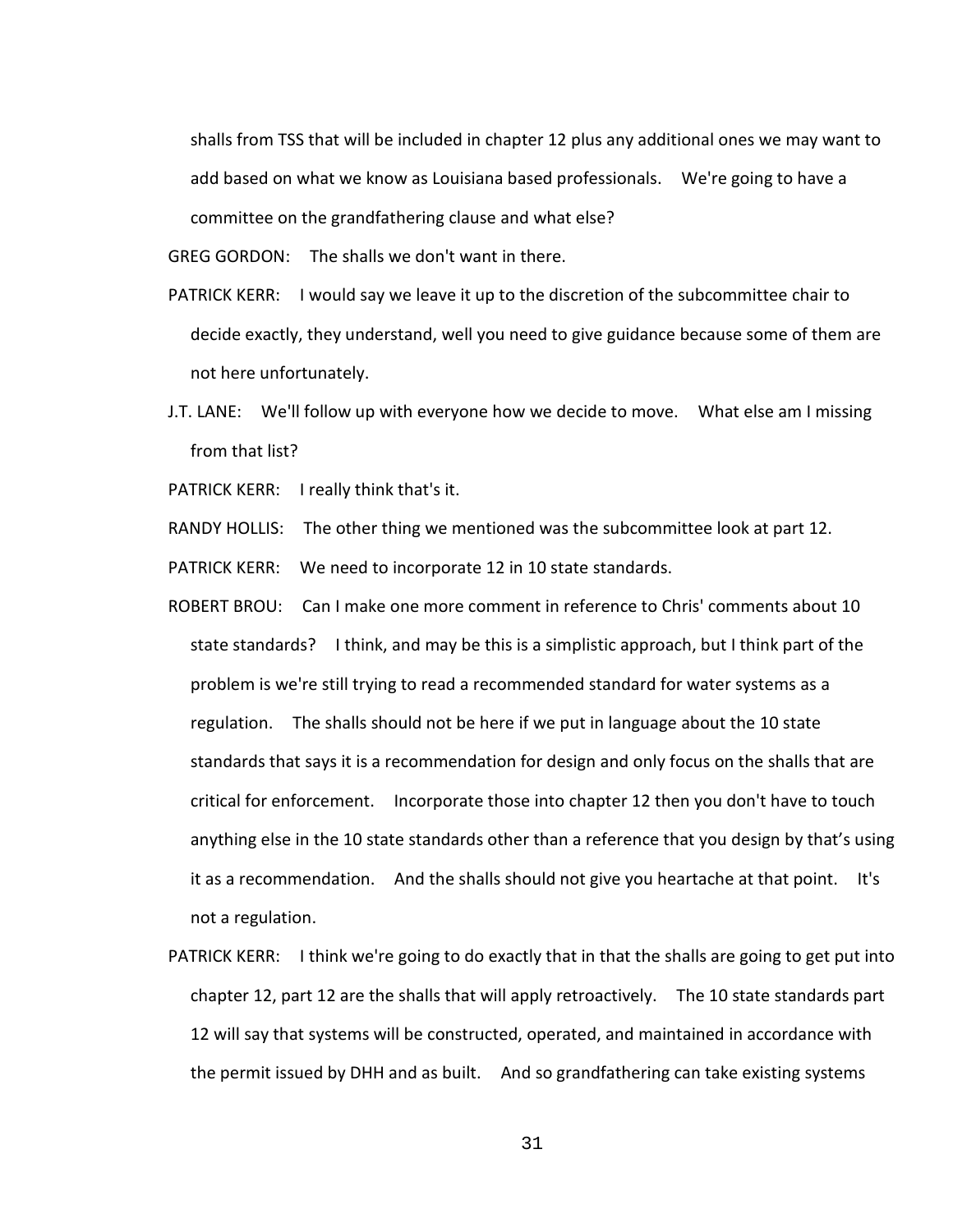out, but from that day forward when DHH gives you a permit to operate that operator is going to have to operate the plant in accordance with your design as an engineer and with your operating procedure. I am sorry somebody's not going to tie off the dadgum lever on a filter and bypass a filter that would be citable. So yes, your client's going to have to operate the plant the way you designed it. The way you agreed with them that it would be built and the way DHH permitted. And so your permit becomes enforceable code going forward. And I know that's going to be hard, but it's exactly what we want. I really do want my plant operators to operate the plant the way they are supposed to.

- J.T. LANE: I think part of what drove this discussion initially and this meeting itself is indicative how vast the confusion is we share on some things. I hope the goal was as we did this for you this would lead to taking language from the 10 state standards that everyone agreed was how we should move and put it actually in the code. So there was no more going back to reference another document and it provided clarity because it is already big enough and you already have tough jobs already. So from my standpoint I was trying to think how can we then simplify this for everyone out there and our staff so that we all have the same expectations in the code. That was the goal, but then even after the subcommittee work was done we weren't going to publish a new manual of the Louisiana standards. We could, but it would be adopted in the code and called that if that was necessary. That was what we really wanted to do.
- PATRICK KERR: I think we all jumped on the bus. I don't think that's what we all wanted all along. To move forward in a committee like this sometimes you just got to say we got to move forward and that sounded like a great way to do it, but we have collectively changed our mind. And we'll take a licking at the legislature for doing it. I will be the first one to stand up and say I got on the bus too and what we found out after several months of great discussion and learning it wasn't the best vehicle. We need a little more time and we're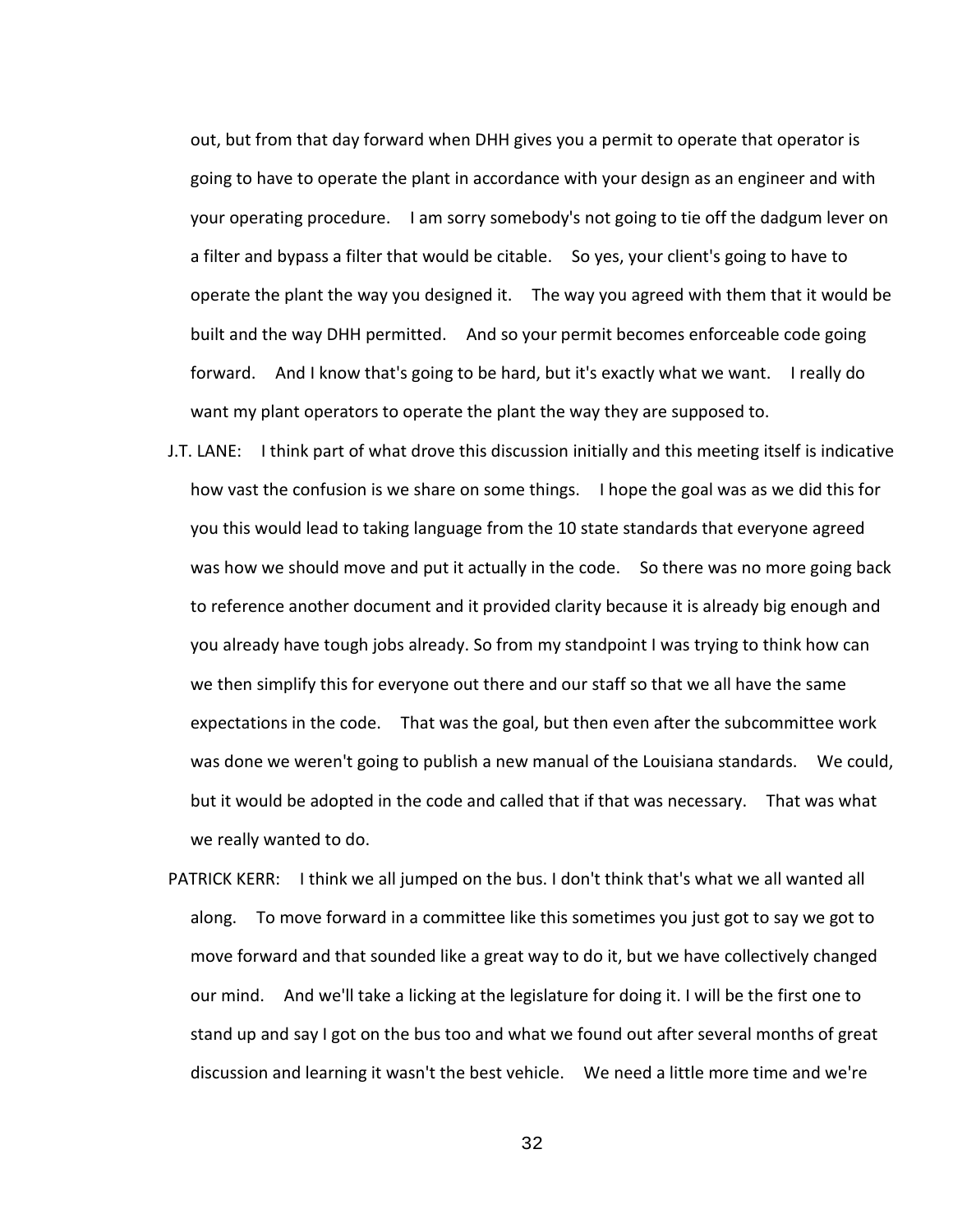going to get it done. All I'm saying is the big shalls that you guys are going to have are the permits and we can't fix everything retroactively. That's really what caused all the problems from people building facilities they build them in accordance with the latest standards you can enforce the permits.

- CHRIS RICHARD: There is an issue with that. We very rarely build a new facility. So if you're doing something like you're putting a pump into an existing facility and the facility that you're putting it into was built 50 years ago and it doesn't meet all the requirements, pumping water fines, giving water to the people. But I had one that was located in a basement basically and at the time we were able to have discussion with the engineers. That changed and that's part of the problem in review with the district engineers that they wanted us to raise the pump above and basically redo the pump room. Well they can't afford it. So the discussion centered on is it better to have a redundant pump so we can assure that these people have a good supply of water if we lose the pump, or if you make us do this then we're not putting one. So they agreed, but that does not comply. Most of the jobs we do are at old facilities that would not meet the current standards. When you're at the buildings and you deal with the fire marshal there's a certain point where you bring everything up. It's not because you redid the interior walls in the room. Does that bring the entire plant oh, no you got to bring up to code today because you changed the valve, or you added a pump. That needs to be looked at as well.
- GREG GORDON: Is that something that should be in modifications of systems? Would that be in the grandfather clause or discussed in the grandfather clause?
- PATRICK KERR: This is where I really feel bad for Dr. Guidry because it's really hard to write regulation that catches the guys that don't want to do it right. It's really easy if everybody is honest with each other. Right now the grandfathering clause in many of the regulations has provisions about reconstruction, stuff like that captures everything either. Right now it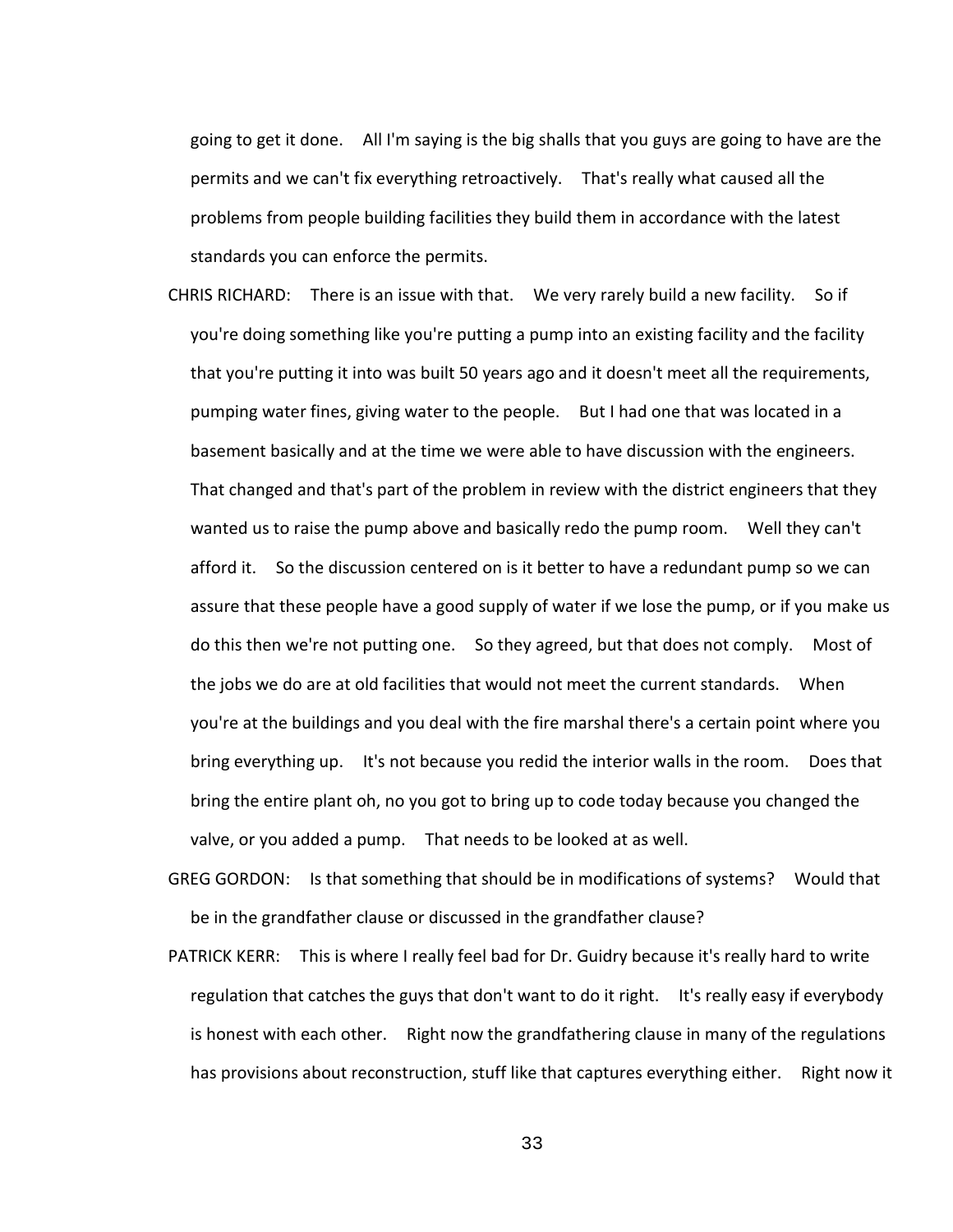says you don't need a permit if you're changing the hydraulic system blah, blah, blah, maintenance. But adding a pump is not maintenance.

SPEAKER: We'll have to work through that.

JIMMY GUIDRY: This sounds simple and it narrows it down, but it's not. Like you said, most systems are old, most systems are being modified to come into the new century. There's an investment to be made. An investment then becomes does it make sense that we're going to spend 10 million dollars for something that never happens verses we're going to spend a thousand dollars and coming up to code is how we managed to keep these systems alive and what parts are critical is where I think a grandfather clause comes in. I truly would like to work on something that's pretty clear that some things that we can not allow and there's some things we can allow. There's some things that might have to come before committee to have a discussion because it might be a new method, might be totally different. Right now at the capital there's a proposal not for us to give any regulation of solar heating, bad idea. If you start allowing people to do whatever they want there's somebody out there that's going to sell you something that is a danger to your health and nobody is regulating it. I don't want to regulate everybody, but I sure don't want anybody to come to Louisiana and say man go sell over there cause they'll buy anything you make. Guess what, it's paid for with your tax dollars. I like the idea. I like the proposal. I really think that's the heartache, that's where we need to dig in and the rest of the work it can happen. I would like to have this committee where we're at a place where something everybody thinks it's the right thing to do, but a little system can't afford to do it. What do you do with that? They can't pay for it. They got to tie into a bigger company. I don't have a problem, you don't want to get rid of mom and pop businesses, but if they can't afford to do business correctly they shouldn't be in business. I have no problem putting people out of business who shouldn't be in business. But I am very interested in having,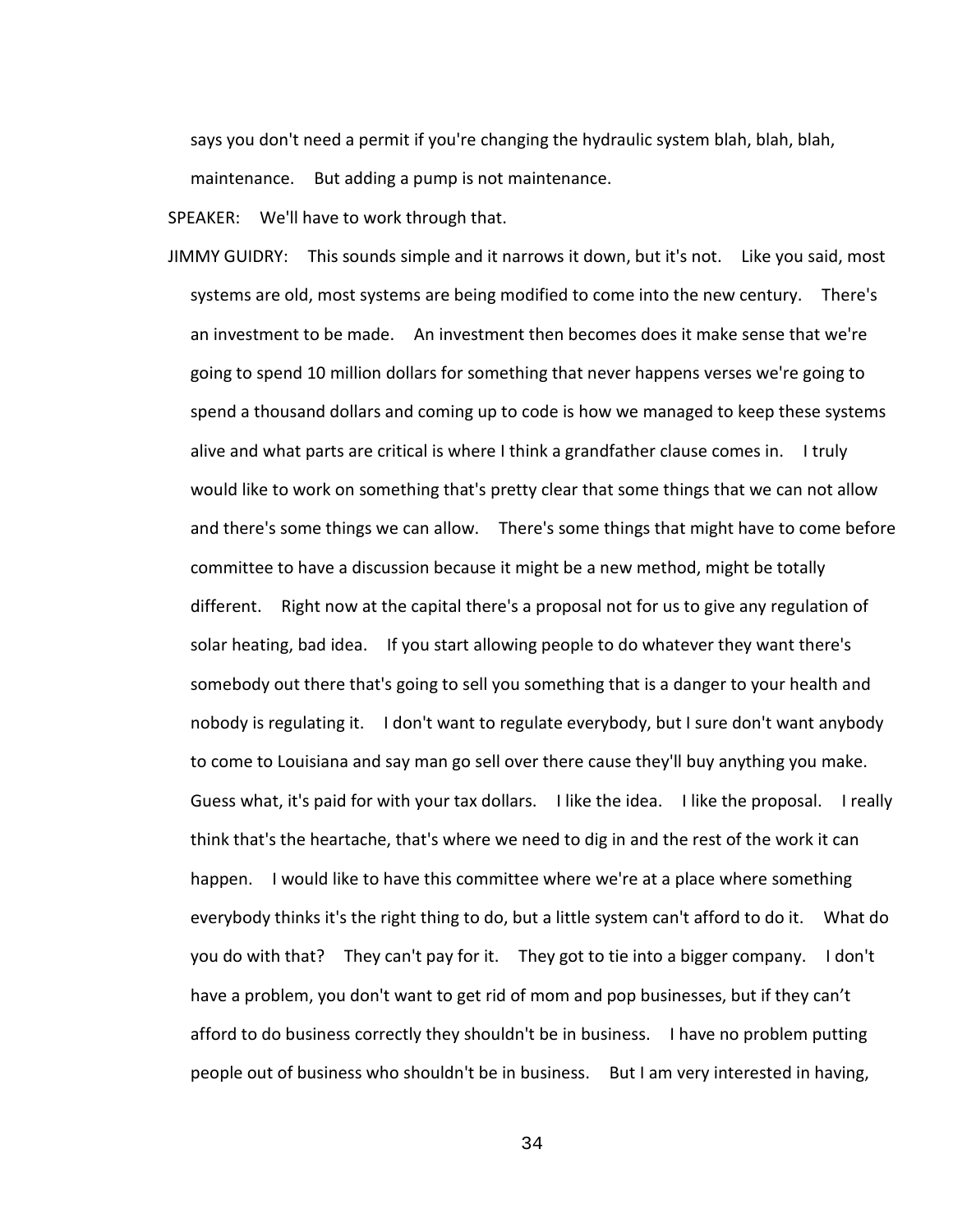let's have this committee that we work and I'll serve on it, I shouldn't chair because I weight in pretty heavy and I don't want to be the chair on how we're going to go forward in enforcement regulation. Say you grandfather every system that was built according to their certificate then we're not regulating anybody going forward because we're not building that many new places. We're really modifying old places mostly.

- CHRIS RICHARD: One of the things would be almost more of an administration issue. From a design, like Rick said, we didn't have a problem in the past where we could meet with the district engineer and meet with them on design and we could work out and reason with him, but it got to a point in the past few years where 10 states, it says 10 states you'll do it, I don't care what you say or what you think. And they'll even tell you at some point I don't agree with it, but that's what I'm required to do, that's what my boss tells me. That's part of the problem. It's too much involvement, not giving enough discretion to the people who have the experience to design it and to work with the district engineers. If you could go back to that that would solve a lot of problems.
- JIMMY GUIDRY: I actually think discretion is a better word. Grandfather makes it sound like you are going to accept something less. I think it's discretion and what we are going to enforce is what the issue is. If you grandfather the systems they are not going to invest anymore, not going to reinvest. I don't like the idea I got permitted 25 years ago and that's what I live by. I want discretion to be the focus.
- RANDY HOLLIS: Let me make a comment on one thing. Engineers give operators tools. There are many engineers that could never operate a treatment plant and there are many operators that make engineers look very good because of what they can do. I don't want to say and put in here that the operator must operate the plant per the design engineer cause you would have big problems. For example, if you have multiple chlorinators you can use one and split it to multiple drains rather than having use every one the design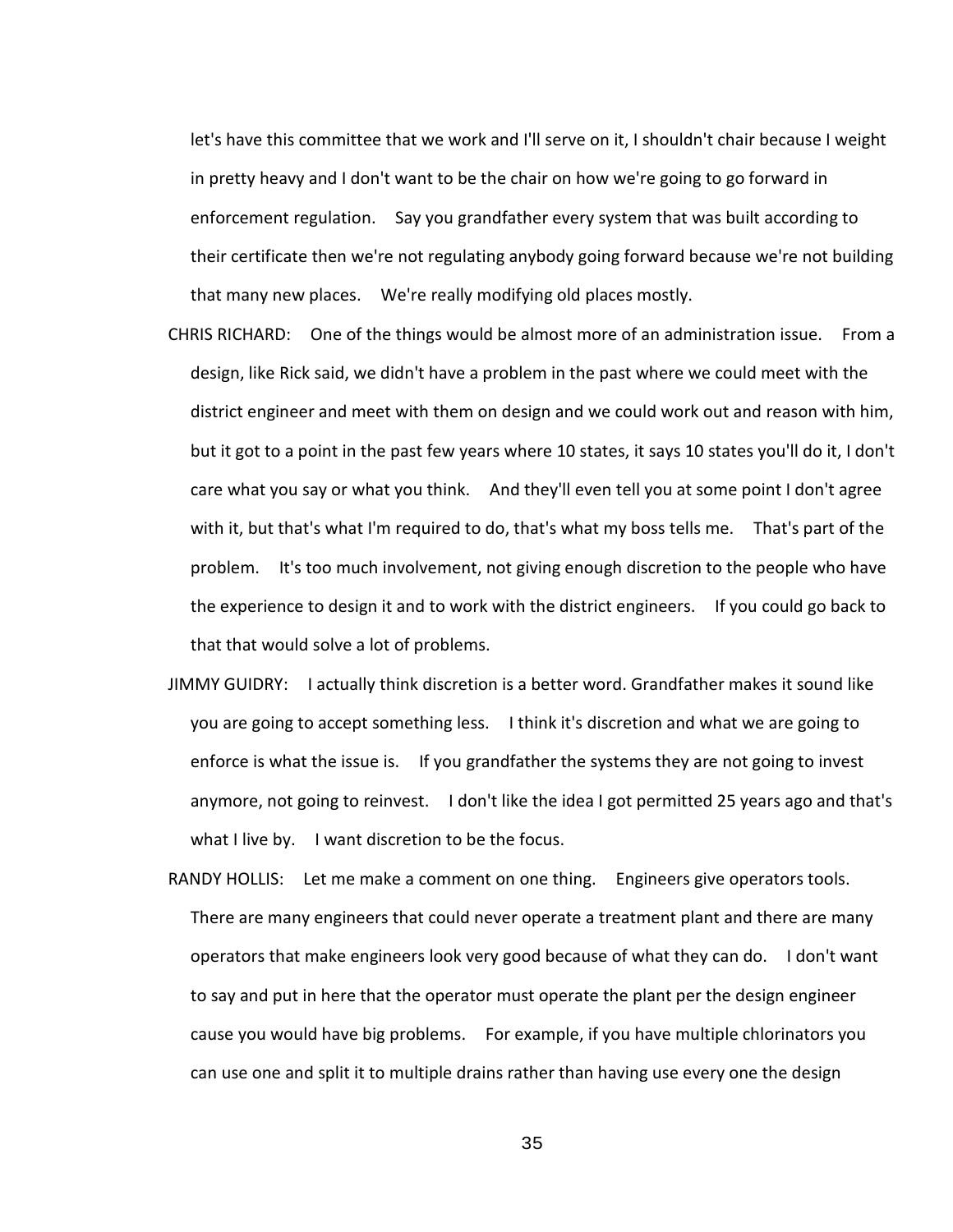engineer put in. So let's don't hold the operator that he has to operate because many engineers couldn't operate a plant.

CHRIS RICHARD: The smart ones get with the operator when you are designing.

RANDY HOLLIS: The smart thing is to make every engineer operate the plant for a year they designed.

- J.T. LANE: So we're going to A, keep the current committee structure, but add grandfather, a new committee, subcommittee. The focus of the committee's work to take the shalls from 10 state standards to include chapter 12. Plus we're going to add any other 12 work that needs to be addressed within the realm of that subcommittee.
- JEFFREY DUPLANTIS: So we're not modifying 10 state standards anymore? The whole purpose of the subcommittee has changed.
- J.T. LANE: I think what we'll do is what we end up adopting as the shalls from that even though it will be put into chapter 12 it will also become the standards of the state. They will apply to all. In fact they will be both.
- JEFFREY DUPLANTIS: Go through 10 state standards, pull out the shalls, go into part 12 and put those shalls into part 12. And if there are any new shalls those go in part 12.
- PATRICK KERR: It's not that simple. You got to look at it from the focus of does this shall make sense for existing systems cause this is going to apply to existing and future systems. If it's a shall in the code they're going to have to bring it in compliance so if it's just a new way to do design that doesn't go into code. That gets handled in the permit process for new facility. But the 10 state standards, the good stuff in the 10 state standards that make water quality better and protect public health go into the code so no we're not taking all the shalls, we're taking those that are important and incorporating them into code. We're taking those that are not important for future systems and saying why they are not so we can specifically exempt Louisiana systems from them in the code. So the sight glass for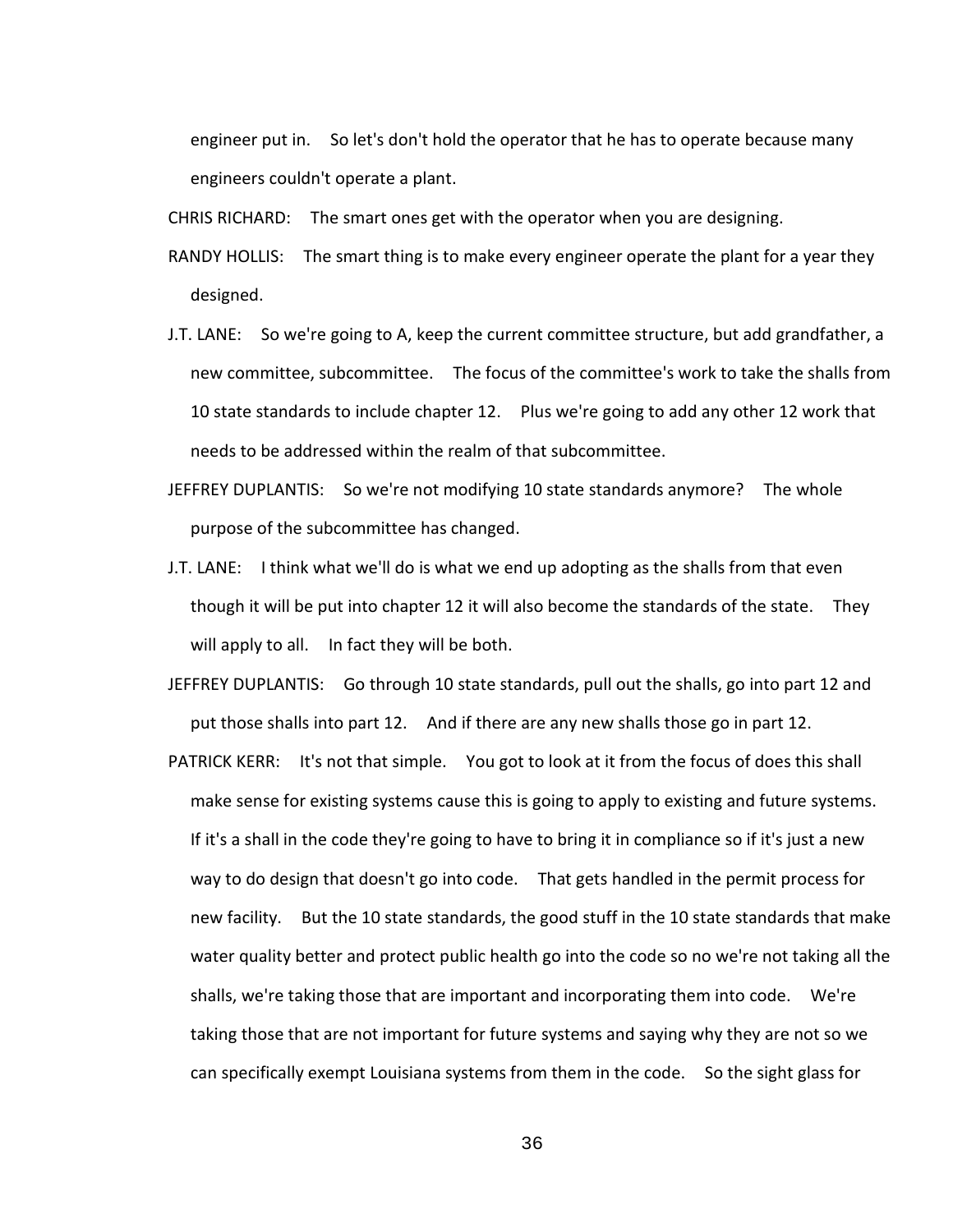example. So yeah we're going to look at this in a couple of ways. What should mom and pop been operating since 1955 do to her system or his system to bring it into compliance to protect public health better that's listed in the 10 state standards. There are some things in there they probably ought to do and you're going to bring that to committee and say everybody in the state argued this our reference to 10 state standards, but we really should talk about the code. And then anything else in chapter 12 that you find to be objectionable or should be added to and your committee kind of has jurisdiction over you're going to look at that too and bring recommendations on that too. And then when we're done get the grandfather clause done we get Chris involved in what, in how we're going to do with the shalls and shoulds apply to Louisiana and prospectively on the permits that are issued. How we are going to do that and yeah put them in the code.

JAKE CAUSEY: I think some people are trying to envision what that would look like in the code and one suggestion or may be start using as a basis and kind of expand it how everything makes sense. The way we had attempted to tackle it last January it was adopted, but then within part 12 there was one section, whatever that basically said except section one point whatever doesn't apply to all systems or these systems, what have you. May be piecing it out like that rather than trying to put some here and still reference it may make it a little simpler to each look at and say here's the things that don't apply to anybody, here's the things that don't apply to existing systems for these purposes. I guess having separate sections that identify those rather than having it say here and here. At least share and look at the format, may be something to expand on. I think trying to envision the structure or format for that is a little challenging without seeing it on paper. I think if you adopt it, but then you have something in part 12 that says you are going to use these sections or not use these sections for these purposes.

PATRICK KERR: I guess my point is the 10 state standards is never an enforceable document.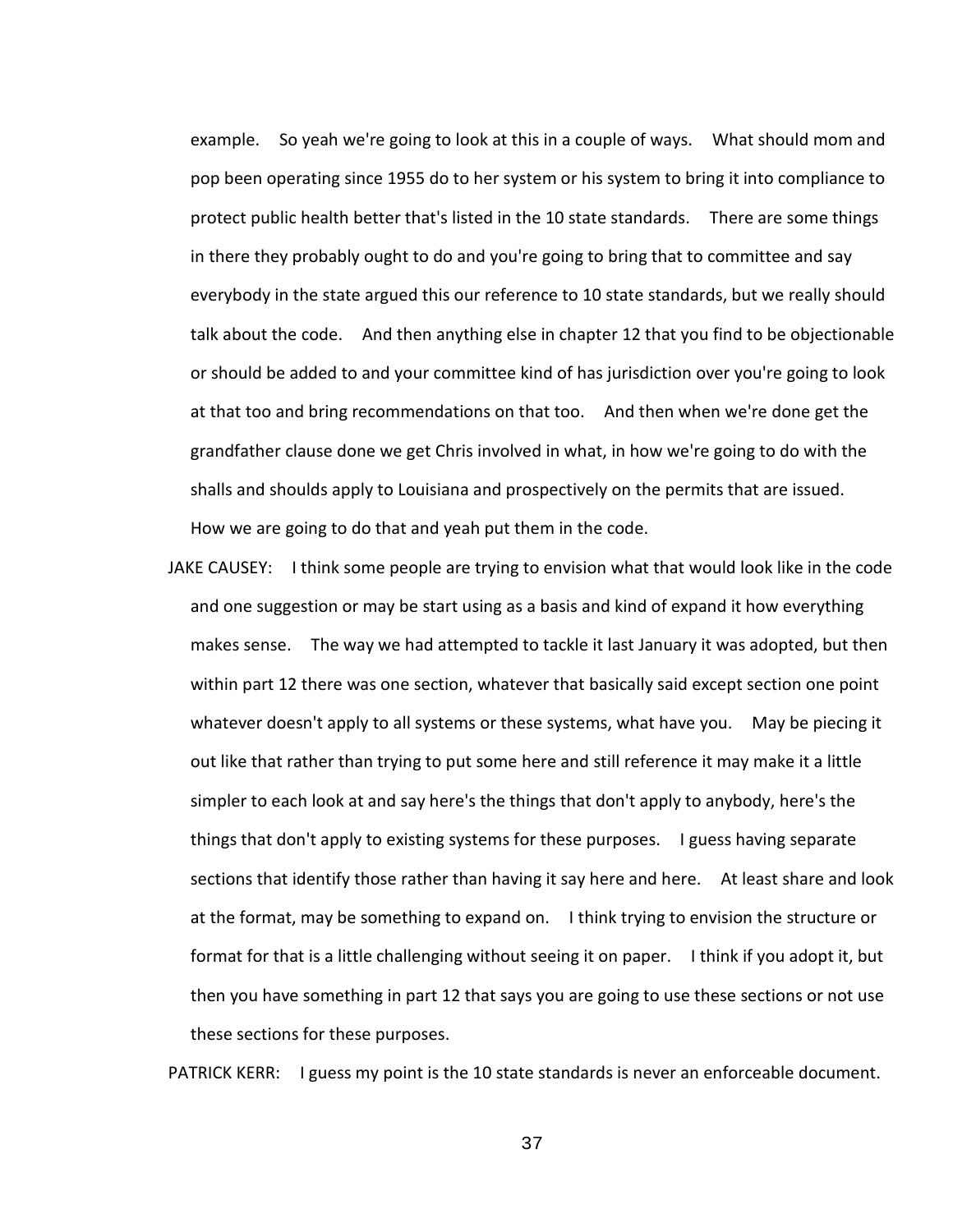What's enforceable is the drinking water quality standards and your permit and where we don't have clear guidelines on what the permits were and things like that.

JEFFREY DUPLANTIS: It's enforceable at design.

PATRICK KERR: At design, right.

- JEFFREY DUPLANTIS: What the issue is this is a design, construction, operation, maintenance kind of a thing. They are enforcing it at design.
- PATRICK KERR: That's why I'm saying we take those things that are not necessary out and someone just made a suggestion may be we bring it to the committee. If the design engineer and DHH cannot come to an agreement about a specific provision of 10 state standards the law allows this committee to be called by the chair at any time. So you call a meeting of the committee, discuss it, you come to an agreement on it, and you either get the permission to do it or not. It goes in the permit. You obviously still have veto authority, but you hear from all of us. The 10 state standards they are exactly as they used to be in the code, a design, a recommendation. They'll be used only for the review of the plans and design. It doesn't say they are compulsory, but used as a review. And whatever you and DHH work out is what you are held to. So if it's that you can run 4 gallon, 5 gallon per square foot then that's something you work out with DHH. Come to the committee and we make a decision about it. And we put it in the code cause that's our job.
- DAVID MCCAY: I'm not sure I'm following. May be everyone else is. Under this new scheme that you guys are discussing today, and I don't mean scheme as a bad thing, the final result as I understand it, or correct me if I'm wrong, would be part 12 will have incorporated into it and re-promulgated a bunch of the shall provision or everything within 10 state standards that the committee agrees should follow under shall and then will part 12 also recommend the use of 10 state standards for the rest of the, I guess, for the shoulds?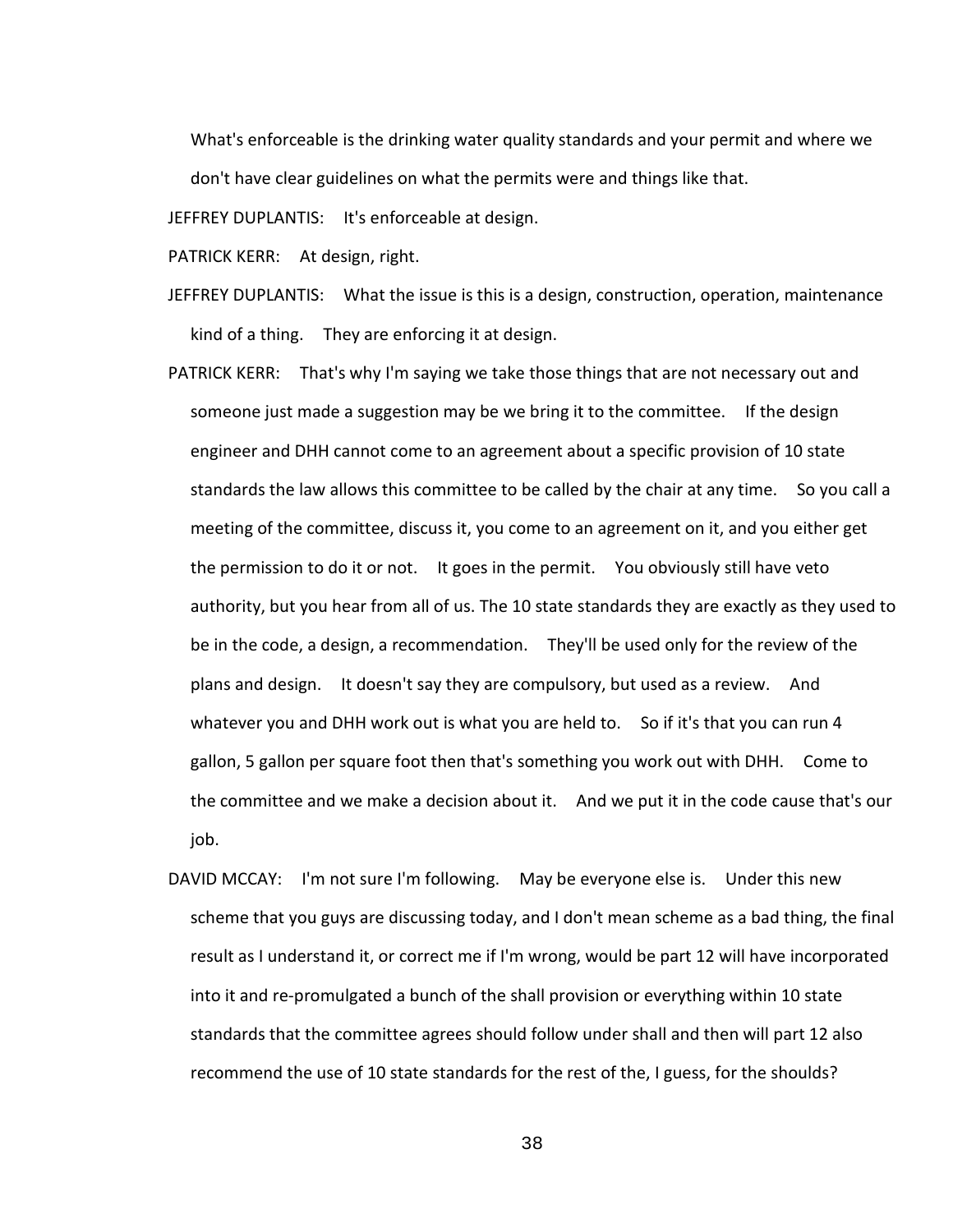- PATRICK KERR: Recommend the use of the 10 states, require the use of 10 state standards for the design of new facility and then--
- DAVID MCCAY: But those would be trumped I guess by anything that says shall in the code. If it says shall in part 12 you have to do it come hell or high water unless you can fix yourself within some exemption that's listed may be exemption/grandfathering clause.

PATRICK KERR: Absolutely.

- DAVID MCCAY: What about where 10 state standards says, and I just pick this one randomly, all automatic stations should be provided with automatic signaling apparatus which will report blah, blah. How do you provision that working when you submit something that doesn't have that and DHH says well it says here you should have that?
- PATRICK KERR: The engineer would write back and say I understand, but in this circumstance you don't need it because XYZ and DHH says I will defer to your expertise in this because it's a should. But they brought it to his attention just in case. And they don't have any requirement to bring it to their attention, but they might want to. Just like right now DHH when we're working with permitting it may very well say did you think about this and they see plans from all over the state. They see what other people are doing and it's okay for them.
- DAVID MCCAY: If DHH says Mr. Engineer I recognize your expertise, but nevertheless I disagree.
- PATRICK KERR: If DHH wants to enforce a should come to the committee and say we want to put this in the code, committee will say yea or nay, DHH will then say yea or nay. That's how the codes going to be written going forward, goes through this committee.

DAVID MCCAY: I'm just trying to clarify what you guys are envisioning.

CHRIS RICHARD: But I wouldn't say it the way you said it. You don't say that engineers shall design according to the 10 state standards. The way it was written in the code was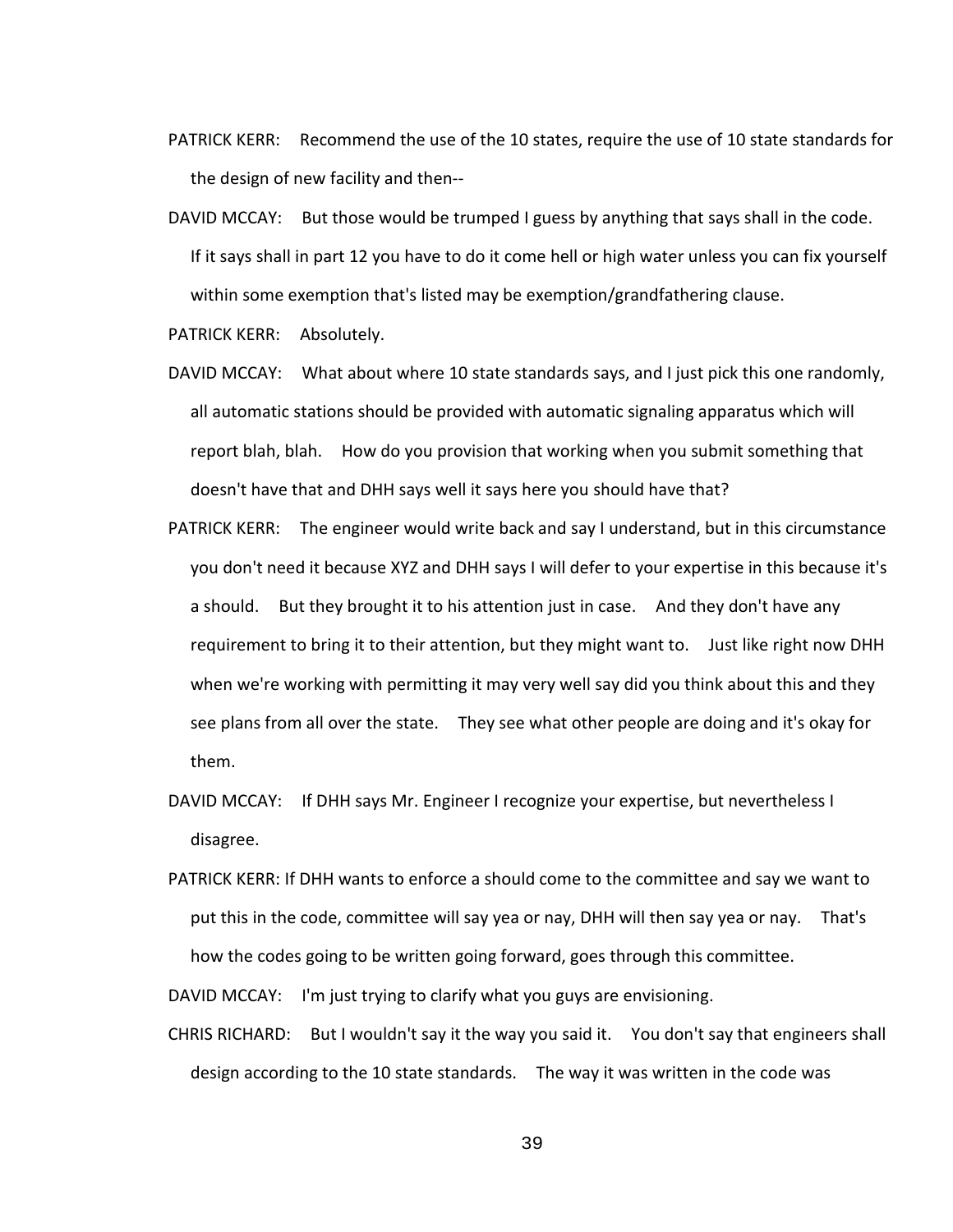acceptable when it was used that way. It was used in the review by the department of plan, not as a design. I got a lot of tools I use included 50 years of experience in my firm. I don't use just 10 state standards.

PATRICK KERR: The language should go back to the previous language.

- JEFFREY DUPLANTIS: Are we still going to go back and revise 10 state standards and make a Louisiana standard? Because we've gone through all these webinars and people have given feedback and said use proper lighting shall be provided for the operator and they are like we don't really need to say that so let's take that out, or the free zone, things like that. Do we still want to after all this work everybody has done to go and modify and strike through and underline the 10 state standards to make it a Louisiana standard? Do we still want to take that step to finalize that document and then change the reference in the code to reference our standard, not the 10 state standard?
- J.T. LANE: Need to take the work from the webinars and let it inform the subcommittee's work and if there are things, I mean y'alls job is to analyze it, not just to accept everything carte blanche. May be a better approach would be to take it, use that as part of your subcommittee deliberations, and if there are things in there that you feel like should be a shall then that's part of your recommendations. At least that way none of that work will have been lost.
- JEFFREY DUPLANTIS: That shall is going to go in the code. All the other things what's the point, why was that statement even in this? Just take it out or say 10 state standards. Everybody else is using it we'll just leave it in and not worry about it.
- RANDY HOLLIS: Let me ask this. And David said it this way a minute ago and I liked the way you said that. Why can't we still reference 10 state standards with the following exceptions which would then be applicable to Louisiana? So all the work we've done as committees is you're looking at your section and here are the exceptions for Louisiana. In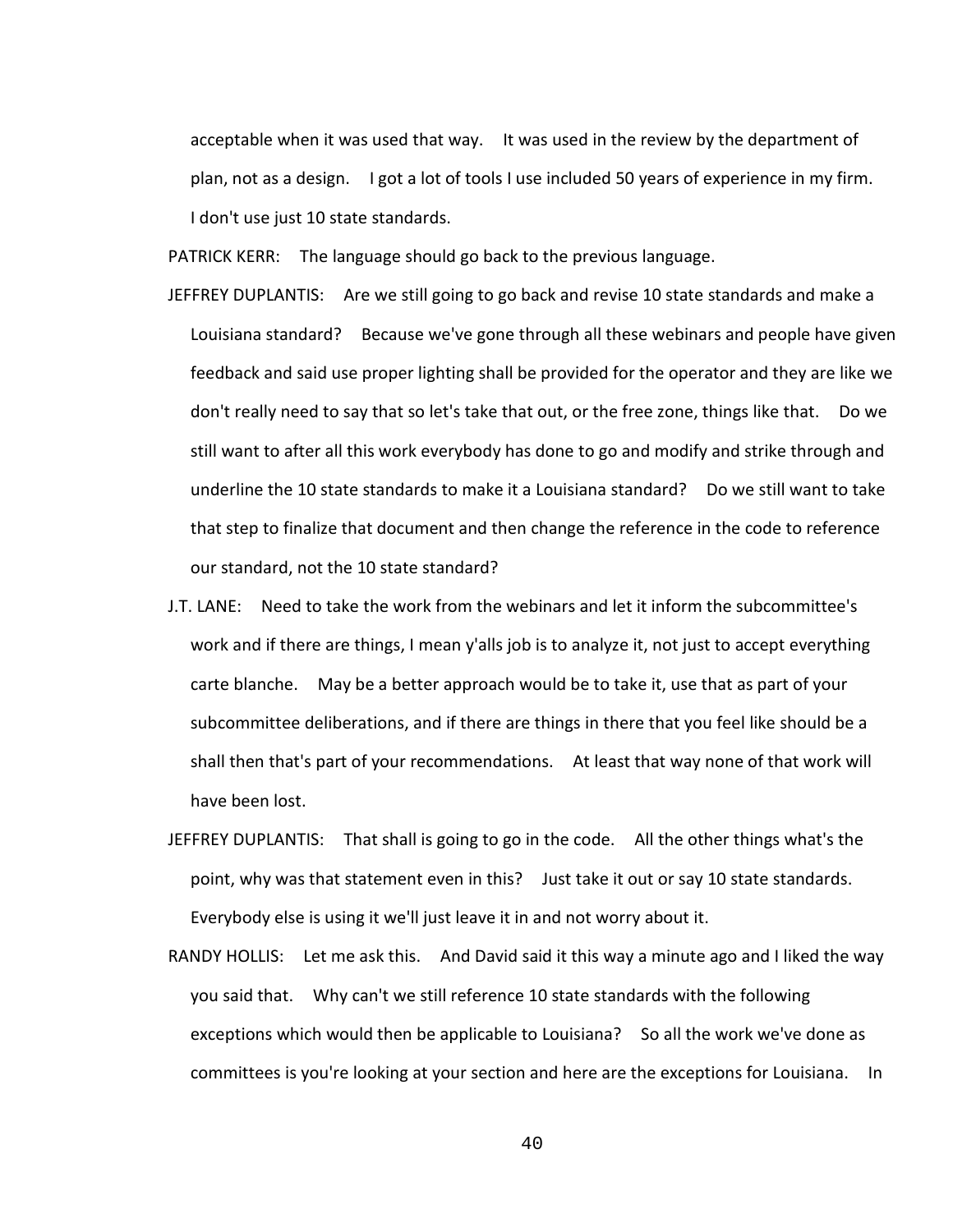other words, one big deal that's going to come up is chlorine rooms. 10 state standards says shall. A number of comments that I got "don't make it mandatory". If we as a committee agree chlorine rooms are optional or should instead of shall that will be an exception listed under that section of 10 state standards.

JEFFREY DUPLANTIS: Where is that exception going to go?

SPEAKER: The code.

RANDY HOLLIS: In part 12. It will be 10 state standards with the following exception and they may be 12 pages long.

CHRIS RICHARD: That will be exceptions for design?

RANDY HOLLIS: Correct.

CHRIS RICHARD: And then you have the code will have what everybody's got to do.

- RANDY HOLLIS: That will save us having to rewrite the entire 10 state standards. I think we all agree a lot of it's good, we just need to list out the exceptions that we feel like do not apply to this area of the country.
- PATRICK KERR: There will be exceptions for retroactive enforcement and exceptions for future.
- RANDY HOLLIS: DHH already has a waiver in place right now, the emergency rule for chlorine. There are a number of chemical companies right now that do not chlorinate their water and in the emergency rule that waiver continues until they have a problem. That may be the way to address this with grandfather. Continue on until you have a problem and that's trying to outline what's the problem is going to be the most difficult thing. There's already a mechanism there that you have in emergency rule.
- RUSTY REEVES: What Randy just said the last few months is what brought all this into this meeting is numerous water systems working fine with little hick-ups, they have a violation, they take the corrective actions, and then all of a sudden the 10 state standards become a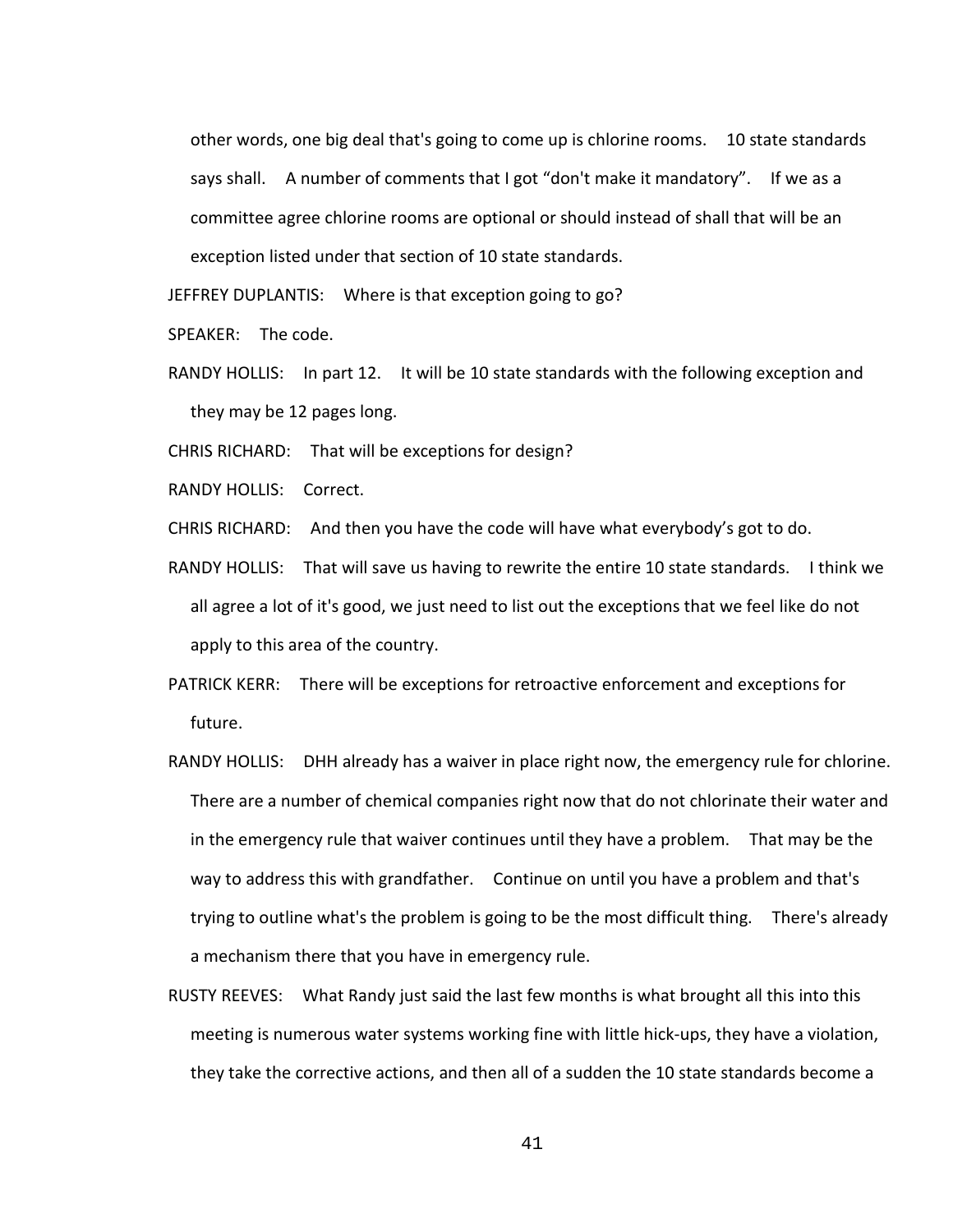compliance tool for the sanitary survey. A system that had been doing well all of a sudden got cited because the chlorine room wasn't the right size, or the right vent, or overflow didn't go to the ground and things like that there. And I wrote a list of the hick-ups and it come down to chlorine buildings, (inaudible), vents, tank overflows, splash pads, tank (inaudible), overflows to ground level, cover (inaudible), line sizes and valve location, ammonia storage issues, sources, and sight glasses. That's from memory of what we can remember most our members complain about. Like I said, both large and small. And most of the systems that complain those that have been having violations for years, they didn't complain, the ones we got the call from was those that maybe had administrative order four years ago done everything in compliance and thinking they are fine and all of a sudden now they get a notice of violation. It caused the hick-ups that got us to this table. This morning we went back and forth and back and forth. I think for the most part pretty well understand what's fixing to happen or what we are proposing to happen and I really believe it's something that the system across the state can live with. When these issues that I just mentioned brought to Jake 18 months ago there was a waiver for some of these things, an exemption or whatever you want to call it. I think we pretty well at that same position if I'm understanding this right.

JIMMY GUIDRY: It sounds a lot the same, but this is what I see the crucial issue. When we went back and we took the 10 state standards and we exempted those major items it was a very short list compared to the list we request. Everybody wanted more and more exemptions. And that becomes impossible because what's important to one little system is not important to anybody else. We're not going to exempt them from something like that. I like the idea that we put those things that we're going to live by and we're going to live by that permanently for sure. You got to get a permit when you add on. You still got a permit, but I like clarity so when people are drawing something up it's not well you know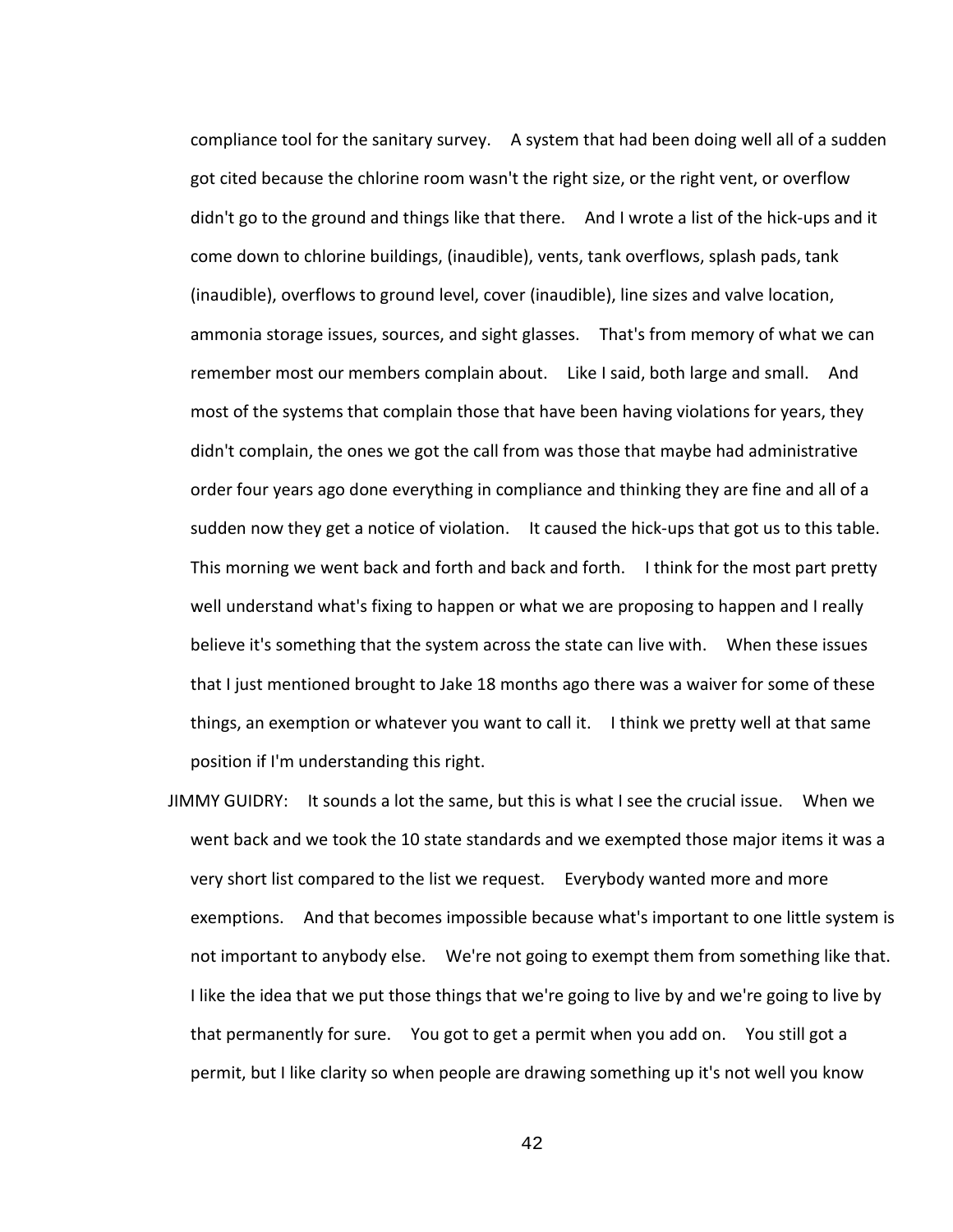you should do that therefore I'm going to cite you. No you shall do that and I will cite because you agreed to do that, as opposed to you never knew you had to do that. I think that's where we're butting heads is that somebody's coming around citing you for something that nobody agreed to, nobody knew about, and all of a sudden it's a new citation. What's getting people's attention is those violations you have to notify your customers. Everybody's up in arms because every time I get cited I have to report some of these to my customers. It might be something so ridiculous and you got to agitate your customers over something minimal.

J.T. LANE: And that's why we wanted to move that into code as possible (inaudible).

- RUSTY REEVES: Most of these citations that I mentioned in violation was done two years ago. How many of these systems you think have complied with most of these issues was cited a couple years ago Jake?
- JAKE CAUSEY: Most for sure. I do remember creating a report at one point in time. It was far more than not for sure. I guess that was about a year ago. Probably would be how many unresolved we have created those lists and shared previously. I forget the exact number.
- RUSTY REEVES: And the reason I ask that question for the most part most systems that have received these citations was able to find the funding somewhere to make the corrections and they are in compliance at this point.
- JIMMY GUIDRY: They are not huge issues. This committee doing grandfathering are looking at discretion. That once we can set that so people can know what the expectations are. I think we can start to alleviate some of the fear that we're just trying to mandate more and more. I would like to see us get to work on that piece so we have something to deliver to help these folks that are all upset then we can work on this other stuff everybody's working on. More and more clarity to find what's mandatory, what's required. TSS is a guide.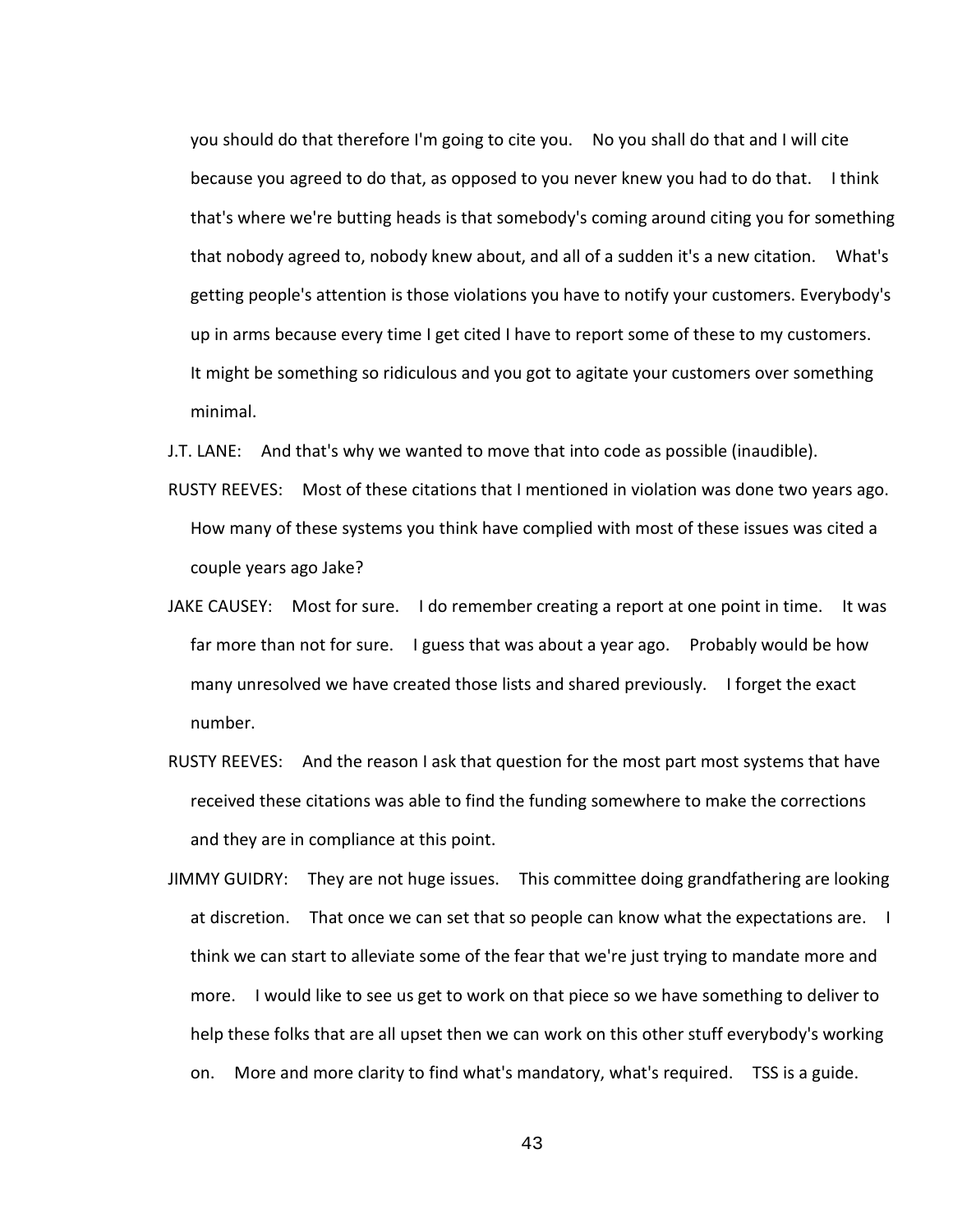You got to use some of the guide to see what shall. It will be reference, it just won't be the book. It won't be the bible. That's really what we're tying to avoid. Although, I got to tell you, we wanted that far from what we're talking about. We exempted those things that give a lot of heartburn and we said we're going to try to follow 10 state standards as a guide. Everybody thought this was something new, it didn't change the way we do business. Be as it may we're going to try to address their concerns. I don't think anybody wants to get people sick and then we have to explain why we got people sick. Business would be shut down, done. I don't know if our chair is going to appoint someone to head that committee or if someone wants to volunteer, but that's going to be some hard work.

DAVID MCCAY: Can I mention something Dr. Guidry, and Pat Kerr mentioned this and it's a good point. He talked about you are going to be governed by what your permit says. Often times, and this is my observation when dealing with some of these issues in the last couple of years, often times it's hard to know what the permit said especially 20 years later. May be the committee on grandfathering could also be called something like committee of grandfathering and permitting and look at some of these issues and possible, and I'm just brainstorming right now as we speak so these may not be good ideas, include something like it's going to be presumed unless you have something that shows differently that the way you were permitted required every shall that existed at the time you were permitted. Such that if you can't show that we somehow varied or exempted one of those shalls when you got permitted in 19 whatever, better example in 2015 than your permit required every shall that's in the new standards. Something along those lines because it becomes difficult after the fact to know what was permitted. Just a thought I had, may be not a good one. JIMMY GUIDRY: Most of our arguments are around somebody was given permission or

suggested and it's not documented anywhere. That's really a lot of heartburn. DAVID MCCAY: I'm just suggesting that if there's a shall in the standards that are devised and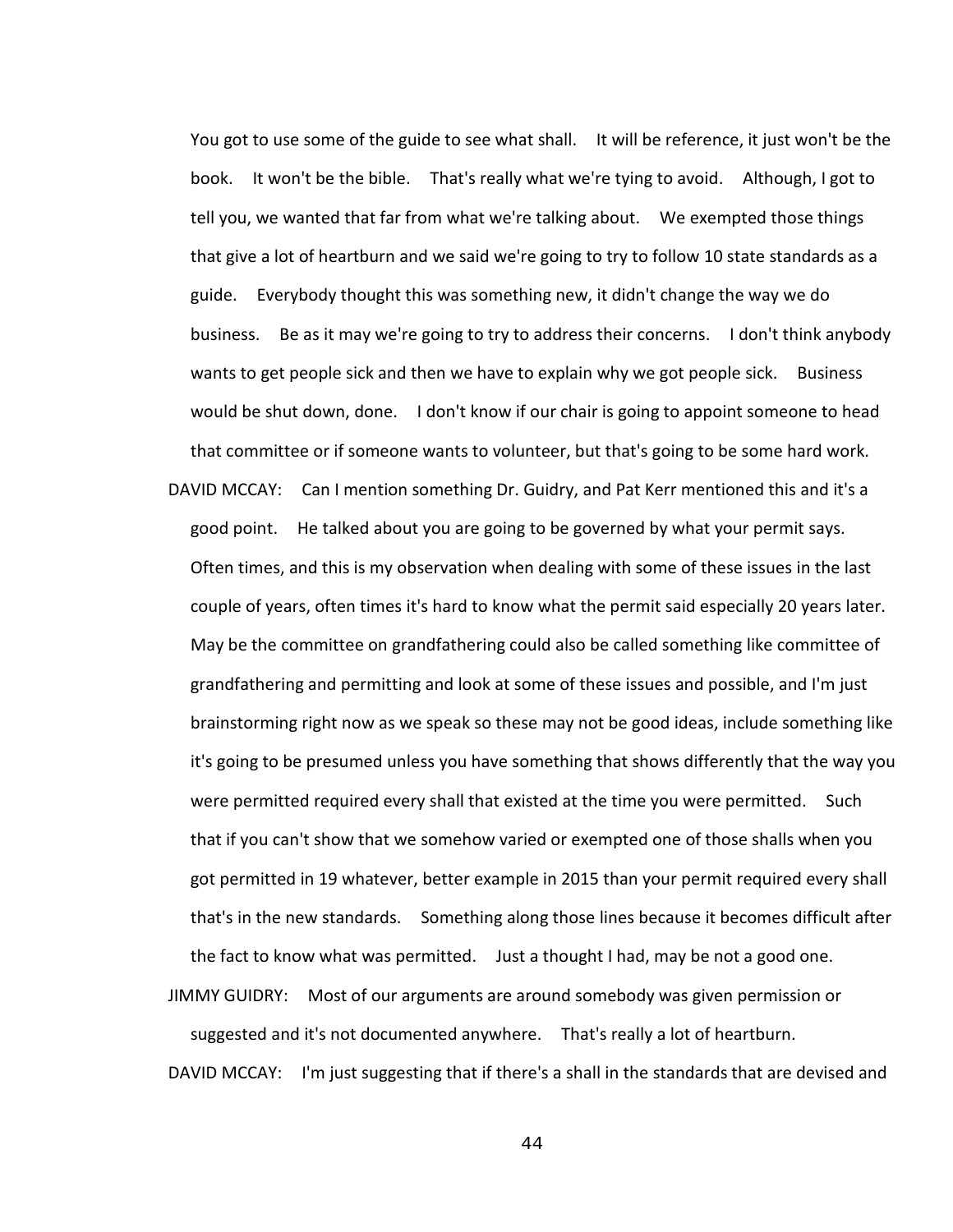somehow you got an exemption from that or you got some sort of waiver, variance, whatever you want to call it, you ought to hold on to that and use the system. So years later if it comes up you can say here it is. Y'all said we didn't have to do this shall. You should be bound by DHH. But if there's nothing there I think we ought to perhaps be entitled we at DHH to presume that the permit required you to comply with every shall that's in the part 12 or whatever it is we're running.

RANDY HOLLIS: Right now when we get an approval letter from DHH it says we reviewed it and if we missed something you have to do it anyway. We're still obligated to do it even if we miss something.

DAVID MCCAY: That's another issue as well.

BEN BRIDGES: I think a lot of the problem is that each part of the state has someone who is overseeing their area or section and as someone who travels multiple parishes one may require you to do it this way and another one interprets it to be this way. It's not right or wrong, it's just you have to walk on both sides of the fence. And from my point of view I would like to see one book, one bible, one complete book that says this is what we're going to do as a minimum. If you want to go above and beyond that then we can discuss that. But don't' have one part of the state that allows you to do this, down south does it a different way. That's where we get into overflows on tanks, does it need to go to the ground, it should, but is the world going to stop turning if it doesn't go to the ground? Things like that that some parts are being pushed where other parts of the state it's not a hot topic and just have the continuity so that DHH has from A to Z they're pushing the same agenda, if you will. And that would make it easier for us to understand when we go to a different region, different part of state, we know what to expect as far as a treatment program or whatever it's going to be that we can assume that it's going to be at least this and may be more stringent if there is reason for that. That's why I think we ought to have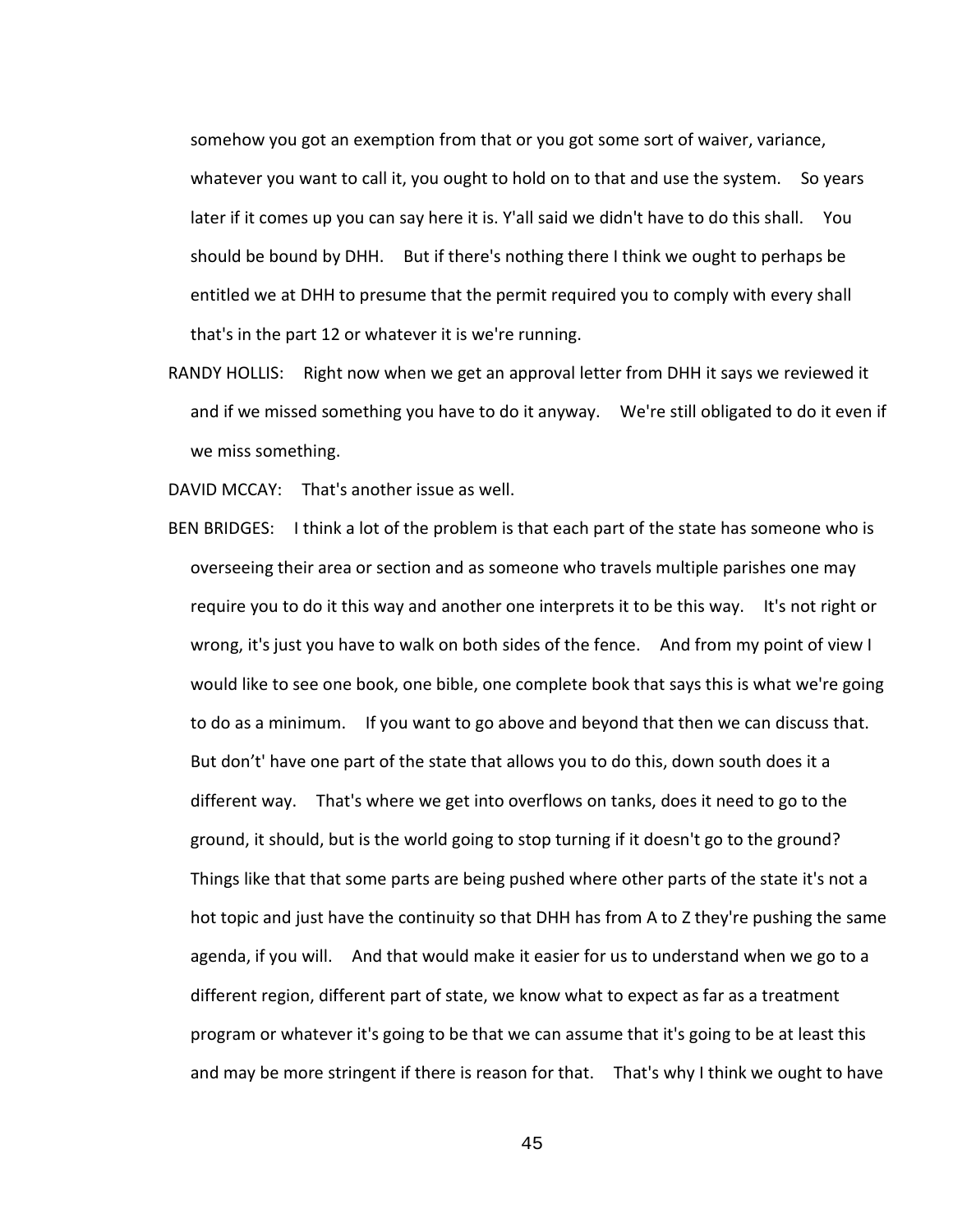one bible and if we're going to have the 10 states incorporated in this we're going to go through the effort of redoing this and have the other tools, but I don't know if we need to still reach out. You're going to use 14 different resources as Chris said when he's designing or putting these plans together. I think we need to have one book that encompasses everything.

- JIMMY GUIDRY: Writing that book is where we're all struggling, but I don't disagree with you. It shouldn't be a different requirement in different areas of the state.
- J.T. LANE: If we do what we're talking about doing chapter 12 will come to that. That's exactly where we're going. What we just need to do is eliminate ambiguity and consistency, again put as much shall as we can into 12. That will become our standards and if necessary say hey by the way there's the 10 state standards if you need additional guidance here's another resource for you to use.

BEN BRIDGES: Take the good stuff, the shalls out of 10 state and put into our new book.

J.T. LANE: Right.

BEN BRIDGES: Why would you go back and reference something that (inaudible)?

J.T.LANE: That's up to your discretion.

PATRICK KERR: I don't think that's what we said J.T., I'm sorry.

J.T. LANE: I just read exactly what I read earlier.

JEFFREY DUPLANTIS: Come back next month and talk about this all again and make another motion.

PATRICK KERR: We're not putting all the shalls in the code.

J.T. LANE: The shalls the committee request.

SPEAKER: The good shalls.

(council speaking simultaneously)

J.T. LANE: I am not going to make the motion you are.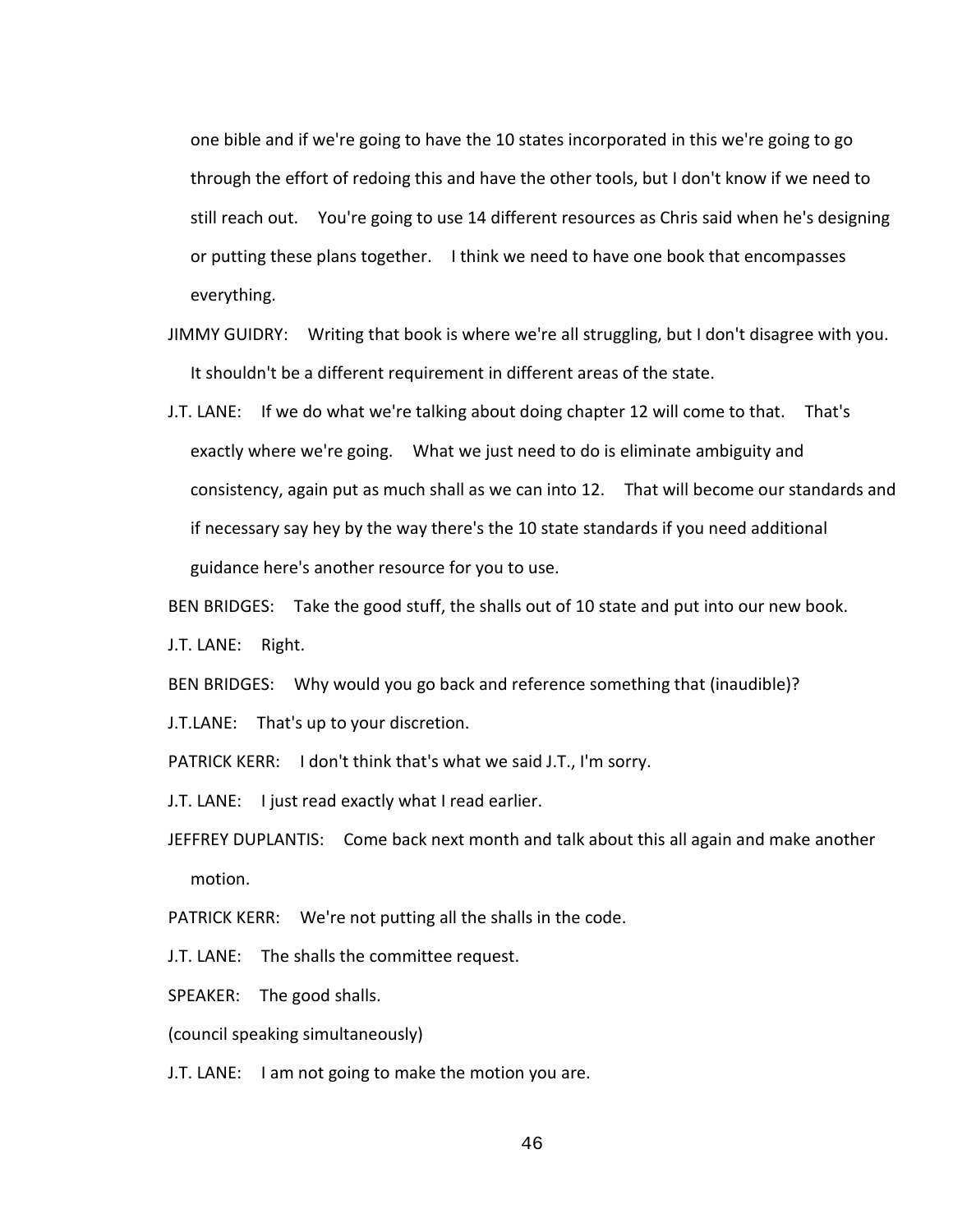PATRICK KERR: Oh, I am?

- J.T. LANE: So before we do this is there anything anybody else wants to add?
- GREG GORDON: The subcommittees when they do the work and do the shalls are you going to do a side by side comparison?
- J.T. LANE: We are going to get to that fun topic in just a moment. Is there anybody here, out there that would like to make any comments?
- DAVID MCCAY: Is everyone here clear on what the new decision, the direction we're going to go in is and would it be possible for someone to put something in writing and disseminate it to everybody and say hey is this what we're all talking about and agree to? I'm not sure everybody is on the same page.

SPEAKER: J.T., I hope that you're going to do that. Can you do like one of those poll emails? SHEREE TAILLON: Yes you understand, or no you don't.

- RANDY HOLLIS: I really thought we were going to leave 10 state standards in part 12 of the code and we're going to say 10 state standards with the following exceptions and just list where it will either be on paragraph 5.2.3 shall will be changed to should so that it's no longer mandatory. I think that would be the simple way to do it.
- J.T. LANE: What I'm hearing though is that we really want one place to go and then you want consistency with those other resources so then if we start listing exceptions that will complicate it in a way that's unnecessary. The subcommittee's work remains looking at what in their chapter since they already started working on parts of 10 state standards, looking at that and figuring out what should be inserted into 12 and let's do that along with input from the webinars. Frankly, any other shalls the committee may deliberate about go into that and then the code should simply reference 10 state standards as yet another resource for the industry to have at its disposal.

RANDY HOLLIS: What about conflicts between the two? Because if we reference 10 state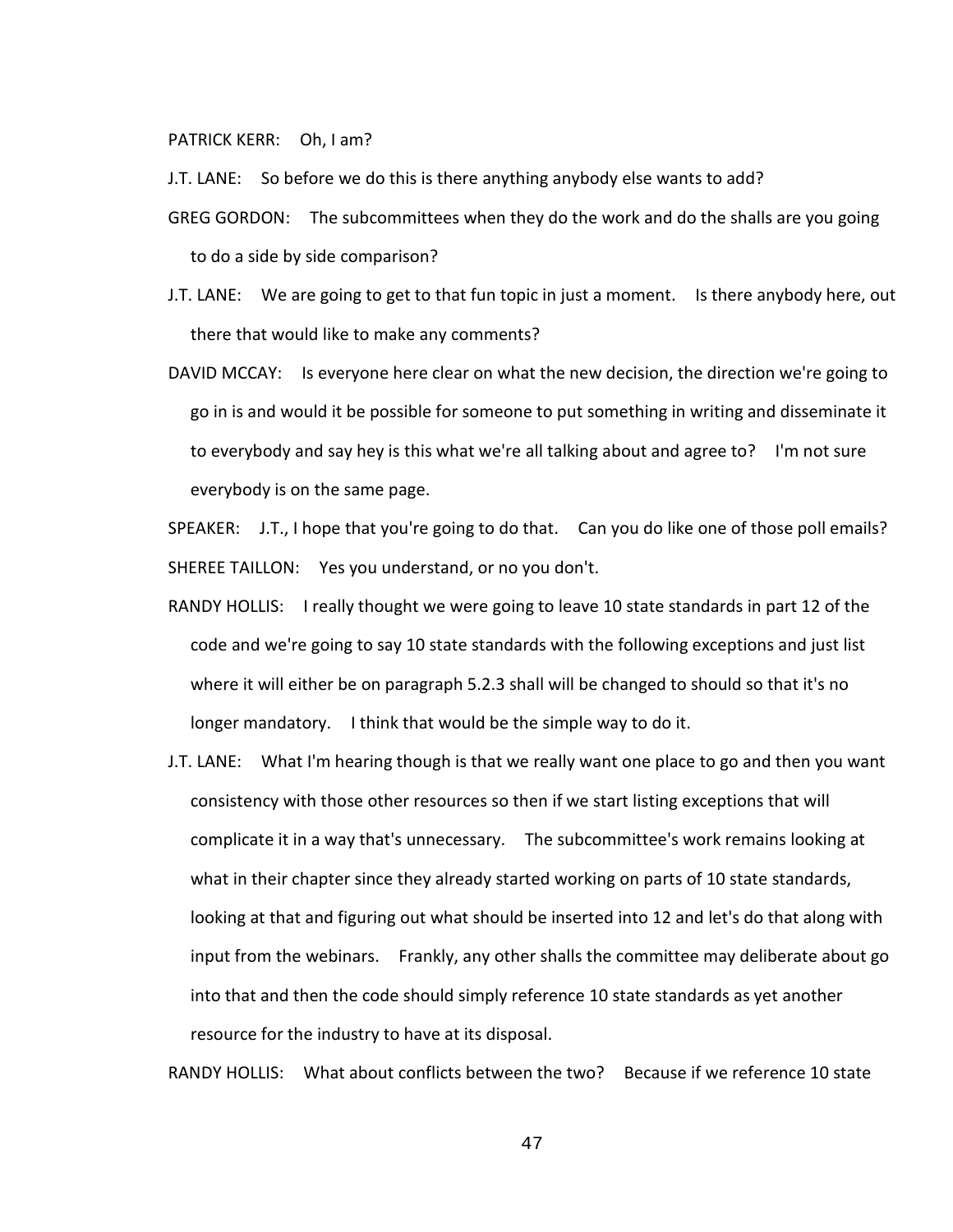standards--

- J.T. LANE: (inaudible). We can handle that at that time. Again, as long as it does not click with what is in chapter 12.
- ROBERT BROU: 10 state standards will still have a lot of shalls in it that will not have the force of law. It's a good guidance document. Things that should have force of law we write into 12.
- RUSTY REEVES: Somebody makes a motion today and we approve it the way we understand it now. We get the minutes and it's not what we want go back and redo the whole (inaudible) next month.
- RANDY HOLLIS: Let me ask a question. In other words, if we agree with 95 percent of 10 state standards, but we're going to change a few words in it all of that will be in part 12? Is that what we're saying, you'll have it in part 12? J.T.'s saying yes, everybody else saying no. SPEAKER: The shalls.
- J.T. LANE: This is your subcommittee. If you review the document, and we can sit here and argue all day about focusing on the shalls, (inaudible) a recommendation frankly that you think should be in there and if you use your professional expertise to recommend putting it in as a shall I don't see a problem with that at all. Your job is to recommend shalls for chapter 12. You're going to start with 10 state standards as a basis, period.
- ROBERT BROU: Part of it there's a lot in there is absolutely good recommendations, but not critical to maintaining water quality. Good things for safety, for employee comfort, for esthetics, there's a lot of things in there that yeah have no real problem, but should not be a part of chapter 12's law.
- RANDY HOLLIS: Let me ask this, let's just say coloring of paint in the water plant and it goes on for four paragraphs in 10 state standards, but if you feel like the only thing that's important as a committee, just theoretical, is that all water pipes shall be blue. That's the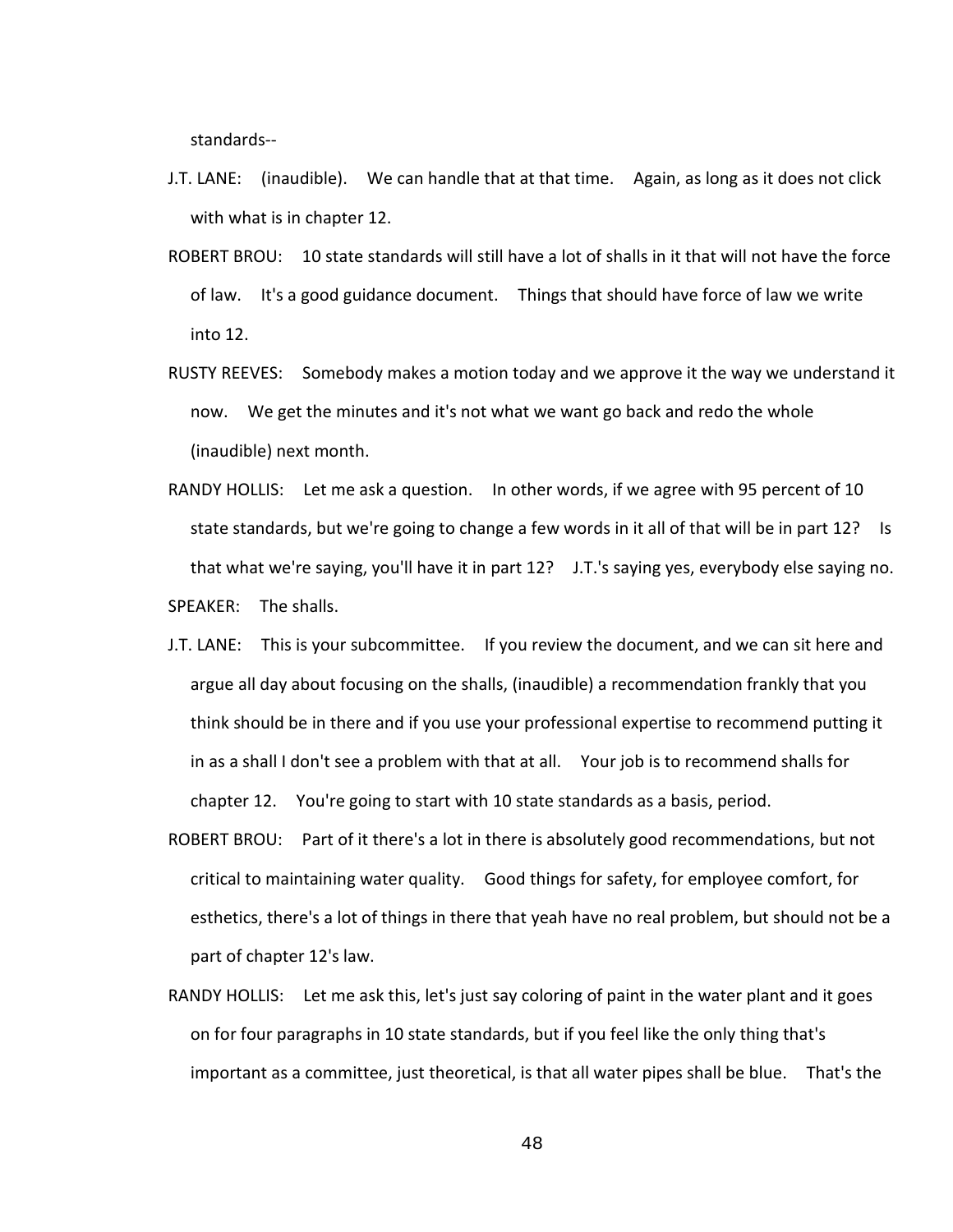only thing that's going to occur in part 12. The other four paragraphs is in 10 state standard, but the only thing we're going to put in part 12 is simply all water pipes shall be blue. That's the only shall.

- ROBERT BROU: Definitely impact negatively water quality it's important to have proper labeling.
- RANDY HOLLIS: If 10 state standards is 15 pages long in your section and you think there's only one shall that should be in the code that's the only shall that's going to be in the code is that one sentence. Everything else is just references.
- ROBERT BROU: The rest will be referenced by design engineers when they go to design will be discussed at length with the engineer.
- CHRIS RICHARD: The way I was going to approach it with the subcommittee is I'm going to look at part 4 basically two approaches or two things to come out of the committee report. One is what needs to be in chapter 12 for enforcement as a code and then the second part are the things that we the committee feels should be exceptions to 10 states for design. So it's a two part approach. One is the code that's enforceable for the sanitarian and the department to go to these plants and the other is the design parts. Which if we're going to use 10 states as a review, for the review of plans to have the exceptions that will not apply, the shalls that are in 10 states that won't apply.
- DAVID MCCAY: (inaudible) with Pat's statement earlier if it just says should DHH can't enforce it anyway at the design stage or otherwise.
- CHRIS RICHARD: There are some shalls in 10 states that DHH has already made exceptions to exception will be in 12.
- DAVID MCCAY: Those will already be in 12, right?
- CHRIS RICHARD: The exceptions will be in 12.
- DAVID MCCAY: I thought the shalls were in 12 too. This is why I don't understand what the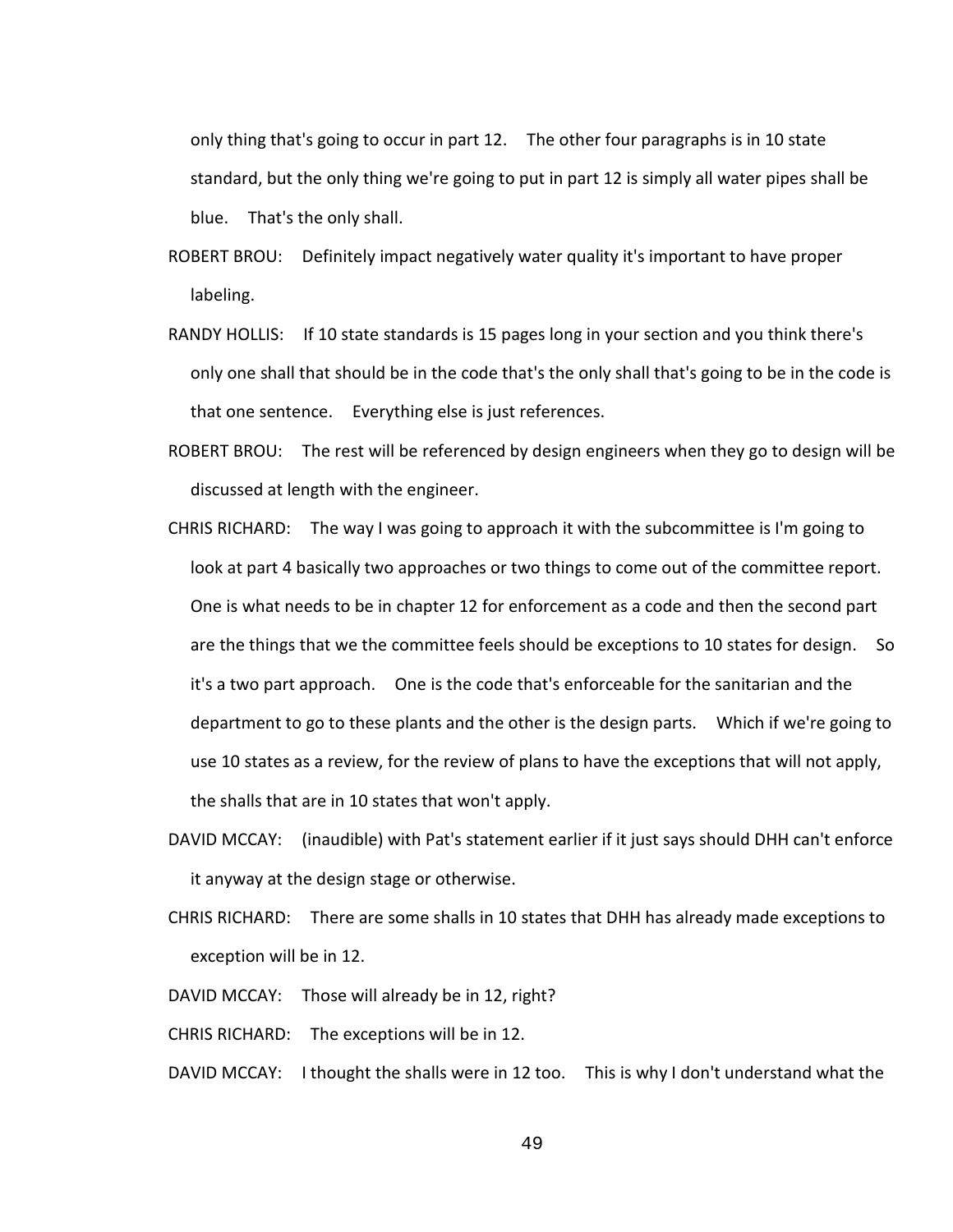current plan is going for.

RANDY HOLLIS: I think the thing is anything in 10 state standards that says shall doesn't apply unless it's in part 12. And if you put every shall you want in part 12 even though 10 state standards may have 30 shalls under chlorine, but if you don't put in part 12 it doesn't apply.

DAVID MCCAY: Then what's the use even of 10 state standards from then on?

PATRICK KERR: The purpose of 10 state standards is for plan review with what we said we're going to go back to the language we had for plan review. The design engineer agrees with the permit issuer that that shall should be included in the permit then it's enforceable. That permit--

DAVID MCCAY: What shall?

- PATRICK KERR: Any shall, pick a shall. Basically what I'm saying is for a new system, for a new part of a system that was prior to permit DHH issues that permit, the engineer is certifying that it built it in accordance with a bunch of different standards, reviewed based on the 10 state standards, and if DHH has an issue it has to be resolved in writing that says this shall doesn't apply for whatever reason, probably cause part 12 says it doesn't apply, or reviewed your design and this is a better mouse trap. And if they can't agree on that it comes to the committee. There's going to be disagreements Chris. They are not going to roll over and do everything we want.
- DAVID MCCAY: I'm just saying all the shalls that we can enforce and say you have to do this in 12 why do we--
- PATRICK KERR: Enforceable for plan review going forward. Not enforceable for operation and maintenance of existing systems other than those parts that we have specifically put in chapter 12.
- DAVID MCCAY: That can be fixed I think by the grandfather/exemption provision. You don't even need to have that.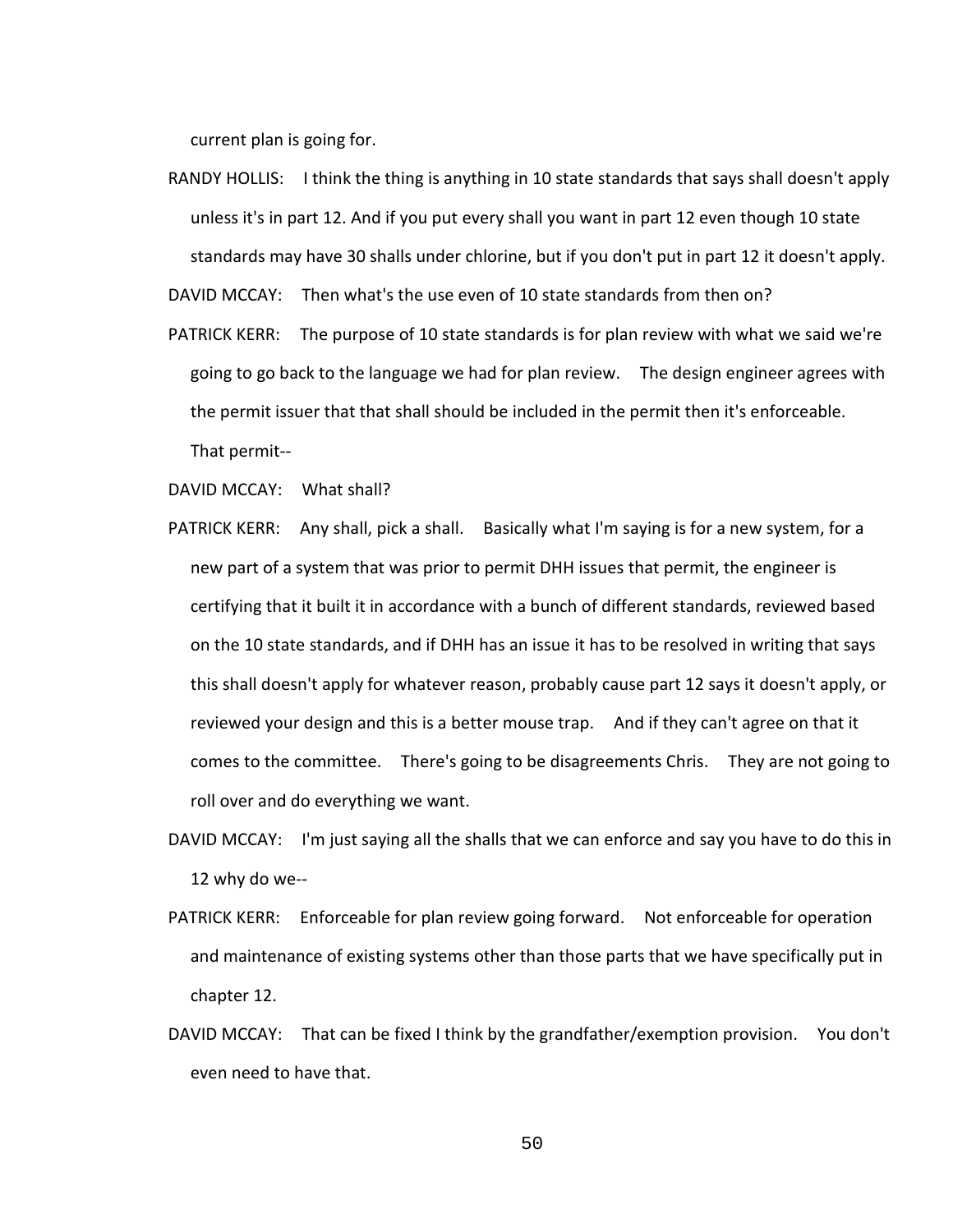PATRICK KERR: Bring it to us next meeting and we'll vote on it.

DAVID MCCAY: Again, I could be wrong.

- J.T. LANE: I have two motions I've separated and I am going to get the wording right before one of you makes it. The first one is to keep the current committee structure, but add a grandfathering subcommittee.
- PATRICK KERR: Grandfathering and discussion of DHH's discretion, what Dr. Guidry kind of threw in there. Not discussion but--
- J.T. LANE: I got you. The second one would be the subcommittee's charge and work would be to recommend shalls or requirements for title 51 part 12 based on work in the 10 state standards webinar and public input, as well as scientific and engineering standards.

PATRICK KERR: And review of existing part 12.

- J.T. LANE: All right. The subcommittee's charge and work will be to recommend shalls or requirements for title 51 part 12 from 10 state standards webinar and public input, as well as scientific engineering standards and review of existing part 12.
- PATRICK KERR: The only thing I might suggest to also say the subcommittee is responsible to bring back shalls that apply retroactively verses shalls that will apply to new infrastructure. I think there is a difference.
- RANDY HOLLIS: Isn't that the grandfather?
- PATRICK KERR: We can do it that way, that's fine. I think the subcommittees have the expertise.
- J.T. LANE: The grandfathering committee will be last and take everything all the other subcommittees have done--
- PATRICK KERR: We need to get cracking on that sooner than that.

J.T. LANE: I would agree, but if we're going to do it that way (inaudible).

PATRICK KERR: I think the subcommittee should, basically by saying you're adding a shall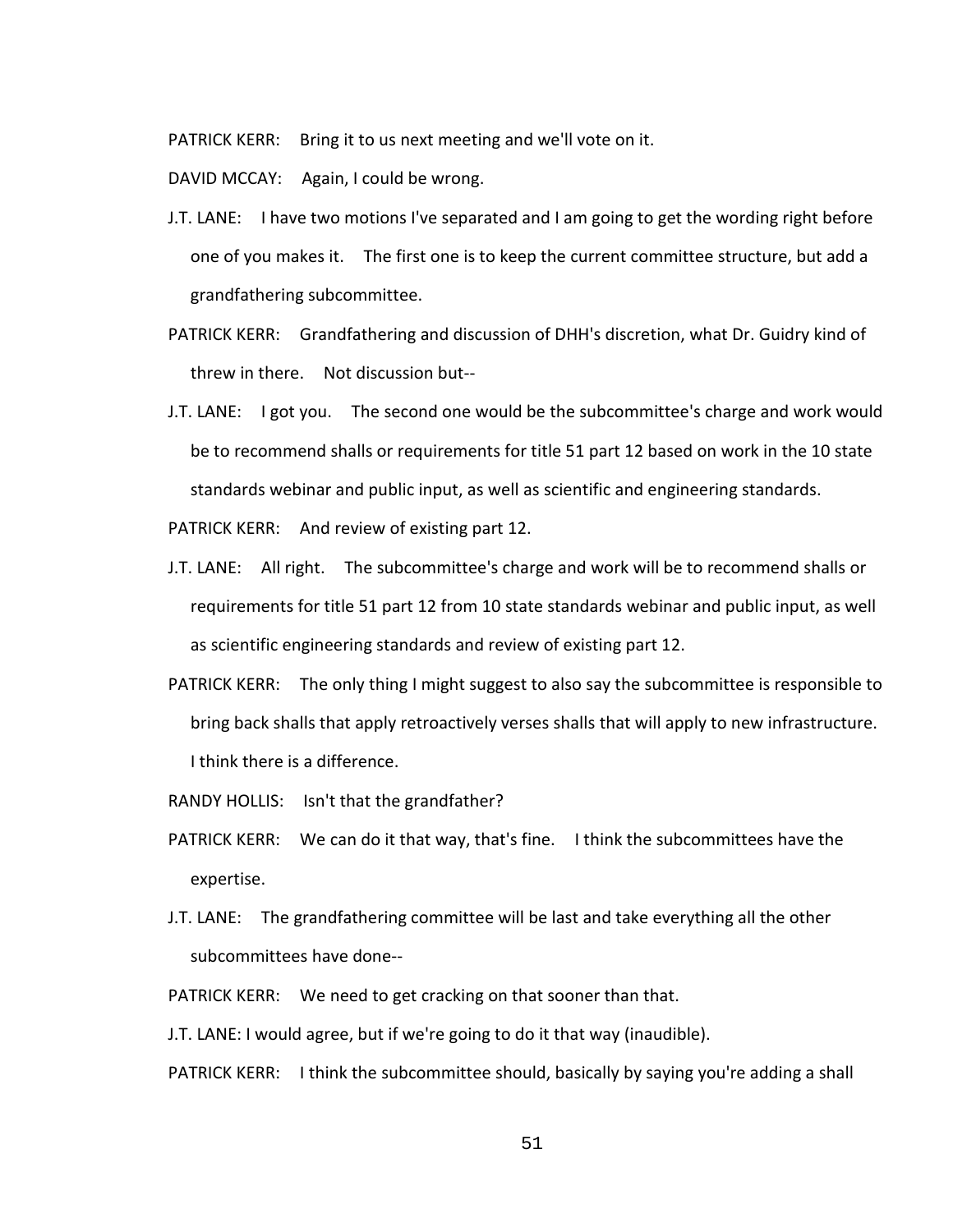retroactively it will affect the grandfathering clause specifically. So if there's something that the committee feels should be done to bring all systems in compliance with something now would be a time to stick in the ground water rule, but that to everybody. I think there's a difference between new stuff and old stuff.

CHRIS RICHARD: I just want to understand what you're saying on plan review. If it's not in the code there are things that won't be in because they are not going to be enforceable, but could have been from new design. When they are reviewing plans, DHH is reviewing a set of plans they can use 10 states to come back and say did you consider this, but if there is a shall in there that is not in the code then they can not require you to do it, right? Is that what you're saying?

PATRICK KERR: No, I'm not.

CHRIS RICHARD: There has to be an exception to 10 state standards for design.

- PATRICK KERR: And that's something discretion will have to be discussed in the grandfather clause.
- CHRIS RICHARD: Or you can do the exceptions to the 10 states in the design part of the review of plans.
- PATRICK KERR: Just as you do now you may have to do a pilot scale study to demonstrate that this is a better mouse trap, whatever they might require going forward. We can fix that later, but yeah I think the 10 state standards we all agree for design are a good standard with some exceptions. Put exceptions in the code and then if you run into something that we missed get fixed one of three ways, work it out. And that's the discretion part. That district engineer or regional engineer going to be able to say yes you don't have to do that. Will a letter from him that says you don't have to do it be good enough, or is that something it's a waiver that Dr. Guidry has to sign?

SPEAKER: I don't know. We're going to have to talk about that.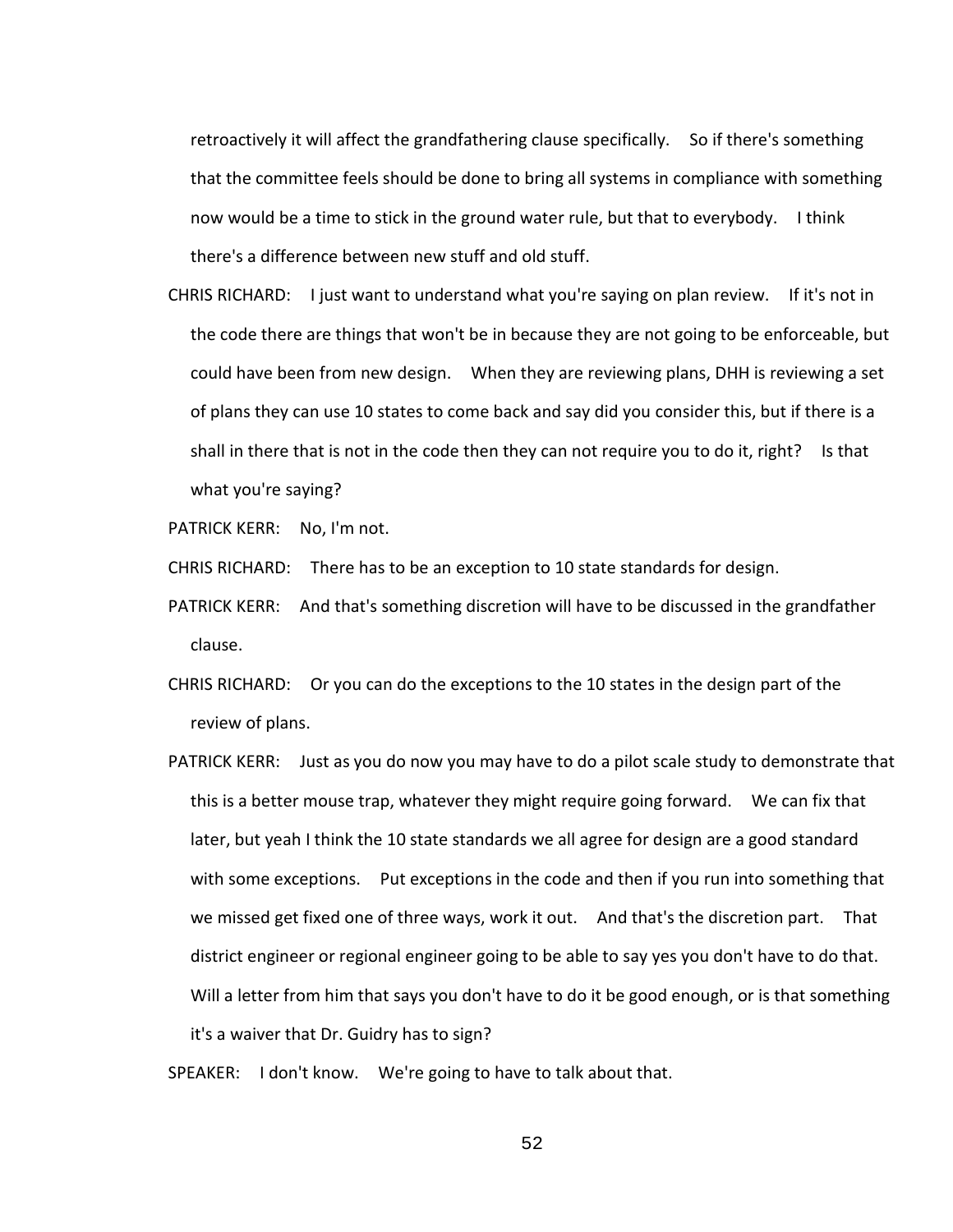- PATRICK KERR: The second way to do that is to change it, bring it into compliance with DHH, and the third way would be to bring it to this committee we'll discuss it and make another change to chapter 12. And it will slow things down a little bit, but if you're trying to do something that's not industry standard it might take us a little longer anyway.
- CHRIS RICHARD: Come back with the committee report I might have some exceptions right off the bat that aren't going to be in the code, but that shouldn't apply to the plans the committee may come back with that anyway. The committee should be free to come back with what they feel is necessary outside of their charge.
- PATRICK KERR: Absolutely.
- J.T. LANE: Absolutely. I'm going to reread the second motion, the subcommittee's charge and work will be to recommend shalls for requirements and exceptions for title 51 part 12 from the 10 state standards webinar and public input, as well as scientific and engineering standards and review of existing title 51 part 12.
- PATRICK KERR: I'll second that.
- J.T. LANE: I'm going to ask will someone please make a motion to keep the current subcommittee structure but add grandfathering, DHH discretion, and subcommittee.
- SPEAKER: I'll make that motion.
- JEFFREY DUPLANTIS: I'll second.
- J.T. LANE: Any objections? Do I have a motion that reads the subcommittee's charge and work will be to recommend shalls, requirements, and exceptions for title 51 part 12 from the 10 state standards webinar, public input, as well as scientific engineering standards and review of existing title 51 part 12. Do I have a second?
- RANDY HOLLIS: Discussion, or is it too late? Should you add to that to be used as the standards for Louisiana? That's what we're doing cause we're taking 10 state standards and adding to that or making exceptions for the standards for Louisiana.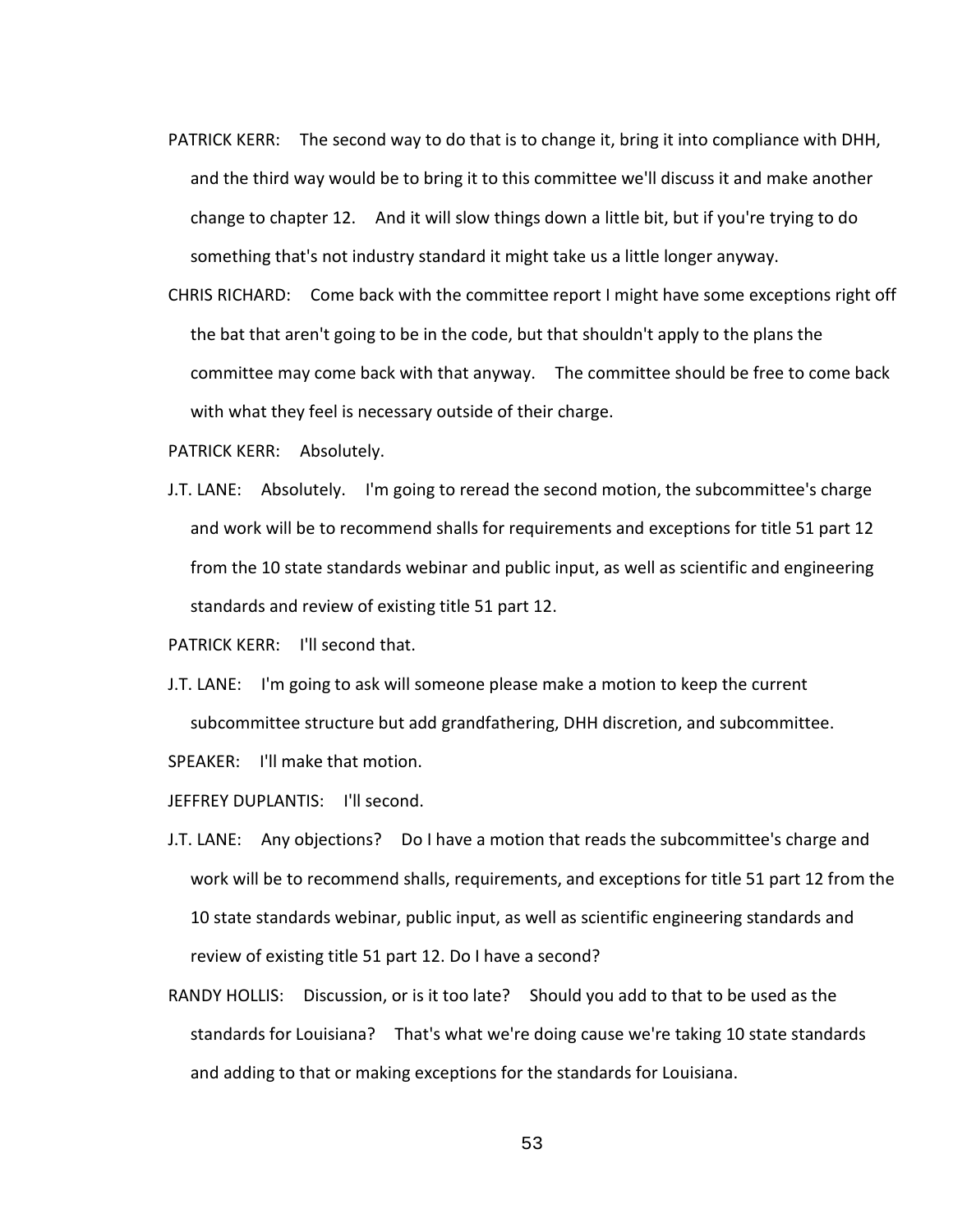PATRICK KERR: It's for part 12 as J.T. just described.

RANDY HOLLIS: (inaudible) just doesn't make sense**.**

(council speaking simultaneously)

J.T. LANE: Do I need to reread it? Do I have a motion? Second motion? CHRIS RICHARD: I'll second.

J.T. LANE: Any objections? Awesome.

ROBERT BROU: May I ask that language be disseminated?

J.T. LANE: In print.

- DAVID MCCAY: And can I just throw my opinion on this too. Language that you just crack real quick during a committee meeting is probably never perfect. So if you disseminate the language and some people, my thought is, might say I don't think this is quite right. It's frankly very unlikely to be just perfect language when you do it on the fly like this. That's my thought. Shouldn't be language that can't ever be changed.
- J.T. LANE: It's done and what we will do subcommittee, again as I stated before, (inaudible) vote on this, just as Chris was saying earlier there are things that everyone learns along the way and they're totally welcome to make any other recommendations based on what they learn. I think that blanket statement covers it.
- CHRIS RICHARD: All the subcommittees should consider grandfather clauses of their sections to help the grandfather committee out. As you're coming through if you see anything you think should be grandfathered in you should separate that and bring that to the full committee so the grandfather committee has something to work with.
- J.T. LANE: So we gave you three other documents. One is the subcommittee report that just lists out each subcommittee, the chair, and the members of it and has a section that just sort of reports out on your meetings and activities. Something for us to be able to track the progress we're making as we continue forward. Two places that, and obviously we want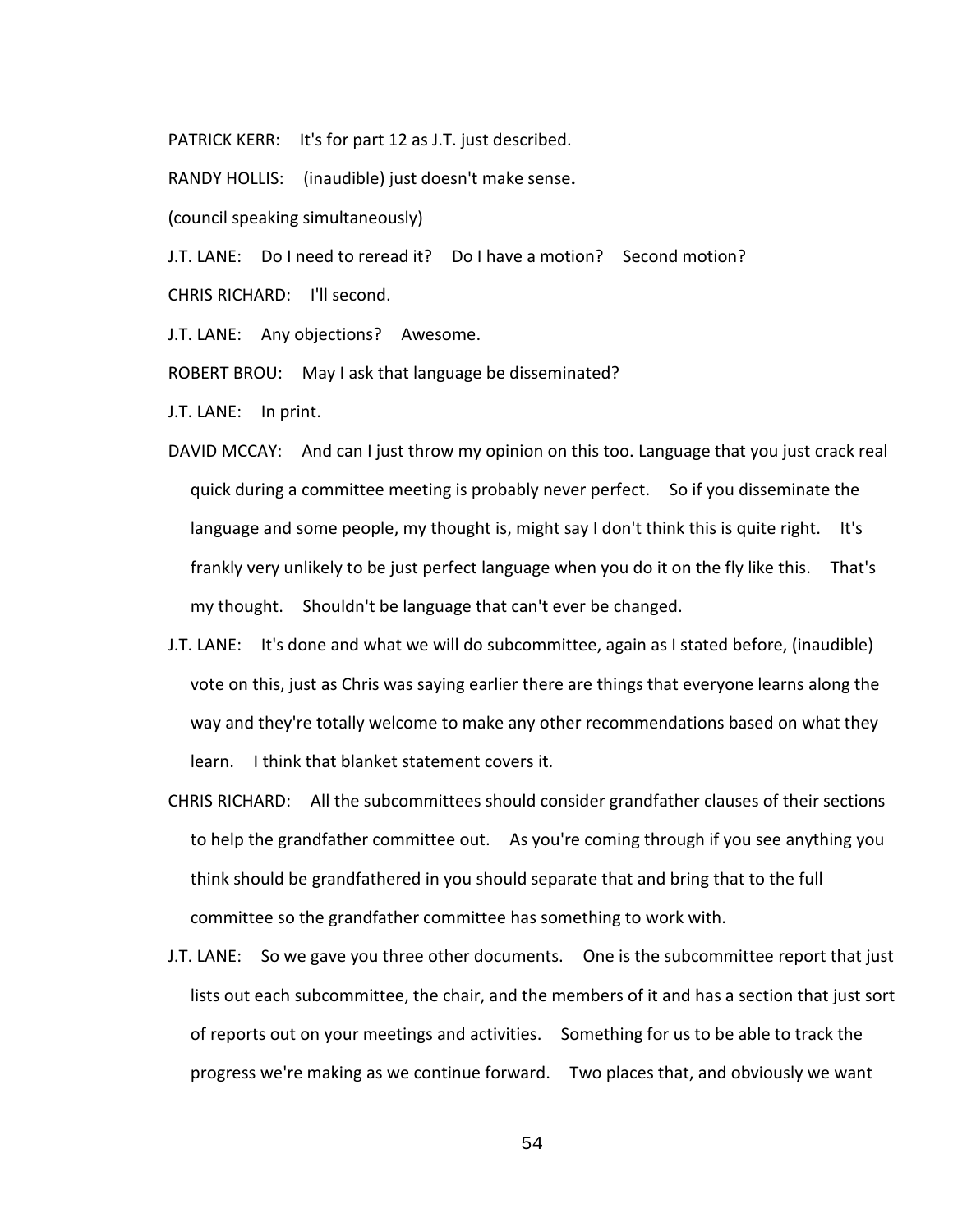your feedback on this, but there are currently part 2 for general design we still need one more member to help Dirk and on part 9 for waste residuals we will need another member there to help Rusty. This sort of goes into the membership portion. If everyone already feels fairly strapped with all their current assignments there are plenty of other experts that we could lean on, or many of you may know of others that you want to recommend. We did get a couple of emails about that. Others had other experts they could get involved. I want to make sure we understood that that was something we all could go for for our subcommittee work.

RUSTY REEVES: A question I was going to ask, I could solicit somebody outside this committee for the subcommittee I just need to submit his name to Sheree for approval or something? PATRICK KERR: The committee is only supposed to be members of this committee. SPEAKER: Subcommittee.

PATRICK KERR: I know. You have votes, not a member of the subcommittee.

(council speaking simultaneously)

- J.T. LANE: I did get emails from a couple of committee members suggesting this. Given the work load--
- JIMMY GUIDRY: My honest opinion is you're not going to get the experts of every subcommittee unless you go outside this committee. We don't have enough experts. I think we should have the ability to recruit experts to our subcommittees to make sure we get this right.

PATRICK KERR: But they don't need to be voting members of the subcommittee.

JIMMY GUIDRY: They just need to provide information and opinions.

ROBERT BROU: We did talk about this. Three subcommittee members at a minimum, but they should all be coming from this committee.

JIMMY GUIDRY: That's what we pushed for, but again you're going to run out of people and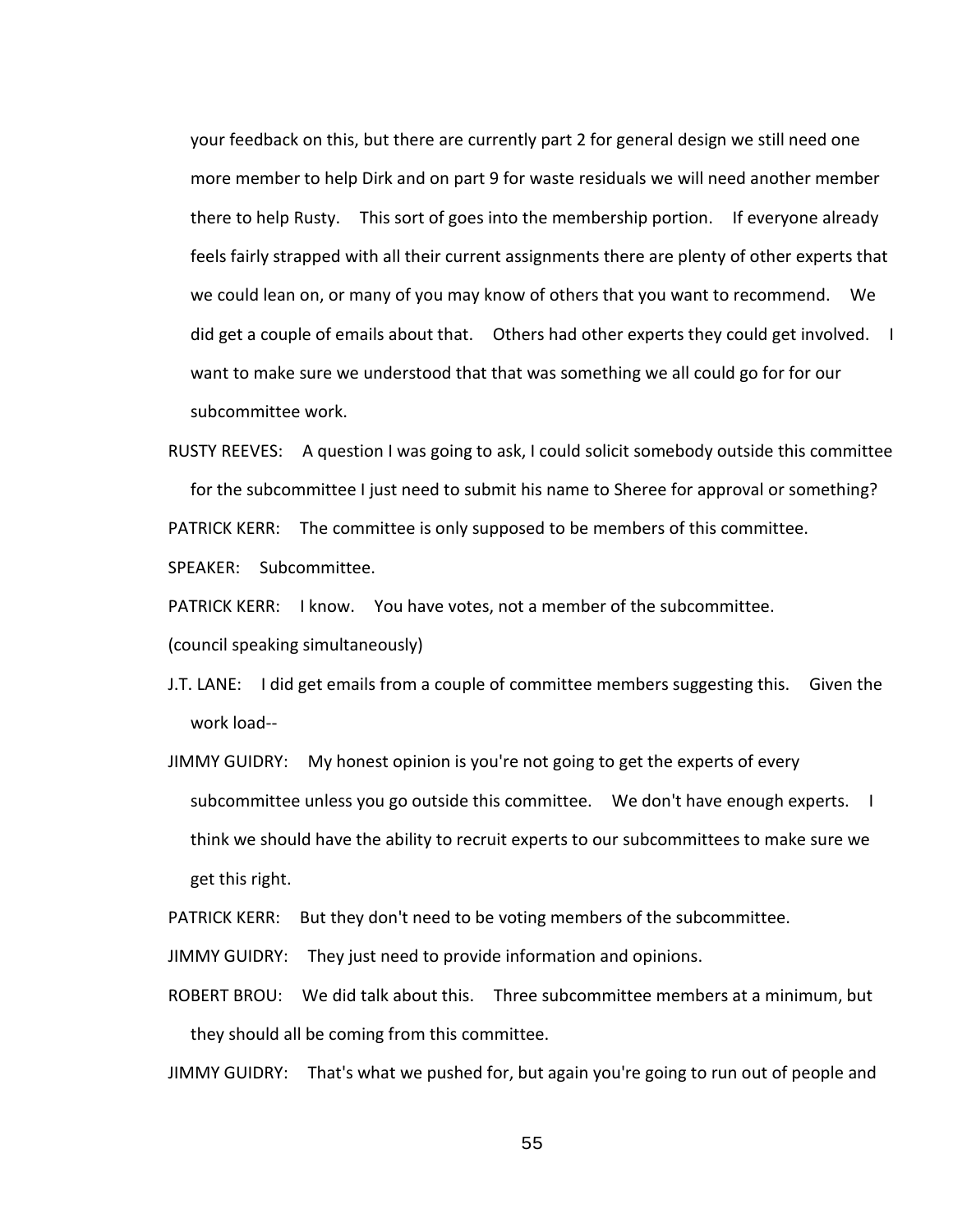some people are going to serve on multiple committees and we really want the experts sitting at the table.

- PATRICK KERR: Well, I think we ought to call it members and advisers. Anybody can be an adviser of the committee (inaudible).
- J.T. LANE: This is just for subcommittees.
- PATRICK KERR: If a subcommittee brings a motion to the table they'll need a second and one of those votes was by someone who's not a member of the committee it's a problem.
- J.T. LANE: Well, the chairs (inaudible) person bringing anything.
- PATRICK KERR: A motion by a committee doesn't require second, by a subcommittee doesn't require a second by the full committee under Robert's Rules. Because the members of the subcommittee are all members of the committee so by default you got three there's already a second because two people are voting for it. They have to be members of the committee. Advisers, great. One of the problems you're going to run into is if someone who's not a member of this committee doesn't show up and they are a member of subcommittee and they don't have a quorum. If you have a subcommittee of eight and only three showed up they happen to be the three members you can't do any business. Last month we decided that the members of the subcommittee would be members of the committee. That's what we decided. It doesn't matter what it says here we need to fix it. Let's call them advisers, interested parties; I don't care what we call them. And I'll step up and volunteer for a couple more committees. We need to get people involved in these subcommittees.
- JEFFREY DUPLANTIS: There are people on the committee that aren't on any subcommittee. People on this committee that are not--
- JIMMY GUIDRY: And I chose not to be on it because I have the department's view and I want to hear your views.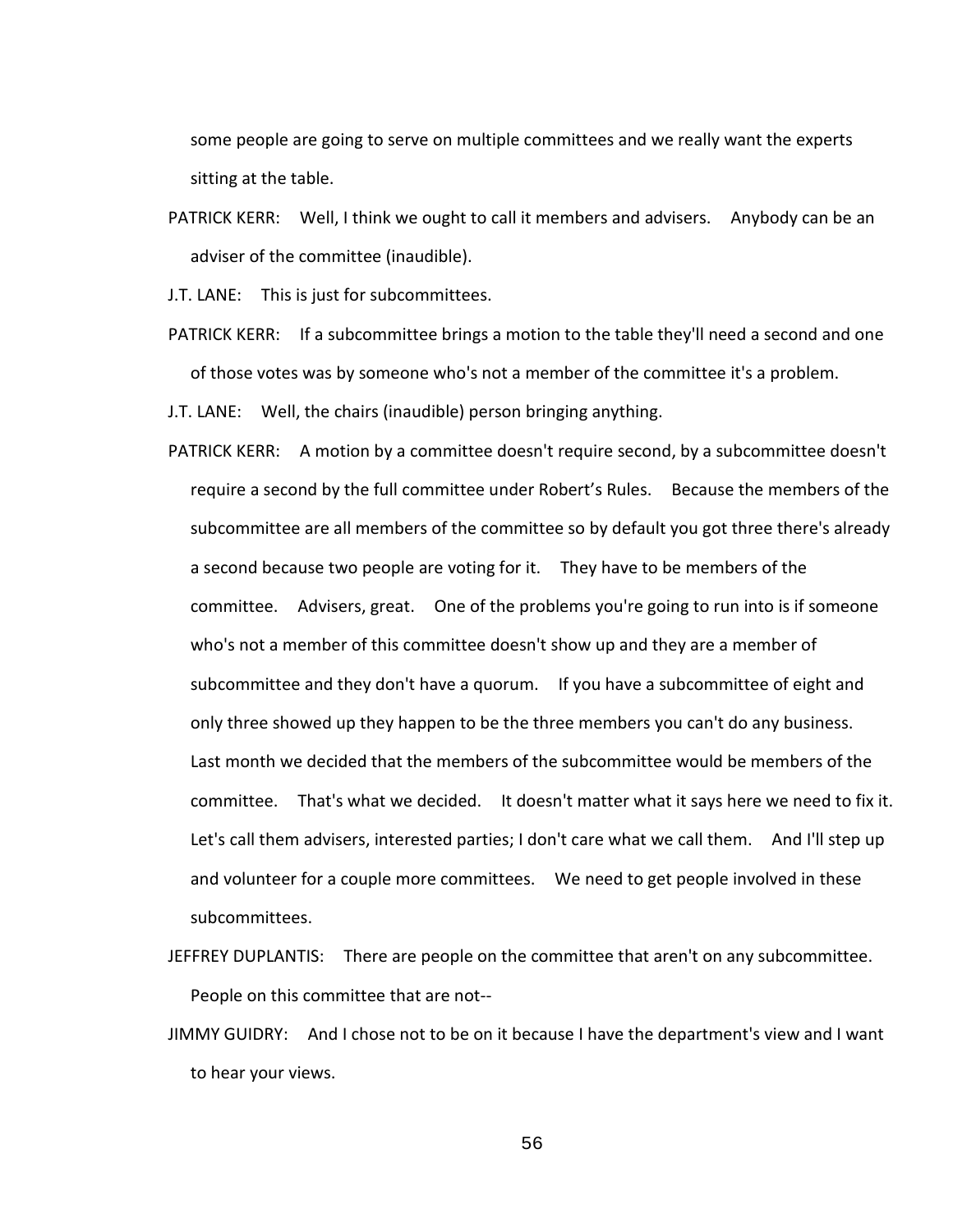- PATRICK KERR: You're right. But we need to fix this and the chairs need to recruit and twist arms, whatever it takes.
- DIRK BARRIOS: I can't believe there are no engineers here that want to be on general design, come on.
- CHRIS RICHARD: On the committee I wasn't aware they weren't voting members. I don't know if the people who volunteered who aren't on this committee realize they are not going to be really part of the committee. I think when these people volunteered they thought I'm going to be a part of committee and I'm going to have a vote. That's news to me.
- PATRICK KERR: My problem is just like the legislature we're saying that these have to be open meetings subject to public meeting laws and all that stuff. We're going to say that's true I think we have to say the legislature said who the members of committee are and you are appointed. I don't think we can expand it. For example, we couldn't add five seats to this table and just do it. Why are we subject to open meetings and all that stuff? It's not really a committee of this committee.
- J.T. LANE: You are still doing the work. That would apply regardless. The law doesn't really contemplate this. We said this is how we are going to do our work. I think the legislature would be okay with us deciding how we are going to proceed. Suggestion, this is why I brought it because we weren't getting enough membership for each subcommittee. And we decided we wanted three members. Again, given that, and I am very sensitive to the work each committee's going to have to do. It might help if, again, we allowed other people, if you want to call them members or advisers. The chair, frankly, is going to be the one presenting the report and is going to own the report from the advisers and members. They have to work with them.
- CHRIS RICHARD: If I recall correctly the chair may come in and be in the minority of his report. He's going to bring it before the committee, but because he's on the committee he can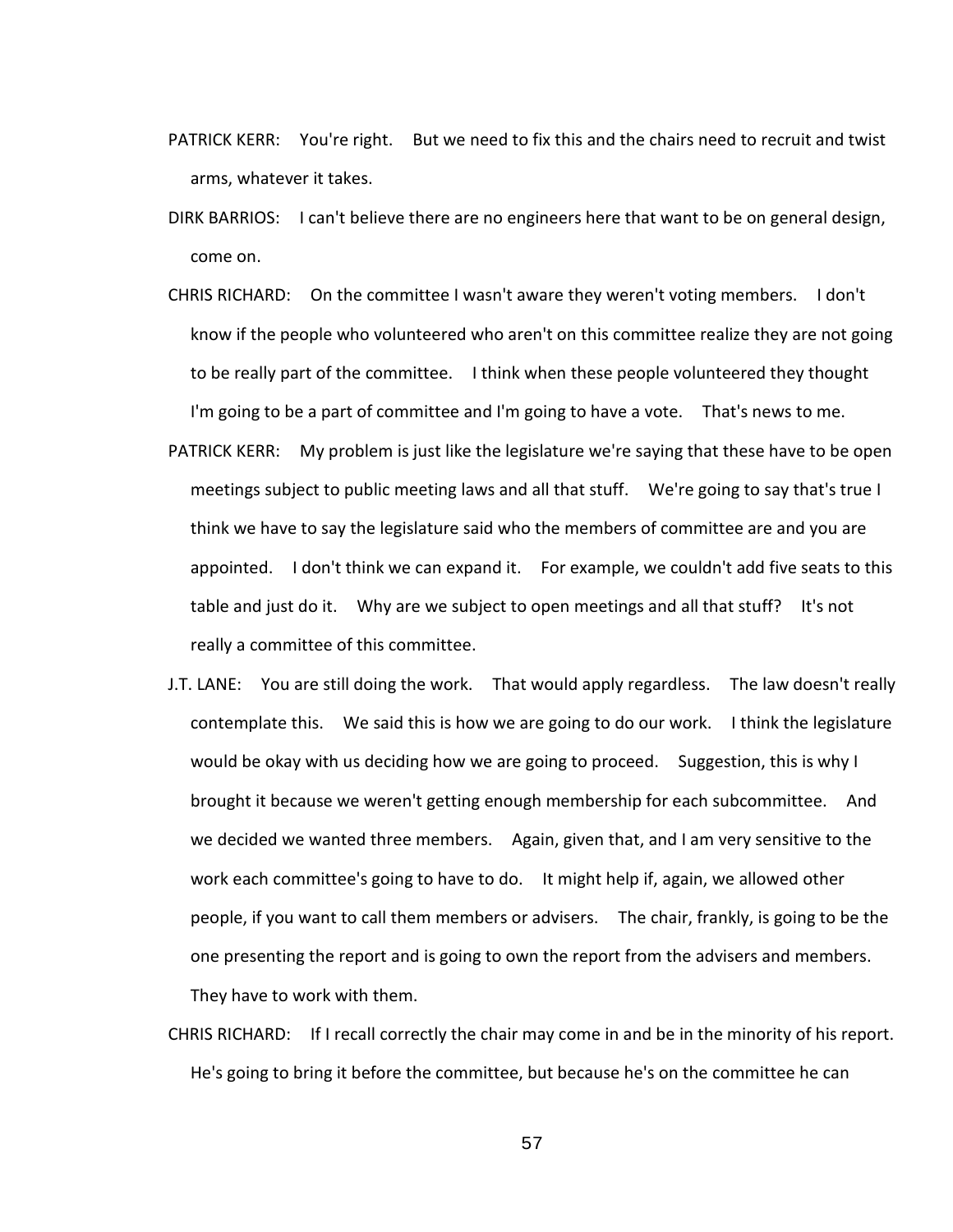present the report and he has the ability to say I disagree with this and this because I'm on this committee. But we would still vote and bring to the subcommittee as a whole that way it doesn't give all that power to one person, present just their views.

SPEAKER: But you still have the opportunity to say whatever you want.

JIMMY GUIDRY: I have done this for years, part of my gray hair, subcommittees are always going to go out and do the work as many members as they can want to have a stake in it. They don't really vote on it, but bring the information, the chair brings the information back, and this is the voting.

PATRICK KERR: Okay that would be fine.

CHRIS RICHARD: (inaudible).

- JIMMY GUIDRY: But they are not voting, they are providing information and expertise. Whatever they bring is not official. It needs our stamp to be official. There is no official from subcommittee. Subcommittee comes with recommendations with whoever you get it from. That's why explaining, you might want to explain who had that recommendation, who had the heartburn, but again this committee votes at the end of the day.
- PATRICK KERR: Can I make a motion to clarify this for me I hope? A quorum of this subcommittee requires three members of this committee, and I don't care how many others are there. Is that?
- JIMMY GUIDRY: That's what we agreed to. You can set that up anyway we want.
- DAVID MCCAY: A quorum on the membership.
- PATRICK KERR: A quorum of a subcommittee to have a quorum.
- DAVID MCCAY: A quorum is generally a majority, simple majority.
- PATRICK KERR: That's my problem. If I have 10 people who say I want to be on your committee and only four show up I don't have a quorum. We can't do anything.

DAVID MCCAY: Yeah, the more people you get the more difficult it is to have a quorum.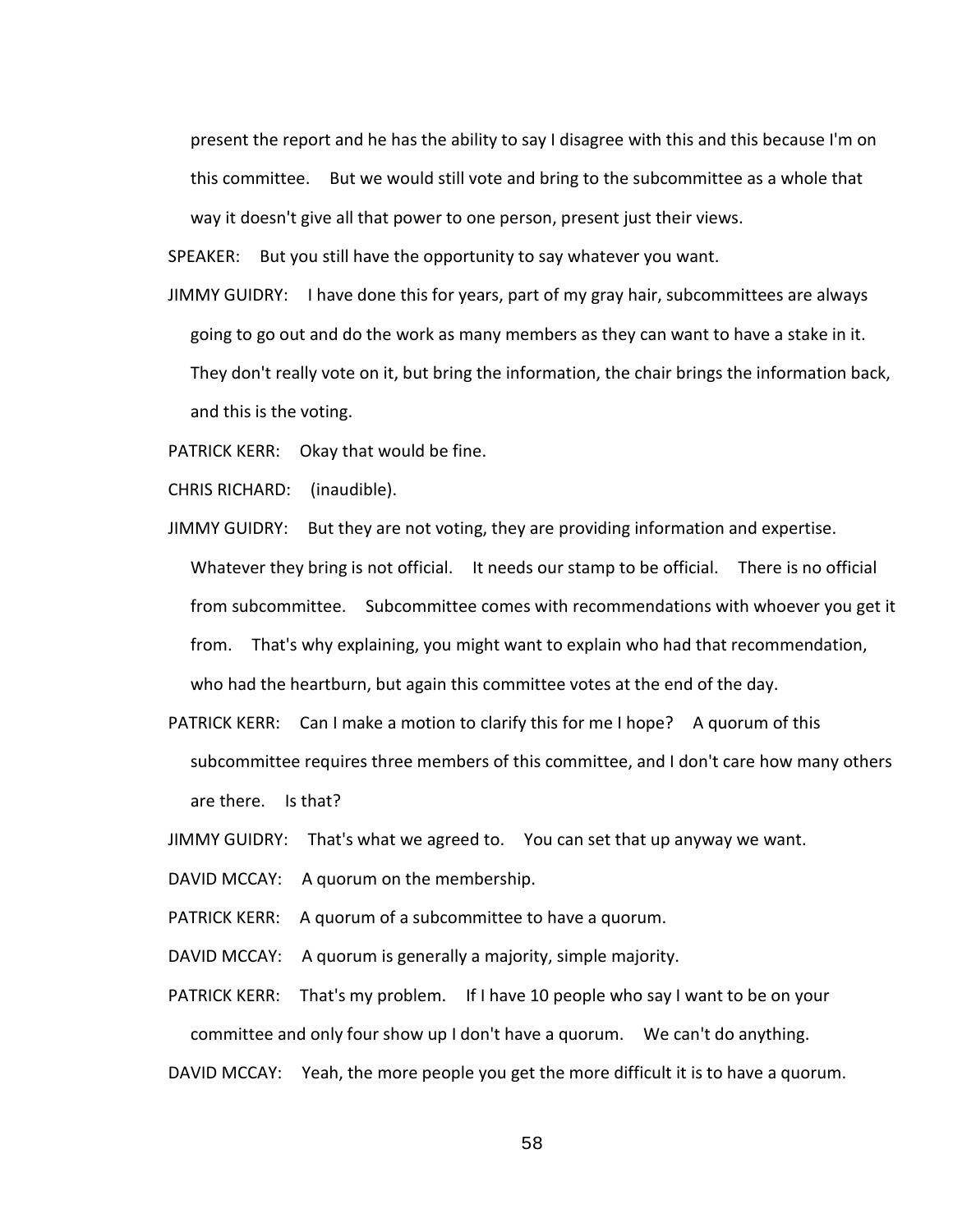- PATRICK KERR: The quorum we can say however we choose to. The quorum in my mind should be three members of this committee. If it's 20 people--
- SPEAKER: It's 20 that's great, but if there's three members of this committee present then you have a quorum.
- DAVID MCCAY: Well, this is what's unclear to me. Is the membership of the subcommittees selected and determined and defined?
- PATRICK KERR: We're allowing the chairs of the subcommittees to select their members.
- DAVID MCCAY: As many a number as they want, but the quorum will be just the three people who are actually members of this larger committee? Is that what you're--
- PATRICK KERR: Right, cause we don't want a committee to meet with one member of this and ten other people because we want to have opposing views from those committee deliberations just like Chris said. So we need to have at least, and I don't care if you want to say two. We need to have more than one member of that committee be from this committee. I'm sorry Dirk, if you find three people aren't members of this committee cause nobody else wants to play you shouldn't meet as a subcommittee cause obviously we're not interested enough in it. I would like to make that motion that a quorum be defined as three members of this committee present on the subcommittee. And you can have as many as you want, but to do business you got to have three of us here.
- RANDY HOLLIS: If you have three on the committee and two of them show up we have a quorum.
- PATRICK KERR: Okay. I will accept that modification. Two members of this committee present. That's fine.

RANDY HOLLIS: A number of these we only have three people signed up.

CHRIS RICHARD: Drag J.T. or Dr. Guidry to have a quorum and once you're in the room it's a quorum.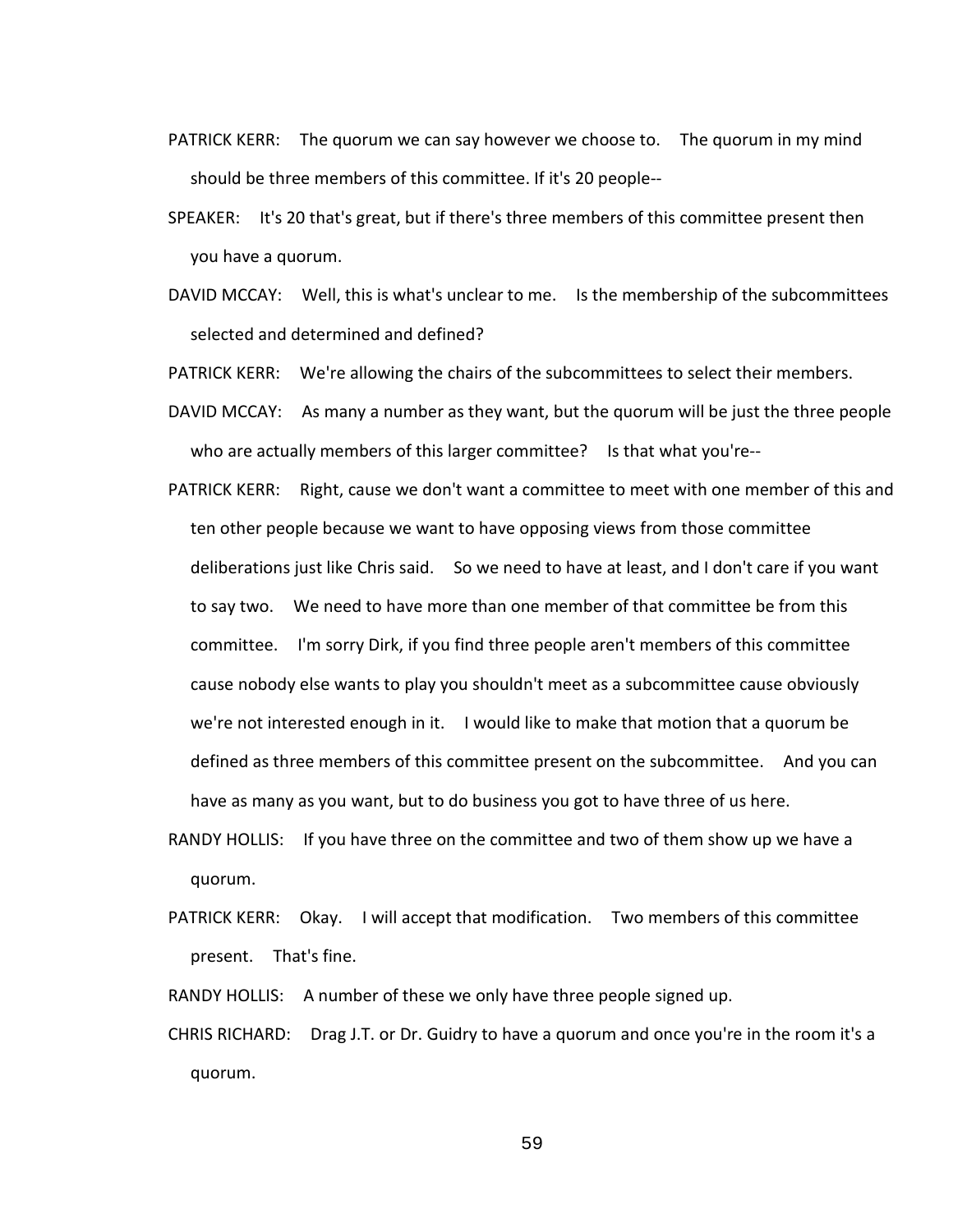J.T. LANE: Do we have a second?

JEFFREY DUPLANTIS: What was the motion?

PATRICK KERR: That a quorum of a subcommittee requires at least two members of this committee to be present.

JEFFREY DUPLANTIS: Subcommittee made up of at least three members.

PATRICK KERR: And the chair has discretion about who those members are.

JEFFREY DUPLANTIS: As many other advisers as possible.

J.T. LANE: We have seven more slots to fill including the grandfather.

ROBERT BROU: Chris was just saying he wants them to be full members of the committee.

CHRIS RICHARD: Not full members, but I thought they would vote.

(council speaking simultaneously)

CHRIS RICHARD: Well, they vote on the contents of the report that comes back to this committee, has to be some deliberations.

JEFFREY DUPLANTIS: The three committee members need to be the ones that ultimately.

ROBERT BROU: I think they should not be full members. There should be as many advisers, their opinion should weigh as much as they can sway the members of subcommittee. If they have a valid argument convince you so you should support their argument. If it doesn't make sense to you…

CHRIS RICHARD: I think the solicitation was to be a committee member.

JEFFREY DUPLANTIS: That solicitation went out without anybody knowing because we had talked about it just being subcommittees.

CHRIS RICHARD: It always consisted of other people on the committee.

JEFFREY DUPLANTIS: Wasn't my understanding.

BEN BRIDGES: We were always going to go out and find the experts in the field and whatever they do for, they're smarter at this or better than we are because we are just a general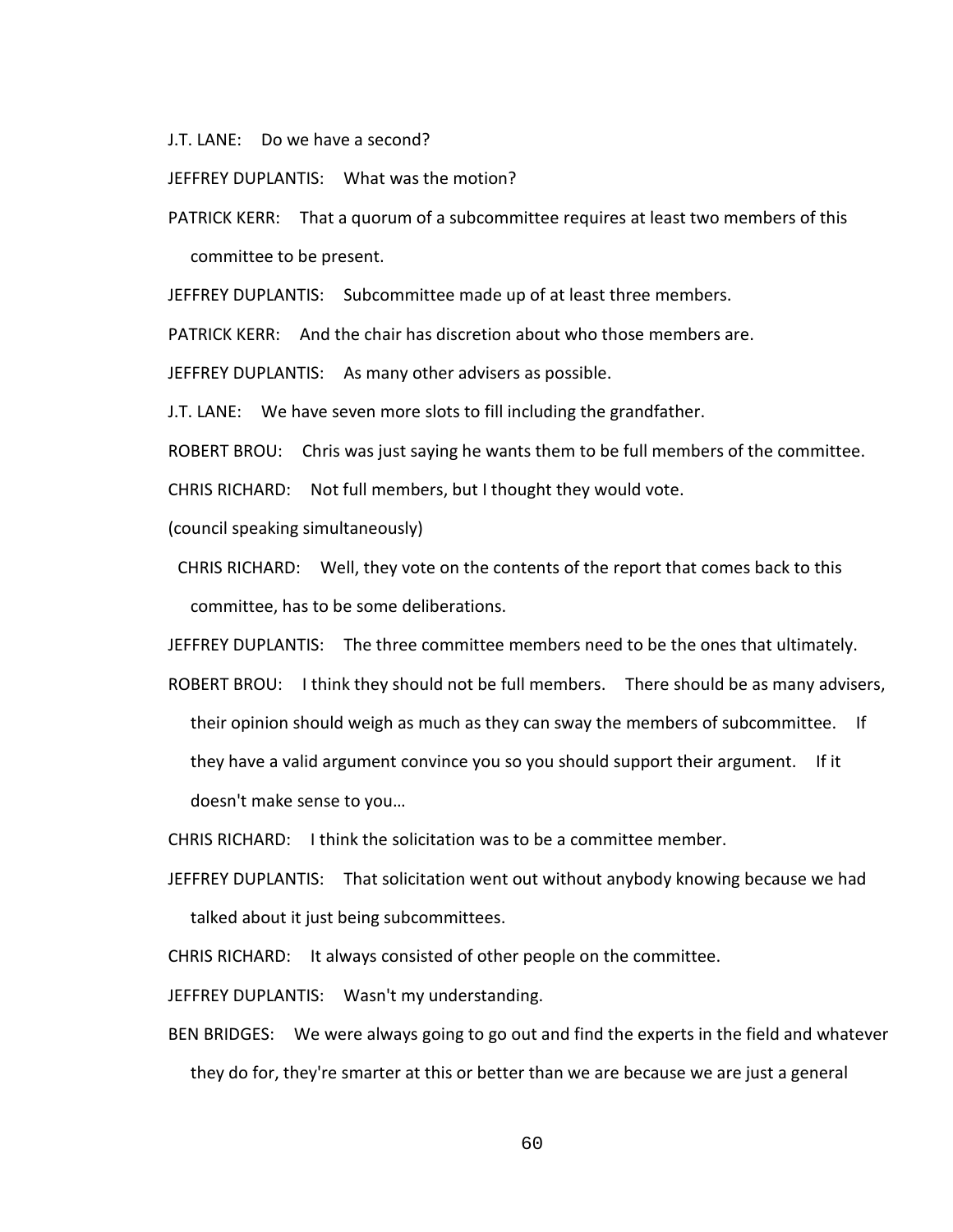populous. They may have a true expert that you want on your committee. You just go ask questions what do you think about this, how would you attack this, or are we doing something grossly wrong by saying yes it is. Oh, yeah you have to have this and this that we would not know about and may put something in error. I think we've always been under assumption we were going to go out into the field into grass roots, whatever, wherever that may be, out of state, whatever, to find an expert that can help us write this right the first time.

CHRIS RICHARD: Can't have too much good information.

RUSTY REEVES: I thought the committee was going to be this committee, but also still going to solicit them people with input to the subcommittee.

JEFFREY DUPLANTIS: No different than the webinars.

(council speaking simultaneously)

BEN BRIDGES: Specific discussion about this device, or treatment, or whatever ask that expert what do you think. You can talk about it openly and find out yes we need to go route A or B as opposed to what you are getting a webinar is one side.

PATRICK KERR: I withdraw my motion.

ROBERT BROU: I would make a motion that subcommittees only consist of members of this board. Further say that they are a minimum of three members of this board and any quorum would be a minimum of two members of this board.

JEFFREY DUPLANTIS: Subcommittees can be made up of--

ROBERT BROU: Subcommittees should solicit as many experts in that section as they can get.

J.T. LANE: Do you want to add a section for advisers to request the people advise and attend?

ROBERT BROU: Absolutely. Chair, members, and advisers.

BEN BRIDGES: That would make it clearer.

J.T. LANE: Again, I just want to be clear about the workload. Again, there are still seven slots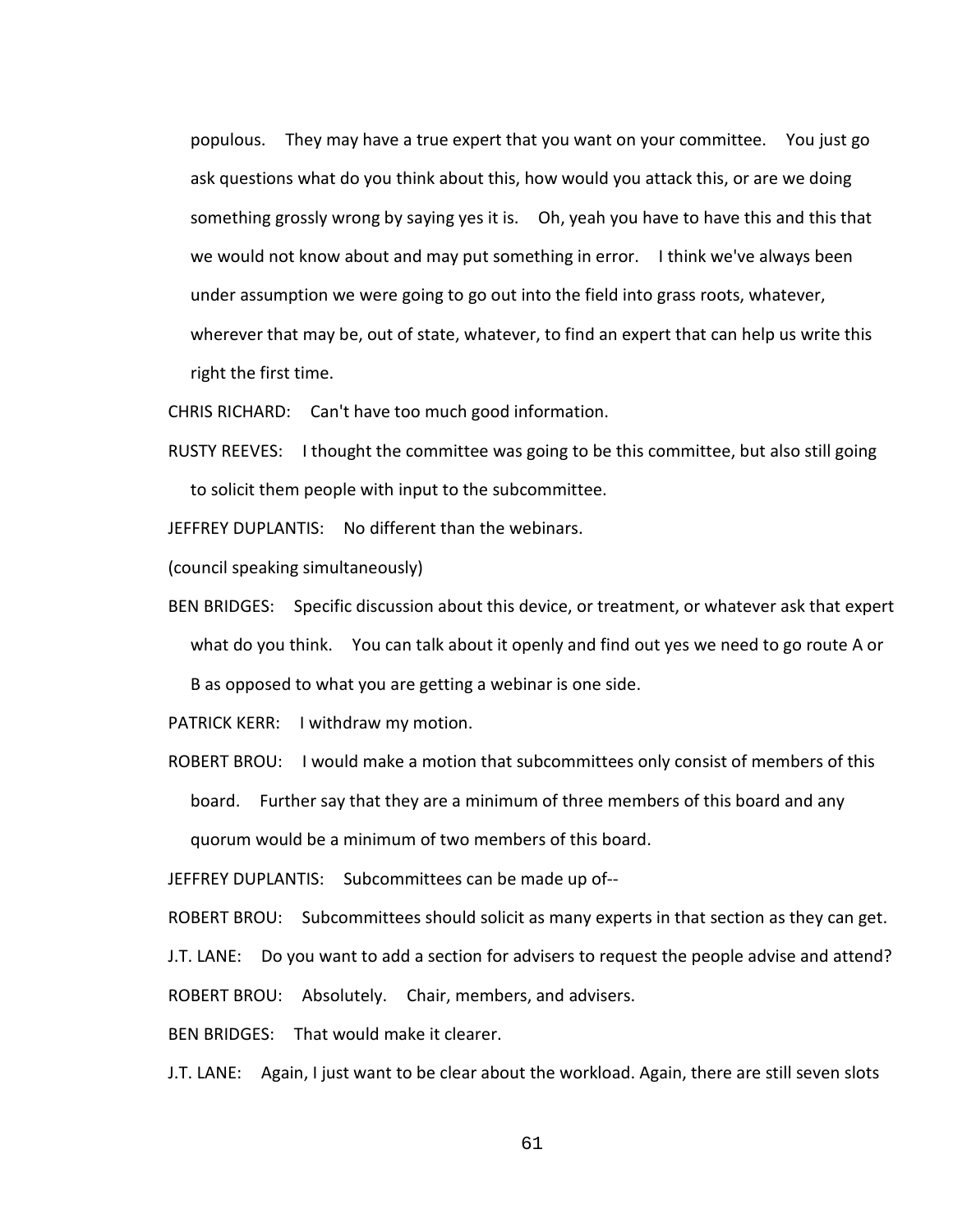that we need filled.

ROBERT BROU: Definitely going to require more people to step up.

JEFFREY DUPLANTIS: I'll second the motion.

- J.T. LANE: Any objections? Any comments about the form? We'll make those adjustments based on the motion that was just made, but again this is just something we're going to maintain for y'all just so you have a full picture of everything that's going on with all the subcommittees and we'll send this out periodically for that. The next--
- RUSTY REEVES: J.T., before you go on can you send out one more email to the committee members that we still need seven?
- SHEREE TAILLON: Actually, as of right now we need part 7 needs two more and part 9 needs one more.

J.T. LANE: Plus three for grandfathering.

GREG GORDON: Back up to part 11. Do we need to let him know the charge of that has changed? Is it still necessary or not since the main thrust of that seemed to be the grandfather clause?

PATRICK KERR: We laughed with him about that, but it wasn't his charge.

J.T. LANE: The next document is the water committee, the subcommittee reports for each committee. Subcommittee, this will be the actual report that they will, that each subcommittee will complete and submit to the committee along for the review of all their recommendations and deliberations and then part of presentation to the committee for discussion. I kind of jotted down some notes as well based on the motions we made today, but it's pretty straight forward. We thought we'd have the session just to give an overview of any discussion points that dominated discussion just so we could really understand the view of the meeting. Then for matter of simplicity the top 10 subcommittee recommendations which include the shalls and what not. The format of this is something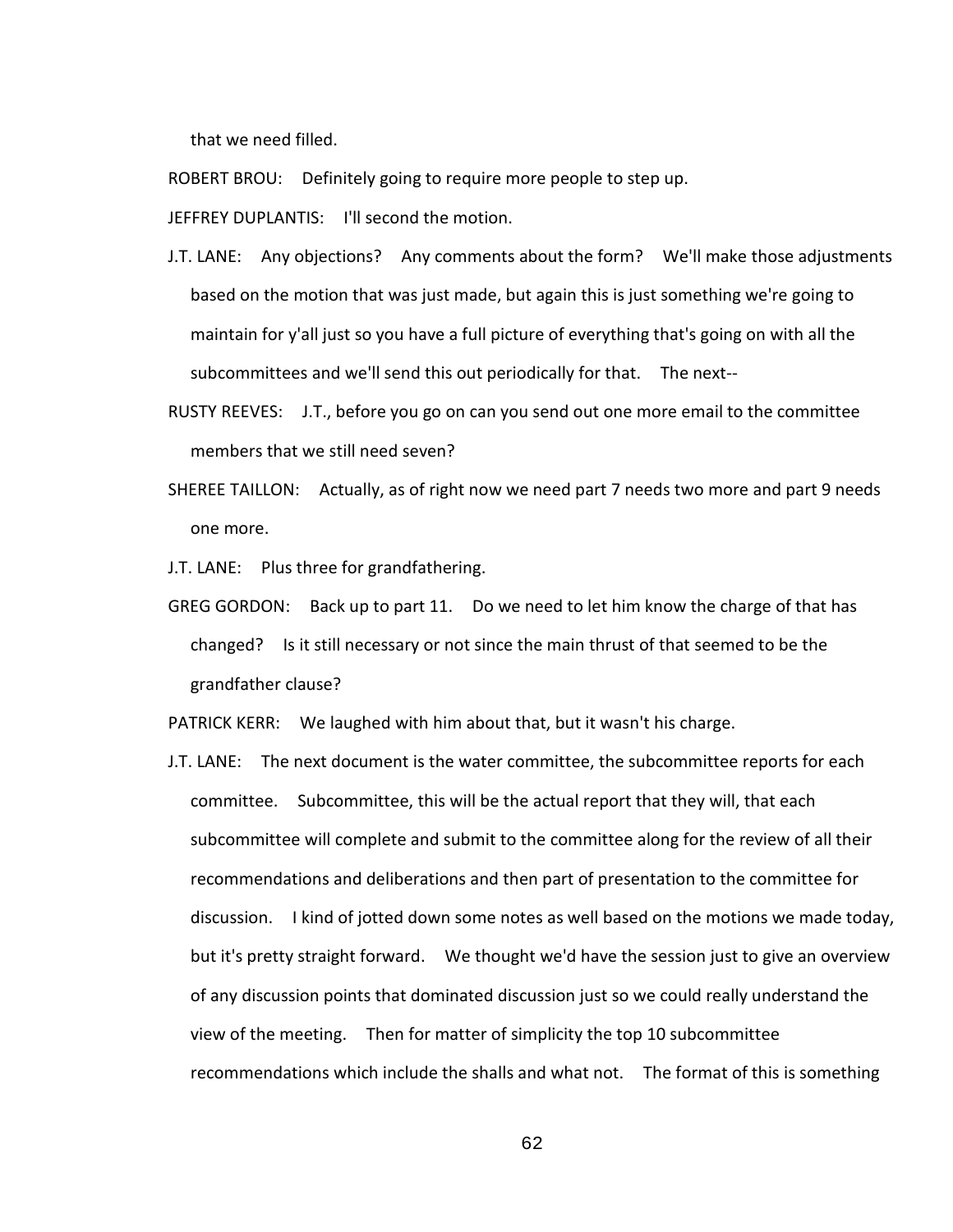we really wanted to discuss was that and I really want to have discussion because this is going to affect everyone. Are we going to be so specific that do you want to make general recommendations based on sections within whatever document reference, whether it's 10 state standards, or webinar input, or what not that language be inserted, that very specific language be inserted, or do you want to say we need language that covers XYZ? Or do you want to have highly specific adopt this language as it is into chapter 12? That was one thing that I wanted y'all to weigh in on each subcommittee's going to develop whether it's copying and pasting, or writing. With that I'm going to open it up and we can have discussion about that.

- ROBERT BROU: I would say in some cases you want very specific language if you want to make very clear, but for the most part we're not the experts in writing code. I would say you try to capture what the intent is and let your experts try to write a code, my recommendation.
- J.T. LANE: Okay. And then again the top ten was really just to focus everyone's limited amount of time in each committee meeting so it's not that we can't cover the entire thing, but we wanted to know what the top ten were and that can be a simple vote of the subcommittee. Of all recommendations we're making these are the most critical and here's a section that puts all recommendations documented within the report. And then we thought the recommendations then will include the shalls and the exceptions, and then I thought based on our last discussion we'd add a fourth section that would just be on grandfathering and DHH discretion and that could be the places where you all jot your notes and recommendations for consideration for the grandfathering committee.
- ROBERT BROU: My only concern would be with the top ten in some cases I think that's going to be even more than adequate and some sections treatment or chemical pumpings ten is not going to cover.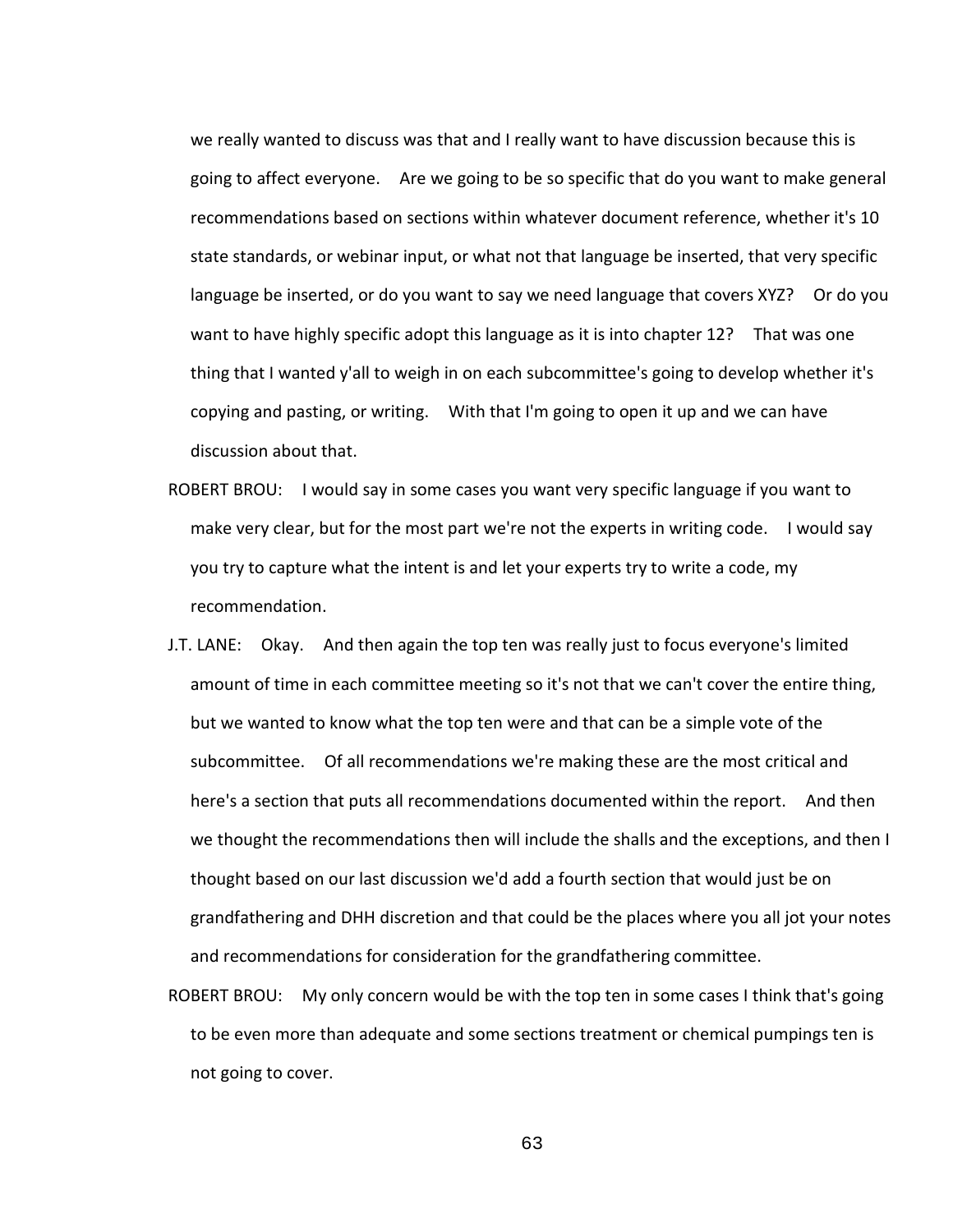- J.T. LANE: This is meant to be really a guide. If you need to adapt it to your needs then do so. We're going to make amendments and send this out to everyone. The next document is ours where once we get, after we have the meeting where there's discussion about the subcommittee report and recommendations that they'll be within once we start working on code language that we would then take verbatim the recommendations from the subcommittee report and include it in this report right here and we are going to then complete our own version, the side by side that Rusty had recommended. We may still make some modifications, but pretty much the gist of that form. That will be part of, this will go on top of the report when we come back with suggested language. The language with the side by side completed to accompany that for our review and then further discussion and/or both. With that any questions about that, any of these documents?
- RANDY HOLLIS: One question. On your subcommittee procedures, the very first thing you presented to us that got us into this discussion two hours ago. Item number two I think this is the first time the subcommittee comes to the full committee and makes the first report. It would be good and may be the intent on number five is where you say that you'll give it to us five days ahead of time. Number two if this the first time it's brought to this committee see it five days ahead of time.
- J.T. LANE: Of course we may make further (inaudible) based on all the conversation we've had today about it. We'll send that out to everyone. Next on the agenda we had a review of part 4. Since the webinar was already conducted we went ahead and left on the reviews of part 4 and 5 just so we could get some feedback. I think it will help the subcommittee work that's going to follow. Just at least get a flavor from Chris and Randy on what they learned in the webinars. And I'll let you at your discretion cover as much as you want. We can go from there.

CHRIS RICHARD: We've been here a while so I won't go into any detail on the webinar. I think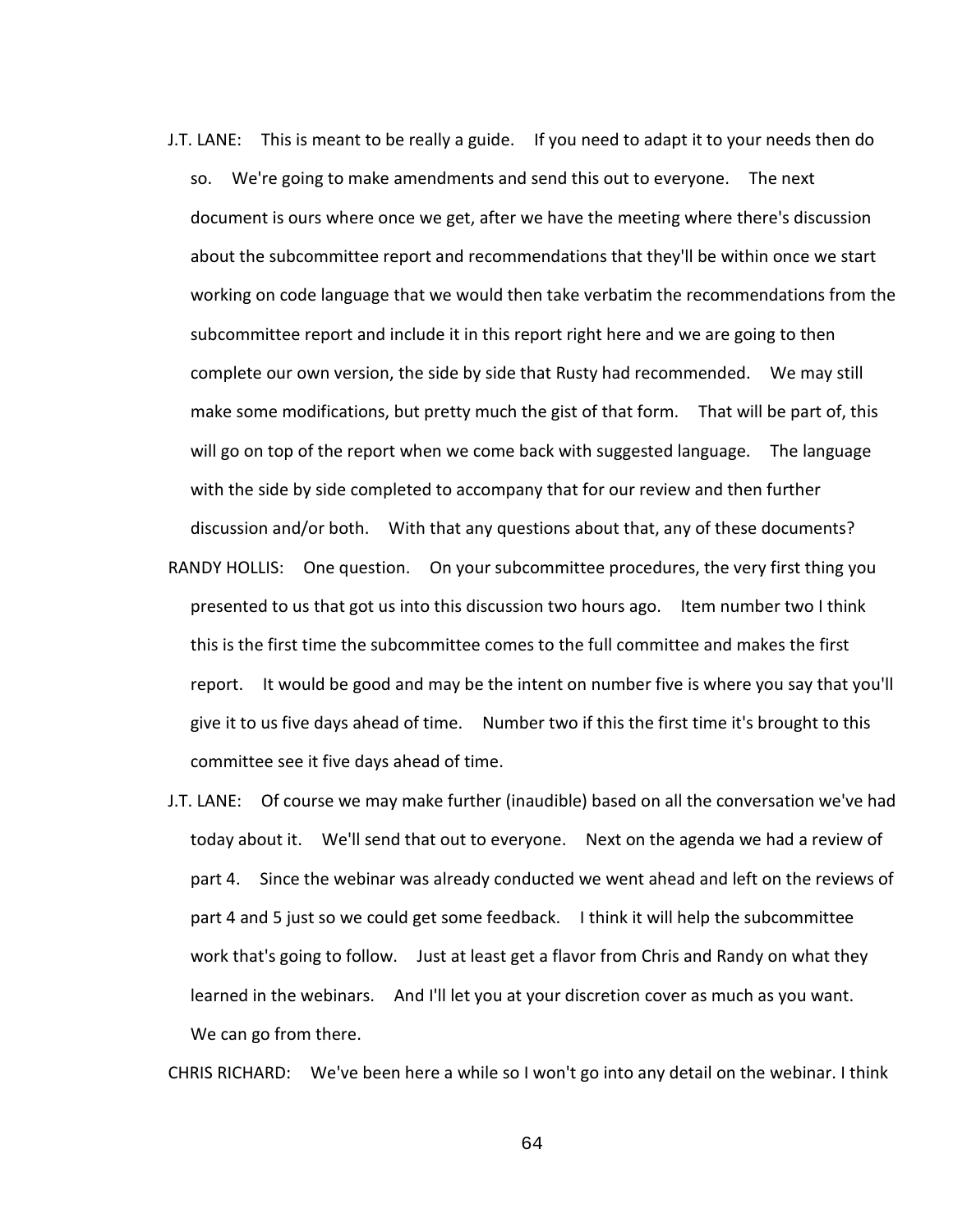we had five people that phoned in or videoed in. And we had comments from about four or five people on specific comments on the code and I've already forwarded that to the members of the committee to look at. I wasn't going to go into any detail cause the committee will come back to that recommendation.

J.T. LANE: Is there any one thing that jumped out?

CHRIS RICHARD: Just a lack of participation. Nobody seemed very interested.

J.T. LANE: Did they have anything to add?

CHRIS RICHARD: No. We had zero comments online. While I have the floor, Sheree can you send me, a couple people on there I had people asked to be on the committee that I have already contacted on the committee and outside the subcommittee. I'm sorry, and you had some on the list that I don't have. Can you forward the information to me?

SHEREE TAILLON: Absolutely.

CHRIS RICHARD: I'll send them copies of 10 states, the sanitary code. Start working before we get together so we can hit the ground running and plus the comments that I have already received.

SHEREE TAILLON: I will do that for all of y'all.

J.T. LANE: We'll reformat the form.

RANDY HOLLIS: There were some very important parts of this. I have about 11 pages of comments that we received. From a few people, industry really commented on this was chemical application and industry commented on this because we live in the world of chlorine chlor alkali production down here. And many of the companies that make chlorine use it right off of their process for chlorinating their water and their concern was we don't have chlorine rooms, we don't have chlorine storage, and we certainly don't want to start enclosing our entire chlorine process indoors. And so they are asking really for an exception to that, but they really point out some important things about chlorine rooms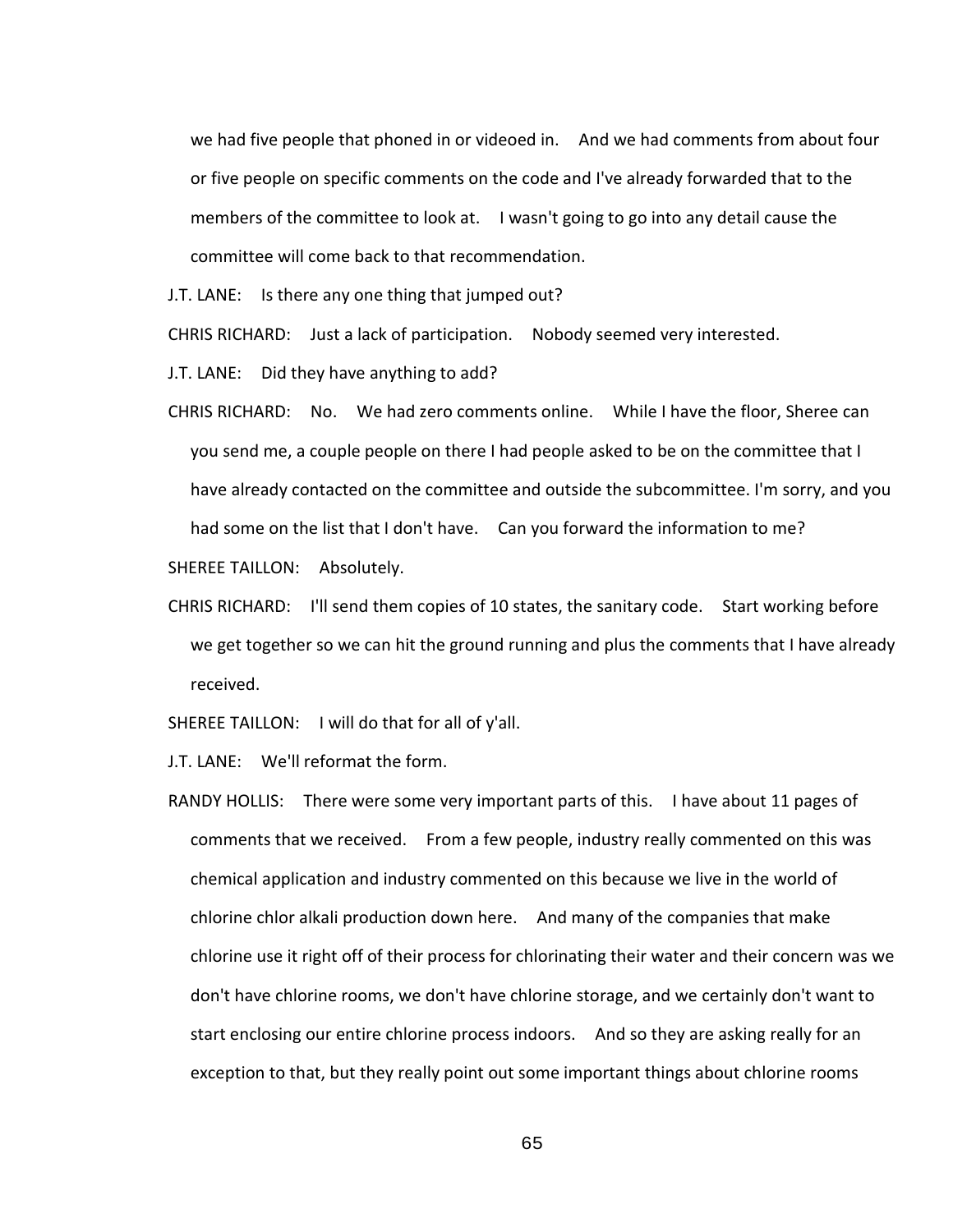because these people deal with process and safety every single day and they were shocked to learn that requirement for chlorine rooms. They would rather fight an incident in the open than an enclosed room, that's their standard. I think it's something to send out to everybody. So when you look at 10 state standards chlorine rooms are shall and that was one of the big issues that we need to talk about as far as chlorine rooms. Ammonia rooms those are shall. Those are two instances, and I think this is where we need to get the experts in the subcommittee to talk to us and say, from the hazmat and everybody, what's the best way to tackle these things. So we get some experts.

JIMMY GUIDRY: (inaudible) then how far from the (inaudible) located?

RANDY HOLLIS: That falls into risk management plan.

- JIMMY GUIDRY: One can choose (inaudible), but (inaudible) which is better than having an enclosed area, but then how close is the area exposed?
- RANDY HOLLIS: But remember, these chlorine rooms are not air tight. If you have a leak what's going to happen is you have dissipated it outside of there. If you shut it off they're still not air tight and what you are doing now is you're exposing the person to go into that room to fix the leak to a saturated air of chlorine. They are suited up, but you have just put them in a very hazardous environment. There are other options, scrubbers, or go to a different type of chemical. That's what we need to discuss in subcommittee.
- CHRIS RICHARD: In chlorine, for instance, you have the risk management, you have other jurisdictions that cover the spread of the chlorine gas and protection of the general public. The charge of this committee is drinking water. I understand you have to protect the neighborhoods, but there are other jurisdictions that have that authority to cover that already.
- JIMMY GUIDRY: You are going to have to get the experts to tell me why they wrote shall in 10 state standards.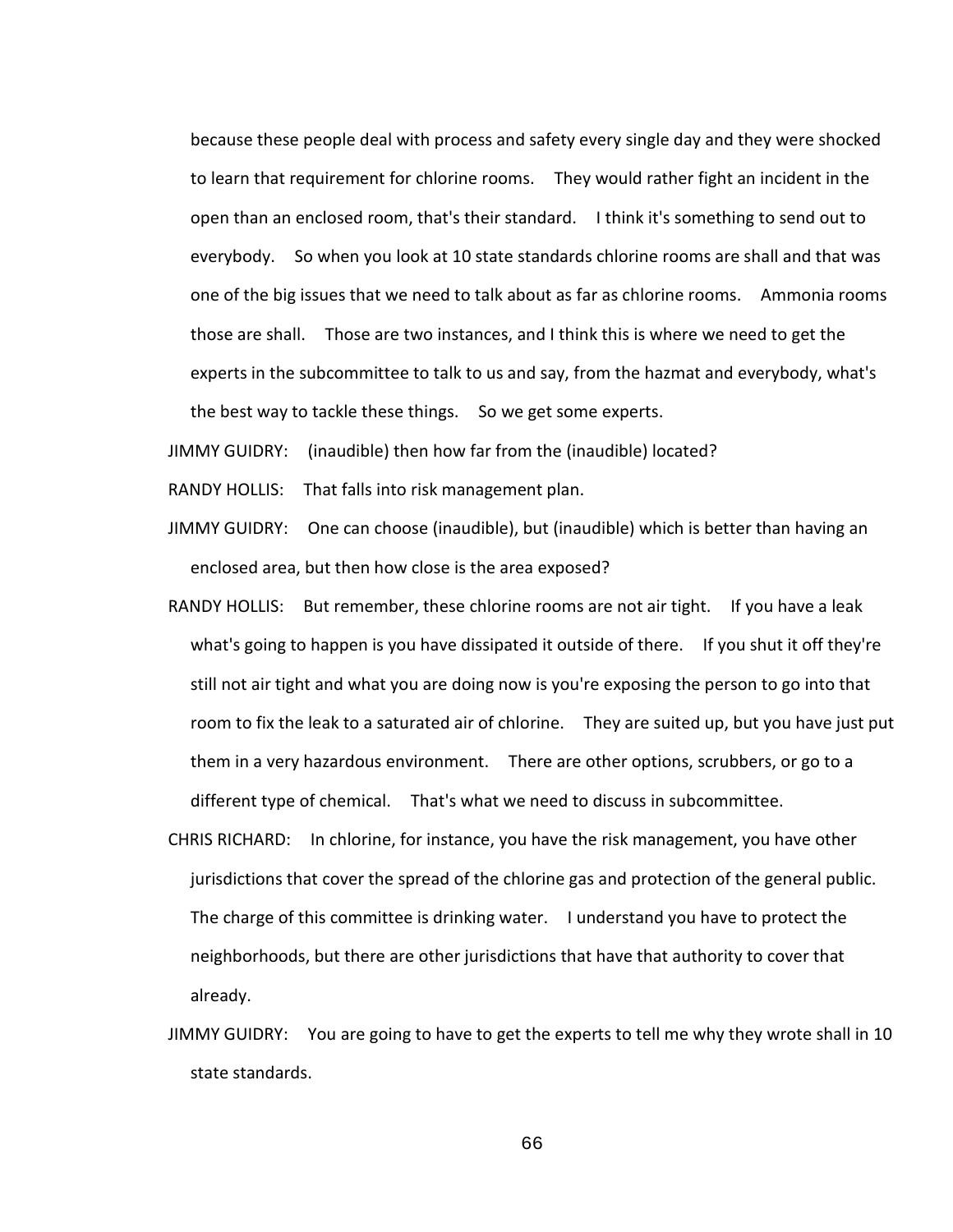- CHRIS RICHARD: Cause it's cold. I asked them when it first came up. I knew the answer, but I asked and I had an email from a member of the water committee for 10 states standards cause it gets really cold up here. It affects the chlorine, it will freeze.
- SPEAKER: Your regulator will freeze up.
- RANDY HOLLIS: But they also make heat blankets. Some of the other major issues, the minimum 30 day chemical supply. They absolutely do not want that sodium hypochlorite. If you want a fresh supply you want to turn it over. Or storage requirements for 1 1/2 truck loads that you have to have on site. And then the other thing was day tanks. Many chemicals that can be fed that do not really require the use of day tanks because of the material and they would rather feed it in bulk and not have day tanks. So those were probably the top three. There were a number of other comments that were really good. I've sent this to Sheree, I'll send it to everybody out in the committee.

J.T. LANE: Next, a quick run through of upcoming meetings.

SHEREE TAILLON: I'm going to send out an email asking what dates you want to set up your subcommittee. What we have set up right now I actually had his part 10 meeting on Monday the 17th. April 1st next Tuesday is part 11 from 2 to 4. The following Tuesday April 8th from 2 to 4 is Chris Part 4. April 9th from 9 to 12 is Greg part 3. I have some other dates available so y'all let me know. I'll send those out and y'all can email me back. And then April 25th is our next large meeting. We still haven't made a decision if y'all wanted to, and I guess we'll do that later on, increase the number of meetings that we have here as a full committee. If y'all want to wait to later on. I have set aside some other Friday mornings just like this.

J.T. LANE: Any other comments from committee members, questions, public comment? RUSTY REEVES: Thank y'all for letting us have the open dialogue today. As confused as it got, we made progress.